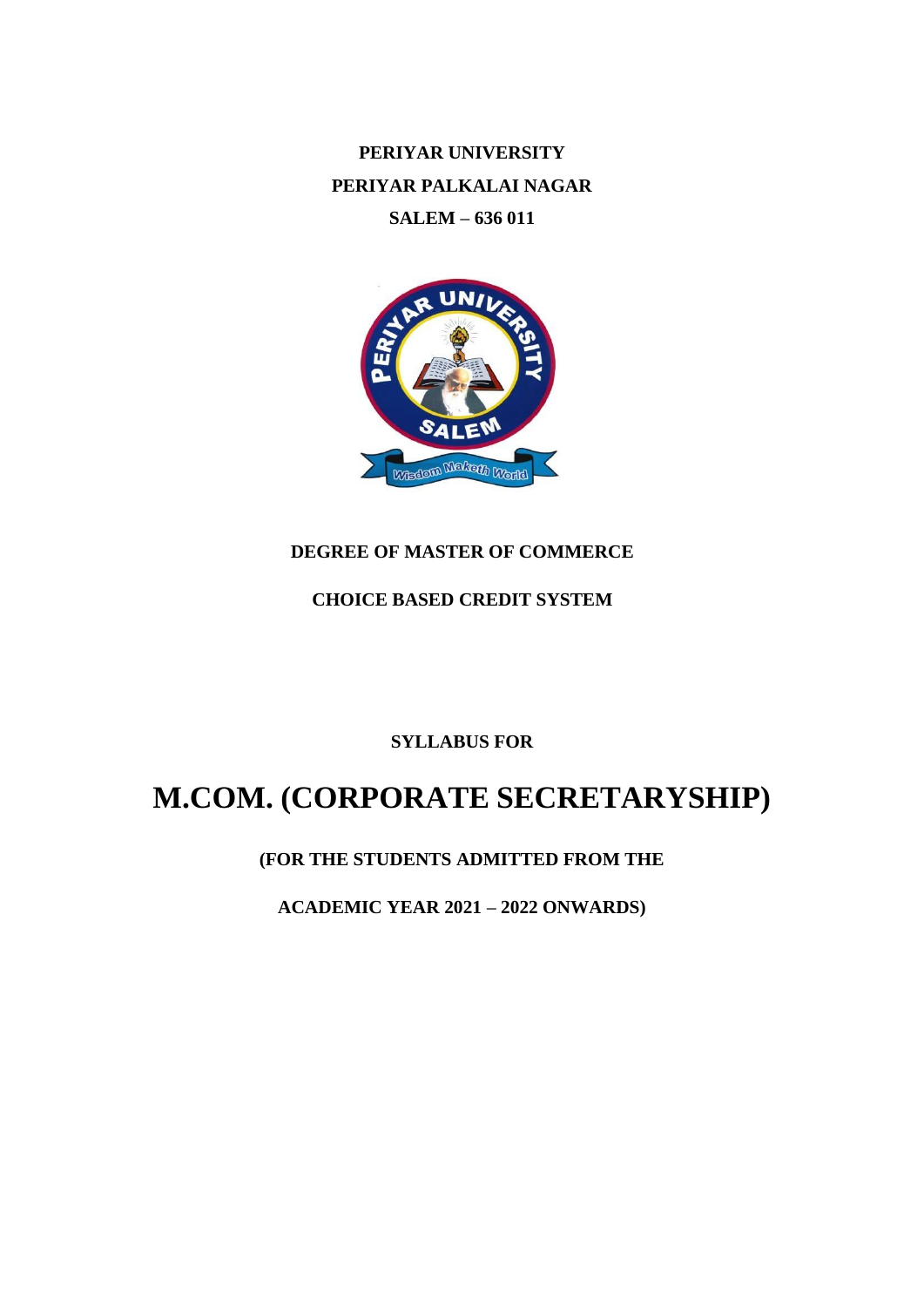#### **Department of M.Com (C.S)**

#### **Objectives of the Course:**

- $\triangleright$  To make the students to be trained for the completion of the ACS course offered by ICSI
- $\triangleright$  To enrich students to adapt to an ever changing and dynamic business environment.
- $\triangleright$  To create highly innovative competent professionals in the field of commerce.
- $\triangleright$  To impart industry needed skill, problem solving and decision making competencies.

#### **Career Advancement:**

Company Secretary, Secretarial officer, Secretary Analyst, Secretarial Auditor, Cost Auditor and Business Manager , Auditor, Cost and Work Accountant, Teacher and Lecturer.

#### **Condition for Admission:**

A Candidate who has Passed B.Com (Corporate Secretaryship), B.Com (CS.CA),B.Com. B.Com. (CA), B.Com (Electronic Banking), B.Com (Account and Finance), B.Com (Banking and Insurance), B,Com (International Business),B.Com (PA), B.Com (Cooperation).,B.Com(SMP).,B.Com(FA)B.B.A.,B.B.A(RM)., B.B.A(IB)B.B.A.(CA),and B.B.M. or any Degree With This University Or Any Of The Above Degree of any Other University Accepted by the Syndicate as Equivalent Thereto, Subject to Such Condition as May be Prescribed Therefore Shall be Permitted to Appear and Quality for the Master of Commerce (Corporate Secretaryship) Degree Examination of this University After a Course of Study of two Academic Years.

#### **Duration of the Course:**

The Course for the Degree of Master of Commerce (Corporate Secretaryship) shall Consist of Two Academic Years Divided into Four Semesters.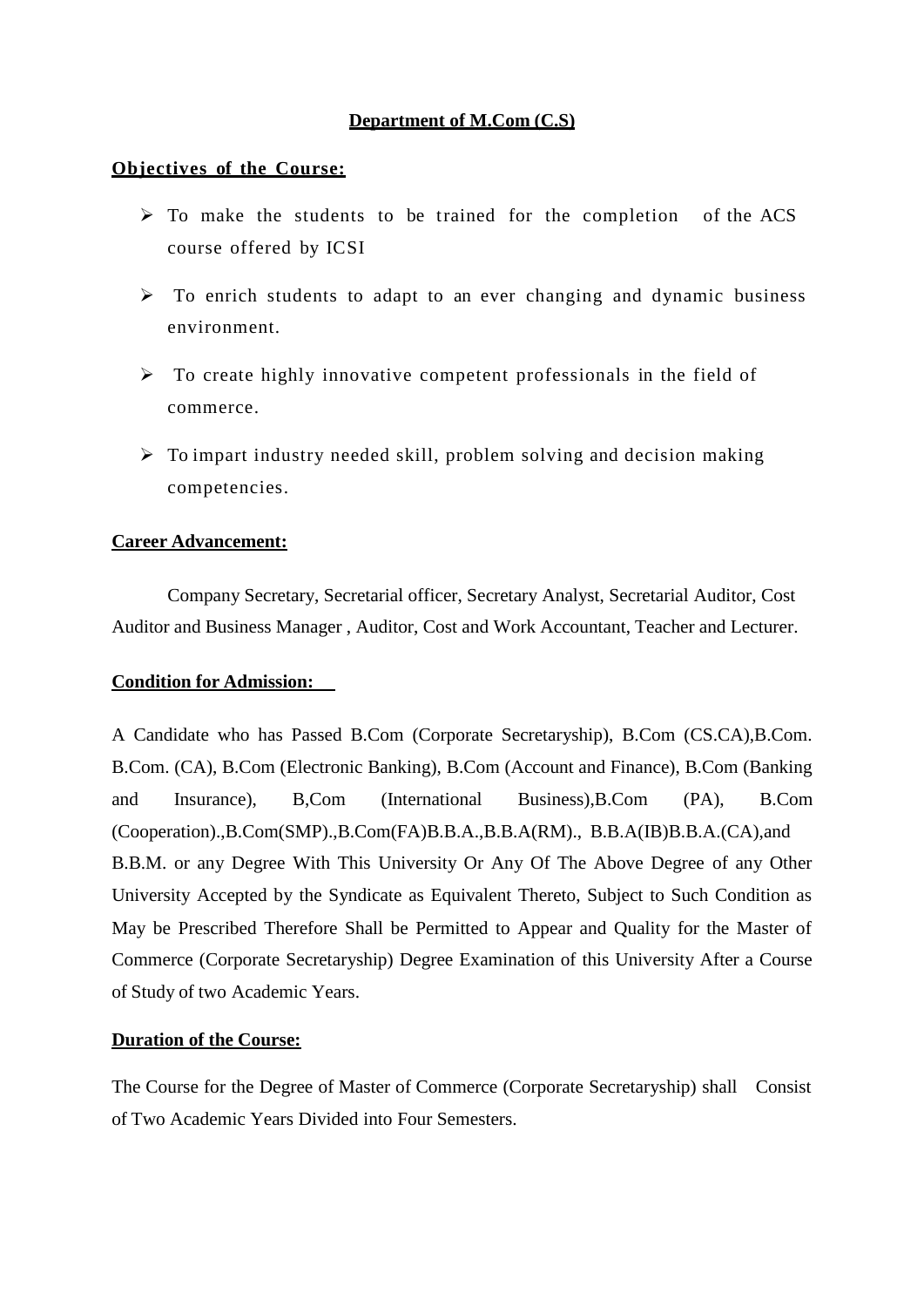#### **Equivalence:**

The Corporate Secretaryship course is unique in nature which is offering syllabus like Corporate and General laws, Governance and Secretarial practices followed in company form of business, at the same time no other course are having such syllabus. From the above point of view, the Corporate Secretaryship course is an entirely different course and in no way equivalent to other disciplines.

#### **The CBCS System:**

The PG programme shall be conducted on Choice Based Credit System (CBCS). It is an instructional package development to suit the needs of students to keep place with the developments in Higher Education and the quality assurance expected it in the light of liberalization and globalization in Higher Education. the term 'Credit' refers to the weightage given to a course usually in relation to an instructional hours assigned to it however, in no instance the credits of a course can be greater than the hours allotted to it each course is designed very variously under /tutorial/laboratory or field work/seminar /practical training / assignment /report writing etc., to meet effective teaching and learning needs.

#### **Evaluation:**

The performance of a student in each course is evaluated in terms of percentage of marks with a provision for conversion to grade points. Evaluation for each course shall be done by a **Continuous Internal Assessment (CIA)** by the courses teacher concerned as well as by an end semester examination and will be consolidate at the end of the course. The components for Continuous Internal Assessment are:

#### **PG**

| <b>Test</b>          | : 10 Marks  |
|----------------------|-------------|
| Seminar              | : 5 Marks   |
| Assignment           | $: 5$ Marks |
| Attendance : 5 Marks |             |
| Total                | = 25 Marks  |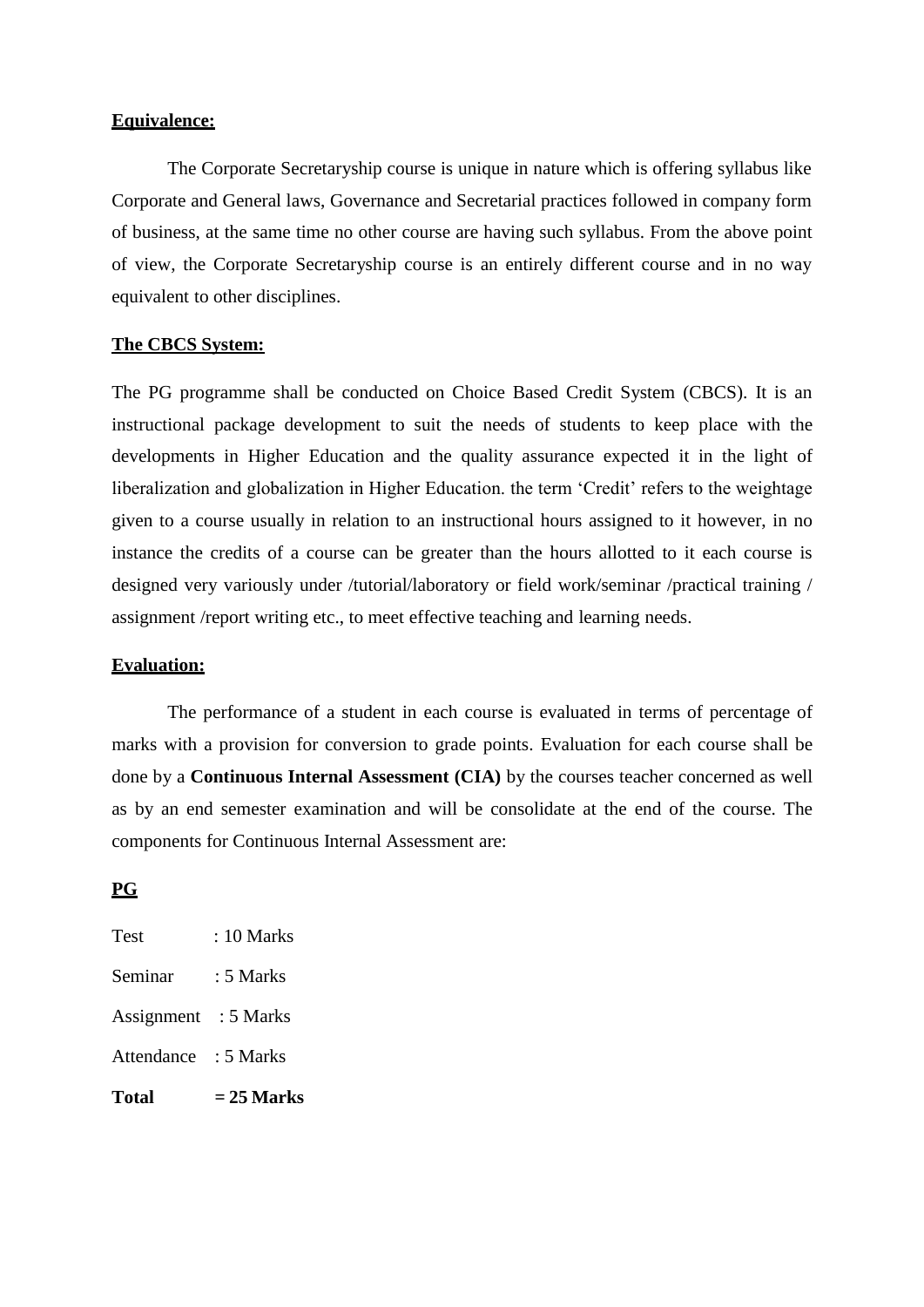#### **Passing Minimum:**

- 1. Theory **Internal** 25 Marks, **External** 75 Marks.
- 2. Separate passing Minimum is prescribed for Internal and External.

The Passing Minimum for CIA shall be 50% out of 25 Marks (i.e.12Marks).

The Passing Minimum for University Examination shall be 50% out of 75 Marks (i.e. 38Marks).

#### **Question Paper Pattern**

Time: 3 Hours Max. Marks: 75

**PART-A (15\*1=15 Marks)**

Choose the Best Answer (3, I Mark from Each Unit)

 **PART-B (2\*5=10 Mark)**

Answer any Two Questions out of From Five

(Open Choice)

(All Questions Carry Equal Marks)

**PART-C (5\*10=50 Marks)**

(Answer All Questions)

Either or questions from each unit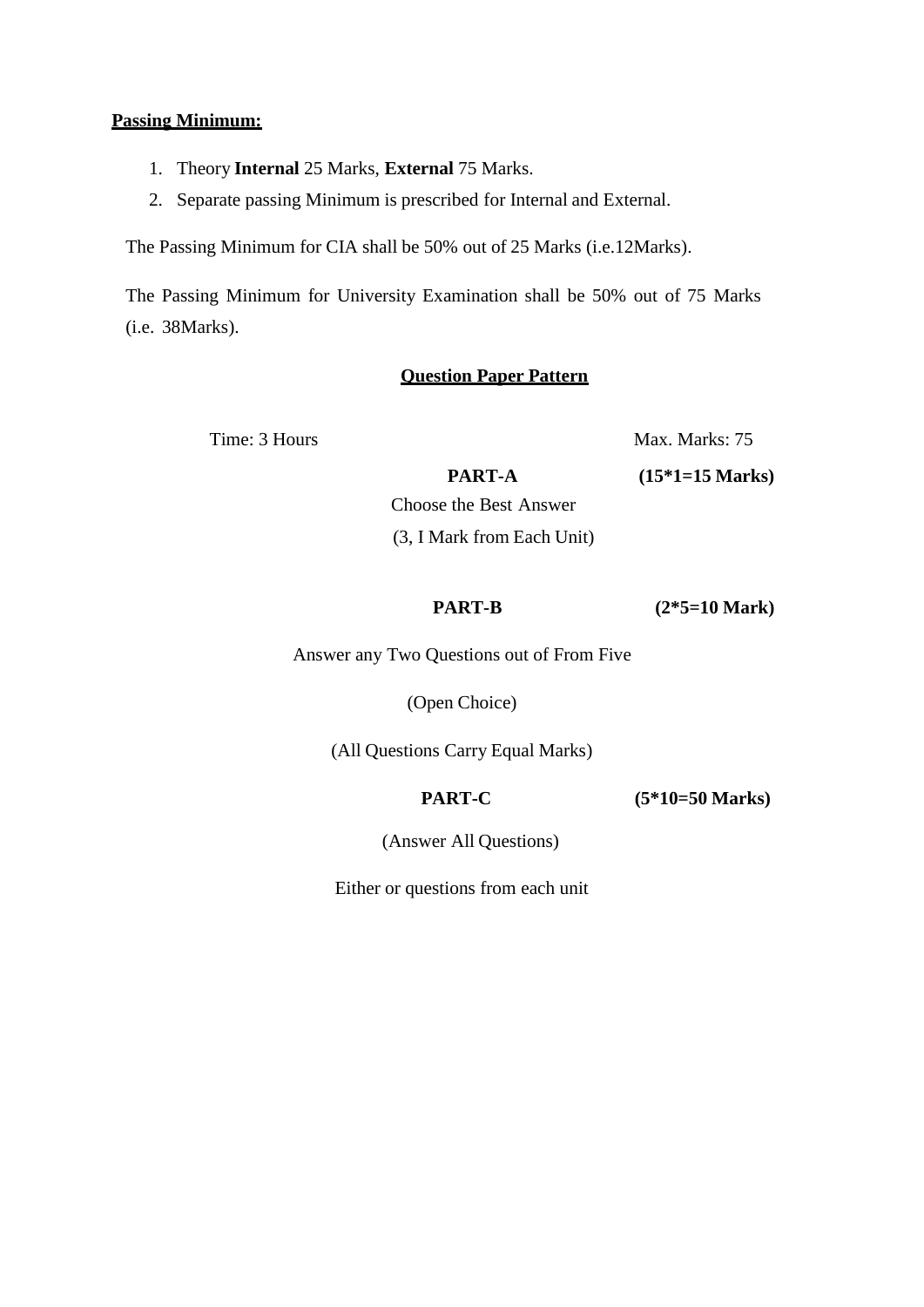| <b>SEMESTER</b> | <b>SUBJECT</b>                                                                                            | CREDIT         | HOURS          | Internal<br><b>Marks</b> | External<br>Marks | Total<br>Marks |
|-----------------|-----------------------------------------------------------------------------------------------------------|----------------|----------------|--------------------------|-------------------|----------------|
| $\overline{I}$  | Core- I General and Commercial Law                                                                        | $\overline{4}$ | 6              | 25                       | 75                | 100            |
|                 | Core -II Company Law and Secretarial Practice -I                                                          | $\overline{4}$ | 6              | 25                       | 75                | 100            |
|                 | <b>Core-III Financial Market and Services</b>                                                             | $\overline{4}$ | 6              | 25                       | 75                | 100            |
|                 | Core - IV Advanced Corporate Accounting                                                                   | 5              | 6              | 25                       | 75                | 100            |
|                 | Elective - I International Trade                                                                          | $\overline{4}$ | 6              | 25                       | 75                | 100            |
| $\mathbf{I}$    | Core - V Advanced Income Tax                                                                              | $\overline{4}$ | 5              | 25                       | 75                | 100            |
|                 | Core VI Company Law and Secretarial Practice- II                                                          | $\overline{4}$ | $\overline{4}$ | 25                       | 75                | 100            |
|                 | Core VII Applied Costing                                                                                  | $\overline{4}$ | 5              | 25                       | 75                | 100            |
|                 | Core- VIII Labour and Industrial Laws                                                                     | $\overline{4}$ | $\overline{4}$ | 25                       | 75                | 100            |
|                 | Elective- II Corporate Social Responsibility and<br>Governance                                            |                | $\overline{4}$ | 25                       | 75                | 100            |
|                 | Add on Course<br>Internship training                                                                      | $\overline{2}$ | $\overline{2}$ |                          |                   | 100            |
|                 | Human Rights                                                                                              |                | $\overline{2}$ | 25                       | 75                | 100            |
|                 | <b>Extra Disciplinary Course</b><br>E.D.C - I: Entrepreneurship Development (or)<br>E.D.C - II: Marketing | $\overline{4}$ | $\overline{4}$ | 25                       | 75                | 100            |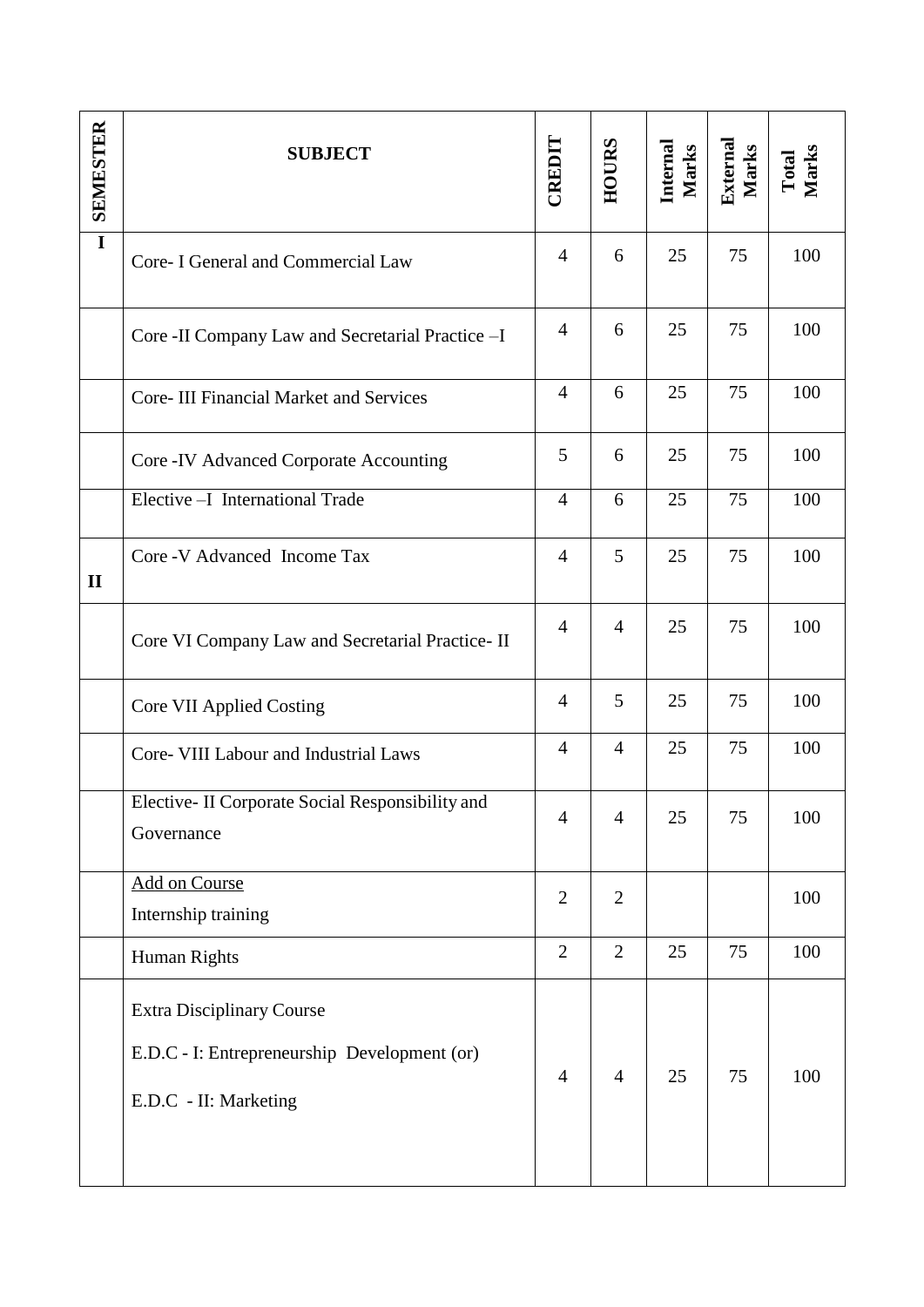| III | Core-IX Goods and Service Taxes                                | $\overline{4}$ | 6  | 25 | 75  | 100  |
|-----|----------------------------------------------------------------|----------------|----|----|-----|------|
|     | Core X Corporate and Economic Legislations                     | $\overline{4}$ | 6  | 25 | 75  | 100  |
|     | Core - XI Research Methodology                                 | $\overline{4}$ | 6  | 25 | 75  | 100  |
|     | <b>Core-XII Management Accounting</b>                          | 5              | 6  | 25 | 75  | 100  |
|     | Elective- III TALLY with Goods Service Tax<br>(Practical only) | $\overline{4}$ | 6  | 40 | 60  | 100  |
| IV  | Core -XIII Secretarial and Management Audit                    | 4              | 6  | 25 | 75  | 100  |
|     | Core -XIIV Financial Management                                | $\overline{4}$ | 6  | 25 | 75  | 100  |
|     | <b>Elective-IV Corporate Restructuring</b>                     | $\overline{4}$ | 6  | 25 | 75  | 100  |
|     | Project Work                                                   | 10             | 12 | 50 | 150 | 200  |
|     | <b>TOTAL</b>                                                   | 92             |    |    |     | 2300 |

## **II SEMESTER**

# **Other P.G Degree Candidates**

| E.D.C I: Entrepreneurship Development 4 4 25 75 100 |  |               |  |
|-----------------------------------------------------|--|---------------|--|
| E.D.C II: Marketing                                 |  | 4 4 25 75 100 |  |

## **PASSING MINIMUM:**

The Candidate Shall be Declared to have Passed the Examination if the Candidates Secure Not Less than 50 % Marks in the Internal Examination and External University Examinations.

For the Practical Paper, a Minimum 50% Mark in the University Examination and the Record Note Book taken together is required.

For the Project Work and Viva-Voce a Candidate Should Secure 50% of Marks for Pass.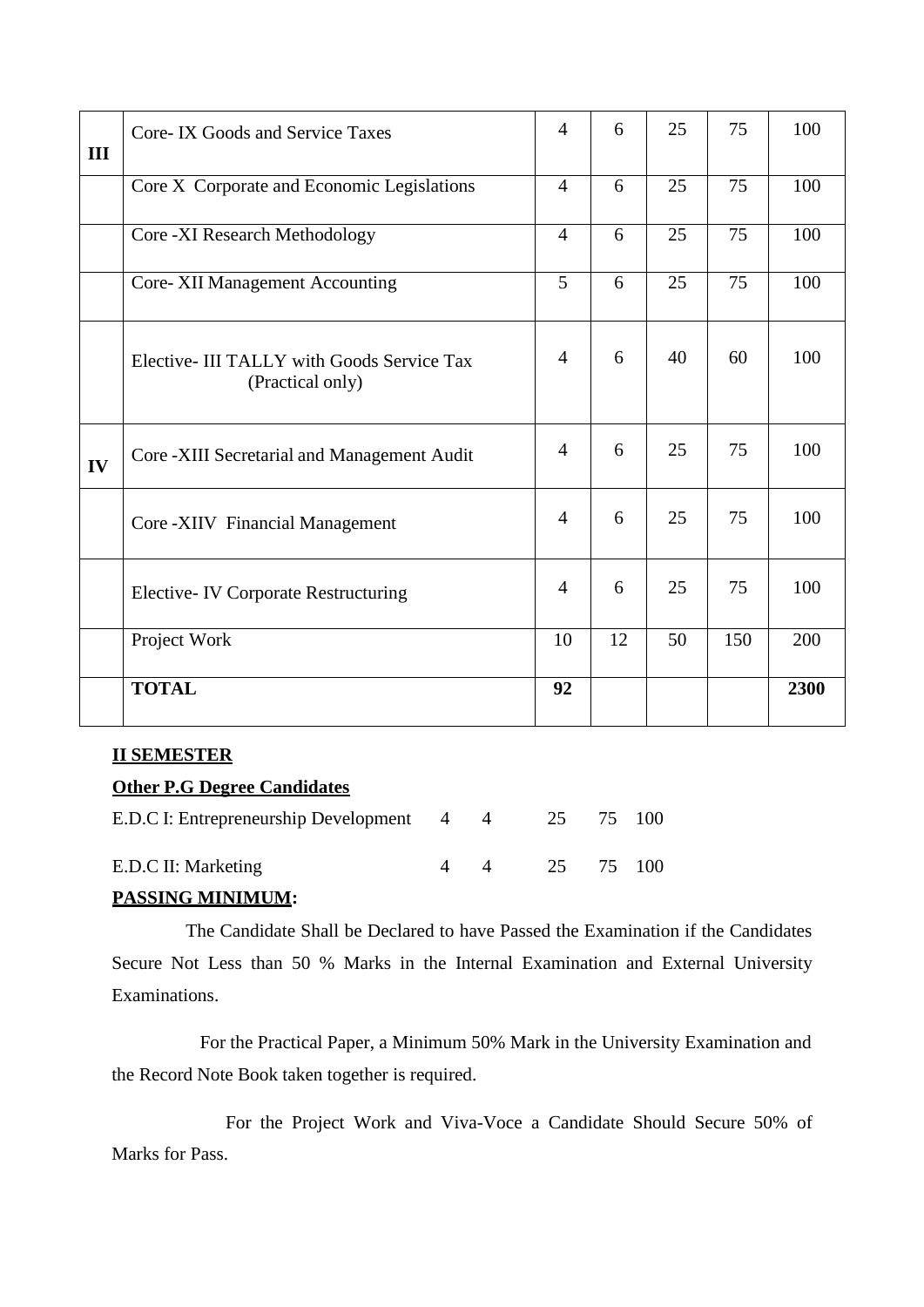# **SEMESTER-I**

# **CORE PAPER- I**

# **GENERAL AND COMMERCIAL LAW**

## **Objectives of the Study:**

- To impart knowledge regarding the constitutional framework in India.
- To provide an understanding of the civil procedures in law.
- To create an awareness on RTI.
- To provide information to students regarding the document & procedures for acquisition and transfer of an asset.
- $\bullet$  To expose the students to have a lucid idea on selling a property & consumer rights.

## **Outcomes:-**

On successful completion of this subject, the students will be able to have a knowledge of some of the general and commercial laws that has a bearing on conduct of corporate affairs.

## **UNIT- I**

## **Constitution of India**

Constitution of India- Nature of Indian Constitution- Fundamentals Rights and Duties – Directive Principles of State Policy – Legislative Powers – Freedom of Trade and Commerce – Constitutional Provision to State Monopoly – Writs.

## **UNIT- II**

## **Code of Civil Procedure Act, 1908**

Civil procedure Code - Elementary Knowledge- Structure of Civil Courts, their Jurisdiction, Basic Understanding of certain Terms – order, Judgment and Decree, Stay of Suits res-Judicata – Suits by Companies, Minors – Basic Understanding of Summary Proceeding – Appeals – Reference – Review and Revision.

## **UNIT – III**

## **Right to Information Act, 2005**

Key Definitions- Public Authorities and their Obligations-Role of Central/State Governments-Central Information Commission-State information Commission.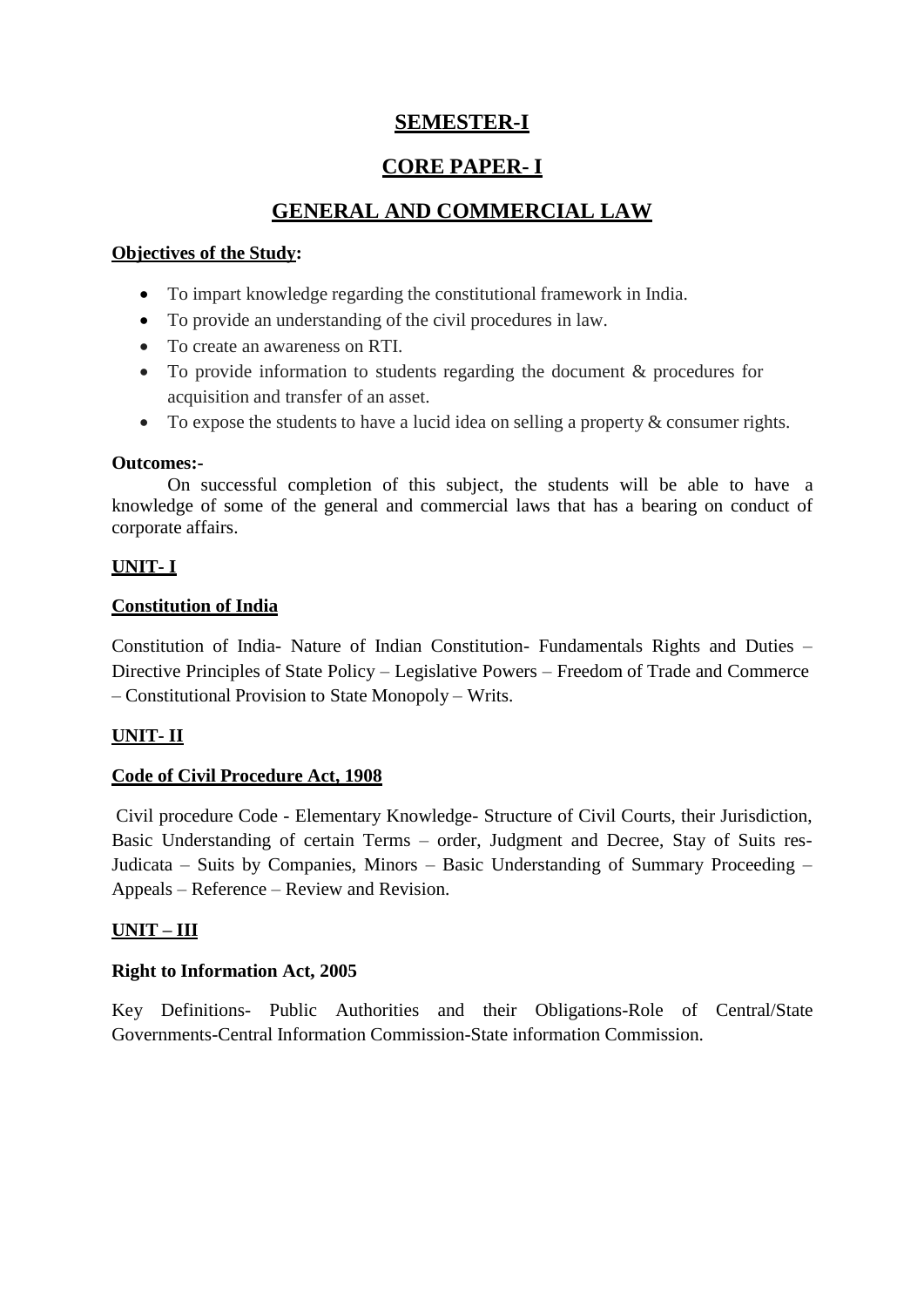## **UNIT – IV**

#### **Registration Act, 1908**

Registrable Documents – Compulsory and optional Time and Place of Registration – Consequences of Non-Registration – Miscellaneous Provision.

#### **Transfer of Property Act, 1882**

Movable and Immovable Property – Properties which cannot be Transferred Provision Relating to Sale – Mortgage – Charge – Lease – Gift and Actionable Claim.

#### **UNIT-V**

#### **The Sale of Goods Act, 1930**

Essentials of a Contract of Sale-Sale Distinguished from Agreement to Sell, Bailment, Contract for Work and Labour and Hire-Purchase- Conditions and Warranties-Transfer of Title by Non-Owners-Doctrine of Caveat Emptor; Performance of the Contract of Sale-Rights of Unpaid Seller.

#### **Consumer Protection Act, 1986**

Consumers- Definition of Consumer - Consumerism - Consumer Rights - Consumer Protection - Consumerism in India – Grievance Redressal Machinery.

#### **BOOKS RECOMMENDED**

- 1. N.D. Kapoor Commercial Law Sultan Chand & Sons.
- 2. Rajini Abbi & N.D. Kapoor General Law Sultan Chand& Sons.
- 3. S.S. Gulshon General Laws and Procedure.
- 4. Mandot General Laws and Procedure.

## **REFERENCE BOOKS**

- 1. Relevant Bare Acts.
- 2. ICSI Study Material on General and Commercial Laws.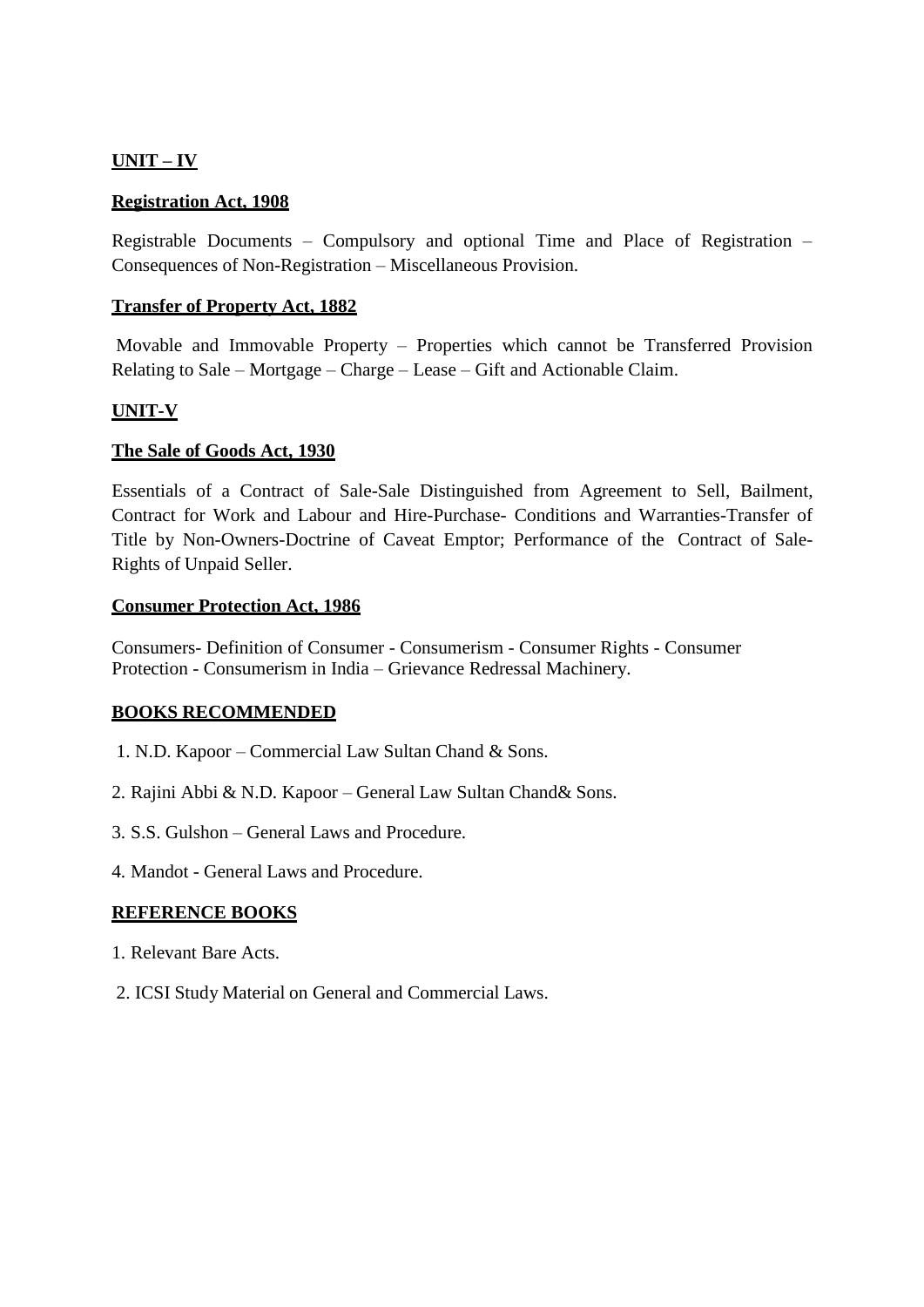# **CORE PAPER- II**

# **COMPANY LAW AND SECRETARIAL PRACTICE – I**

## **Objectives of the Study:**

- To provide an in-depth understanding of the procedures under the Companies Act, Rules and Regulations.
- To enlighten the students on the Provisions governing the Company Law and company secretaries act.
- To make the students aware on the recent amendments to Companies Act.
- To enhance knowledge about the company meetings.
- To know the procedures for winding up of company and duties of secretary in all the stages.

## **Outcomes:-**

On successful completion of this subject, the students will be able to understand the procedure for incorporation of a company, analyse the sources of raising capital and gain knowledge relating to role and importance of company secretary as a key managerial personnel.

## **UNIT- I**

## **An Overview of Joint Stock Company**

Meaning and Definition of the Company – Characteristics – Kinds of Companies - Promotion – Incorporation – Commencement of Business [Companies (Amendment) Act 2019] – Company Secretary –Secretarial standards – Practicing company secretary - Qualification – Procedure for Appointment and Dismissal of Secretary – Role of Company Secretary – Powers - Duties and Liabilities of a Company Secretary – Secretarial Duties Connected with Promotion, Incorporation and Commencement of Business.

## **UNIT-II**

## **MOA, AOA, Prospectus and Share Capital**

Memorandum and Articles of Association and Their Alteration –Prospectus [Companies (Amendment) Act 2019] - Registration – Contents of Prospectus – Statement In Lieu of Prospectus, Misstatement and Its Consequences. Share Capital Meaning, Kinds – Allotment of Share and Return of Allotments – Alteration of Share Capital – Electronic filing of forms – Secretarial Duties Regarding with Issue of share capital, AOA and MOA.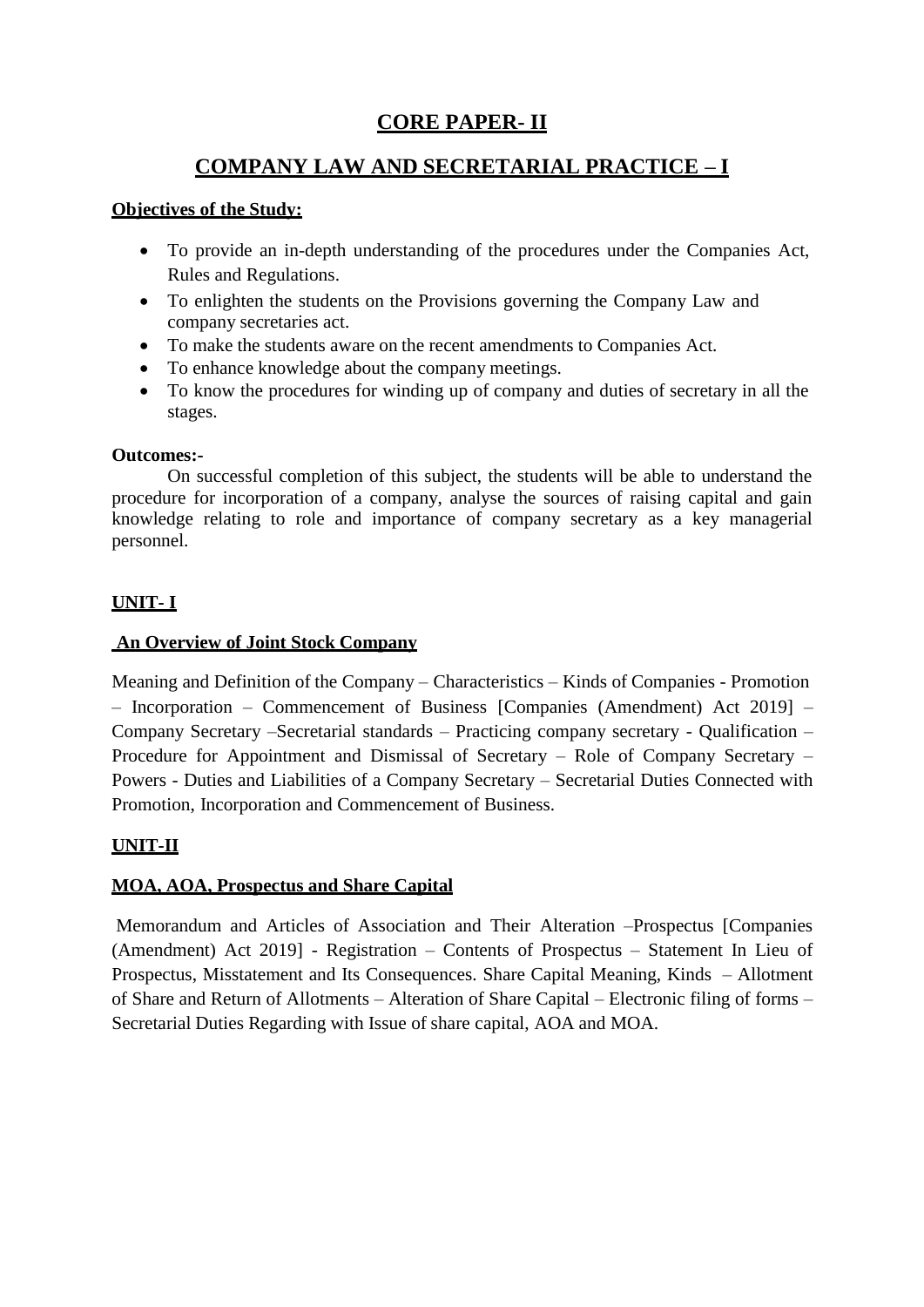## **UNIT-III**

### **Share Certificate, Members and Dividend Payment**

Share Certificate, Duplicate Share Certificate – Transfer and Transmission of Securities - Modes of Obtaining Membership – Register of Members – Rights and Liabilities of Members – Annual Return – Dividend – Rules Regarding Dividend and Its Payments – Dividend Warrant – Payment of Interest out of Capital – Secretarial Duties in Connection with Issue of Share Certificate, Share Warrant and Payment of Dividend.

## **UNIT-IV**

#### **Borrowing Powers of Company**

Borrowing powers – Charges – Creation of charges – Modification – cancellation – mortgage – pledge – hypothecation – Effects of Non-Registration – Secretarial Duties regarding Borrowing.

## **UNIT-V**

#### **Corporate Debentures**

Debentures – Definition – Kinds – Rules regarding debentures – Debenture Trust Deed – Appointment of Debenture Trustee and Duties of Trustee – Liability of Company to Create Security and Debenture Redemption Reserve – Remedies to Debenture Holders – Secretarial Duties related to Issue of Debenture.

#### **BOOKS RECOMMENDED**

- 1. Company Law Sangeet kedia.
- 2. Companies Act 2013 Vinod Kothari.
- 3. Companies Act with Rules Taxman.

#### **REFERENCE BOOK**

- 1. Dr. V. Balachandran Company Law and Practice.
- 2. J. Shanthi Company Law and Secretarial Practice, (Amendment 2013).
- 3. Company secretarial Practice Manual KR.Chanratre.
- 4. Company Law Avatar sing.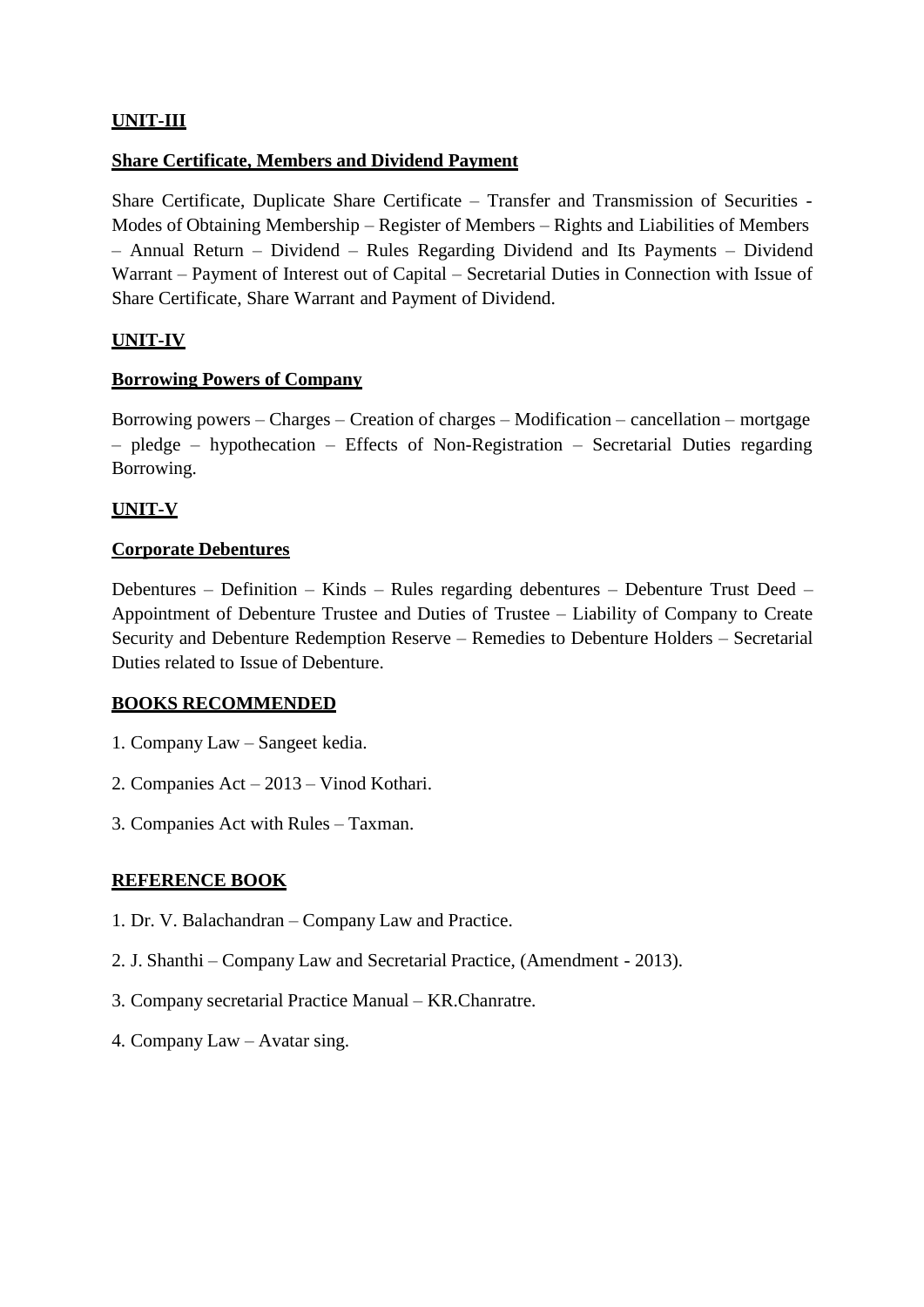# **CORE PAPER- III**

## **FINANCIAL MARKETS AND SERVICES**

## **Objectives of the Study:**

- $\bullet$  To introduce students to the world of financial markets  $\&$  services.
- To enrich students understanding of fundamental concepts & working of financial market instruments & agencies.
- To equip students with adequate knowledge and skills necessary for employment in financial service industry.

## **Outcomes:-**

On successful completion of this subject, the students will be able to demonstrate an awareness of the current structure and regulations of the Indian Financial Services sector.

## **UNIT- I**

## **Money Market Instrument**

Financial Markets – An Overview – Money Market – Call Money Market – Commercial Bill Market – Certificate of Deposit (CD) – Treasury Bill Market – Government or Gilt-edged Securities Market – Importance of Money Market – Characteristics – Problems and Defect.

## **Capital Market operation**

Meaning and Significance of Capital Market – Capital Market Vs Money Market – Market Players – Capital Market Instruments – Capital Market Reforms – Role of Capital Market in Economic Development- SEBI – Meaning- Objective- Powers and functions of SEBI.

## **UNIT- II**

## **Primary Market operation**

Meaning, Significances and Scope – Development in Primary Market – Initial Public Offer – Various Agencies and Institution Involved in Primary Market – Role of Intermediaries – Merchant Bankers, Registrars, Underwriters, Bankers to Issue, Portfolio Managers – Debenture Trustees.

## **Secondary Market Transaction**

Meaning, Significant, Functions and Scope of Secondary Market – Significance of Exchange – Secondary Market Intermediaries – Stock Brokers, Sub-Brokers and Advisors – Electronic Trading in Securities.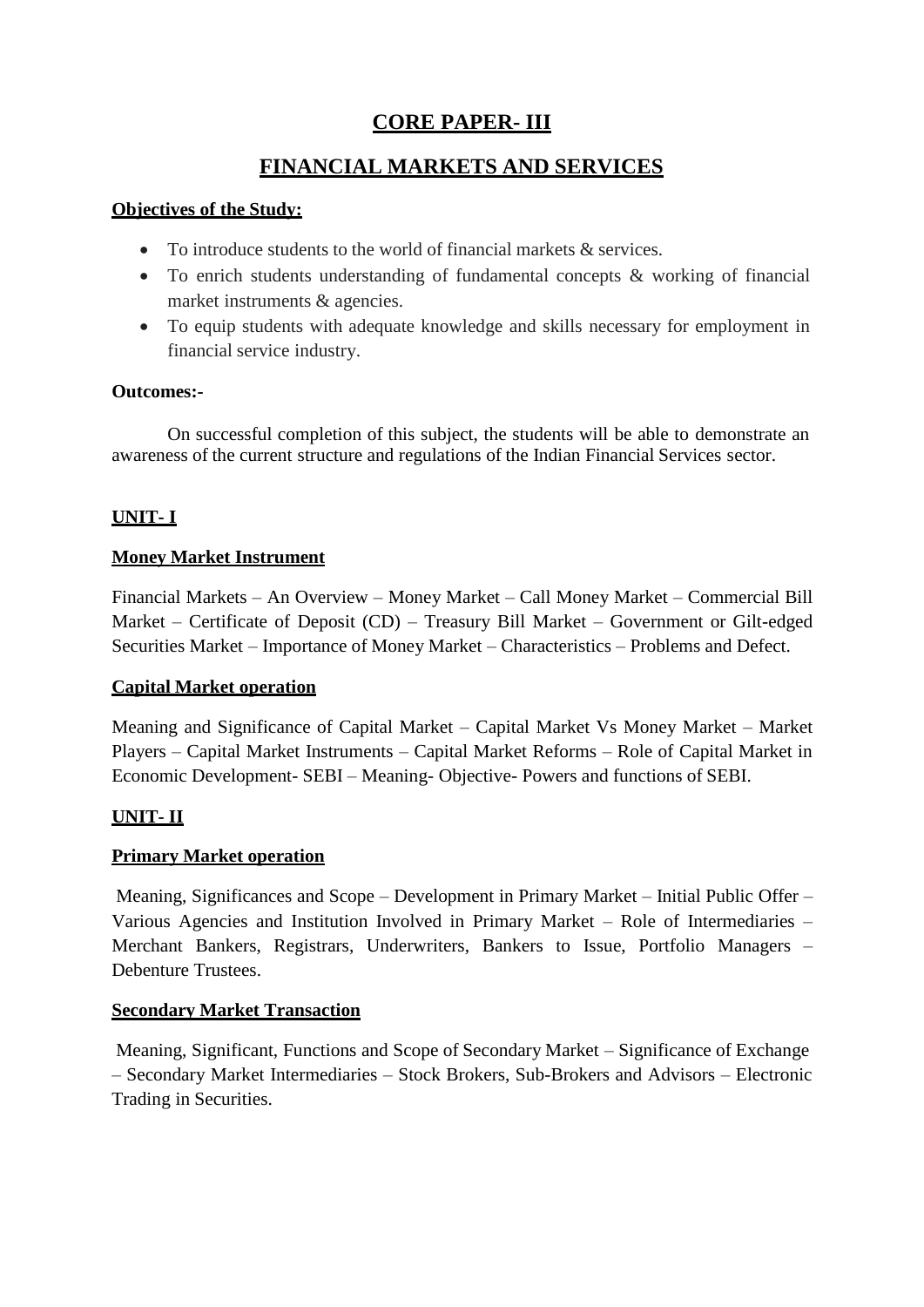## **UNIT-III**

#### **Depositories Act, 1996**

Depository System in India - Role and Functions of Depositories - Depository Participants - Admission of Securities - Dematerialization and Re-Materialisation - Depository Process - Inspection and Penalties - Internal Audit and Concurrent Audit of Depository Participants.

#### **Investors Protection In Present Era**

Meaning and Significances of Investors Protection – SEBI Guidelines – Rules of Investors Association – Investors protection & education funds and Programmes.

## **UNIT-IV**

#### **Financial Services For Corporate Management**

Leasing- Types of Leasing – Advantage and Drawbacks of Leasing – Financial Vs Operating Leasing – Tax Benefits- and Hire Purchase Financing - Functions- Component of HP Contract – Tax Benefits – HP Vs Lease – HP Vs Instalment Sale - Mutual Funds - Type of Mutual Funds.

#### **UNIT-V**

#### **Credit Rating and Venture Capital**

Credit Rating – Types – Benefits-Venture Capital – Types – Guidelines for Promotion of Venture Capital – Tax Exemption – Legal Regulation for Venture Capital –Reason For Slow Growth - Consumer Finance- Benefits to Banker – Significance.

#### **BOOKS RECOMMENDED**

- 1. Financial services Dr. S.Gurusamy.
- 2. Financial services B.Santhanam.

## **REFERENCE BOOKS**

1. E.Gorden and Dr.K.Nataraja - Emerging Scenario of Financial Markets and services.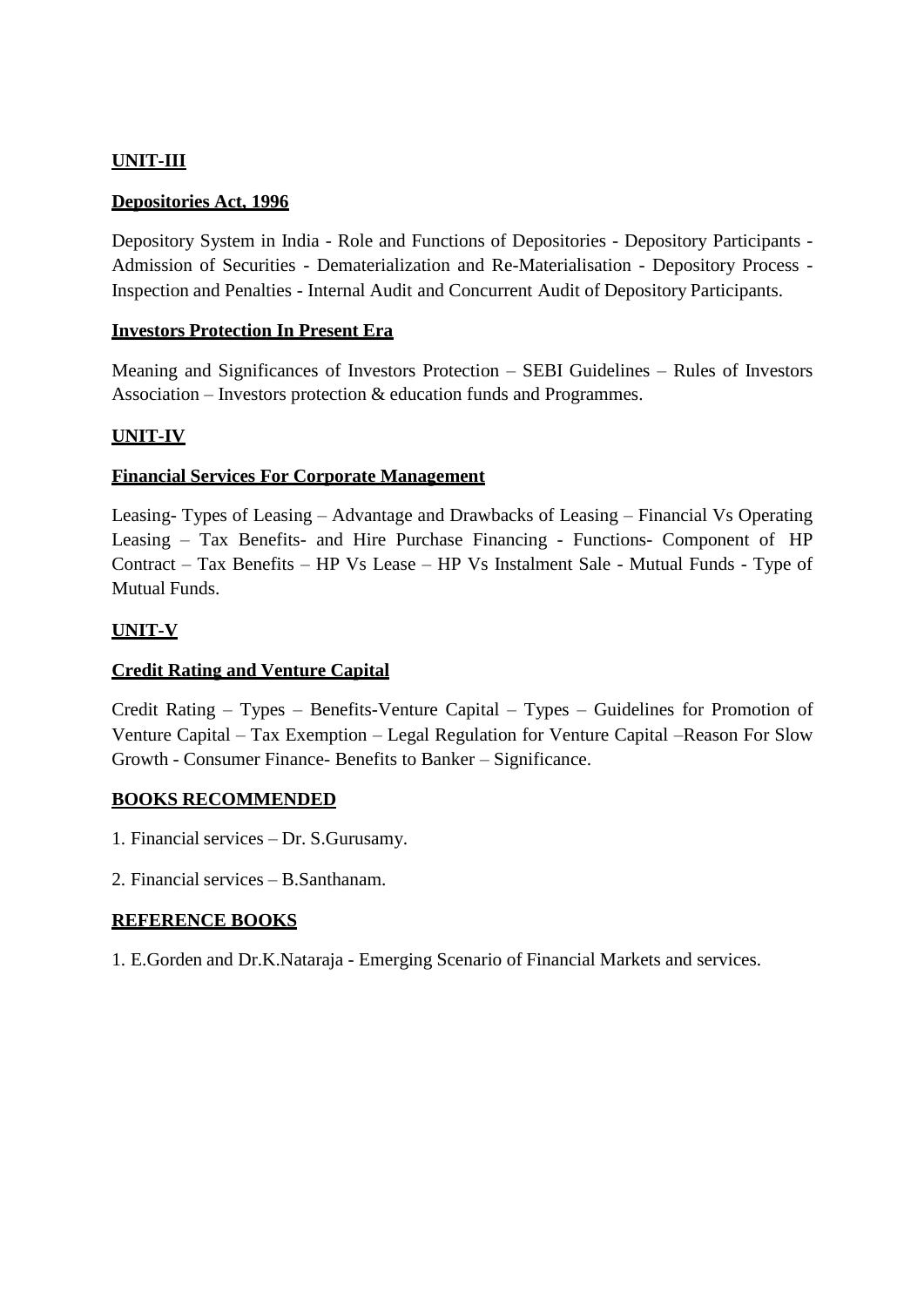# **CORE PAPER- IV**

# **ADVANCED CORPORATE ACCOUNTING**

## **Objectives of the Study:**

- To provide appropriate mastery of the knowledge regarding shares & debentures.
- To enable the students develop efficiency in accounting treatment for amalgamation & liquidation of companies.
- To provide a solid foundation regarding banking company accounts practically.

## **Outcomes:-**

On successful completion of this subject, the students will be able to get an in depth and working knowledge of the principles and procedures of corporate entities in accordance with the statutory requirements.

## **UNIT-I**

## **Company Shares, Debenture and Company Prior and Post Incorporation Profit**

Issue of Shares – Forfeiture of Shares - Reissue of Shares – Redemption of shares - Issue of Debentures – Redemption of Debenture - Profit Prior and Post Incorporation.

## **UNIT-II**

## **Nature of Amalgamation, Absorption and Reconstruction of Share Capital**

Accounting Treatment for Amalgamation & Absorption - Internal and External Reconstruction of Companies – Alteration of Share Capital – Accounting Standards 14.

## **UNIT-III**

## **Corporate Winding Up**

Liquidation of Companies – Accounting Treatment – Statement of Deficiency Accounts – Liquidators' Final Statement of Accounts.

## **UNIT- IV**

## **Holding Company Accounts**

Accounts for Holding Company (Including Intercompany Holdings) – Accounting standards 21.

## **UNIT-V**

## **Banking Company Accounts**

Accounts of Banking companies (new format) – Profit and loss account – Balance sheet.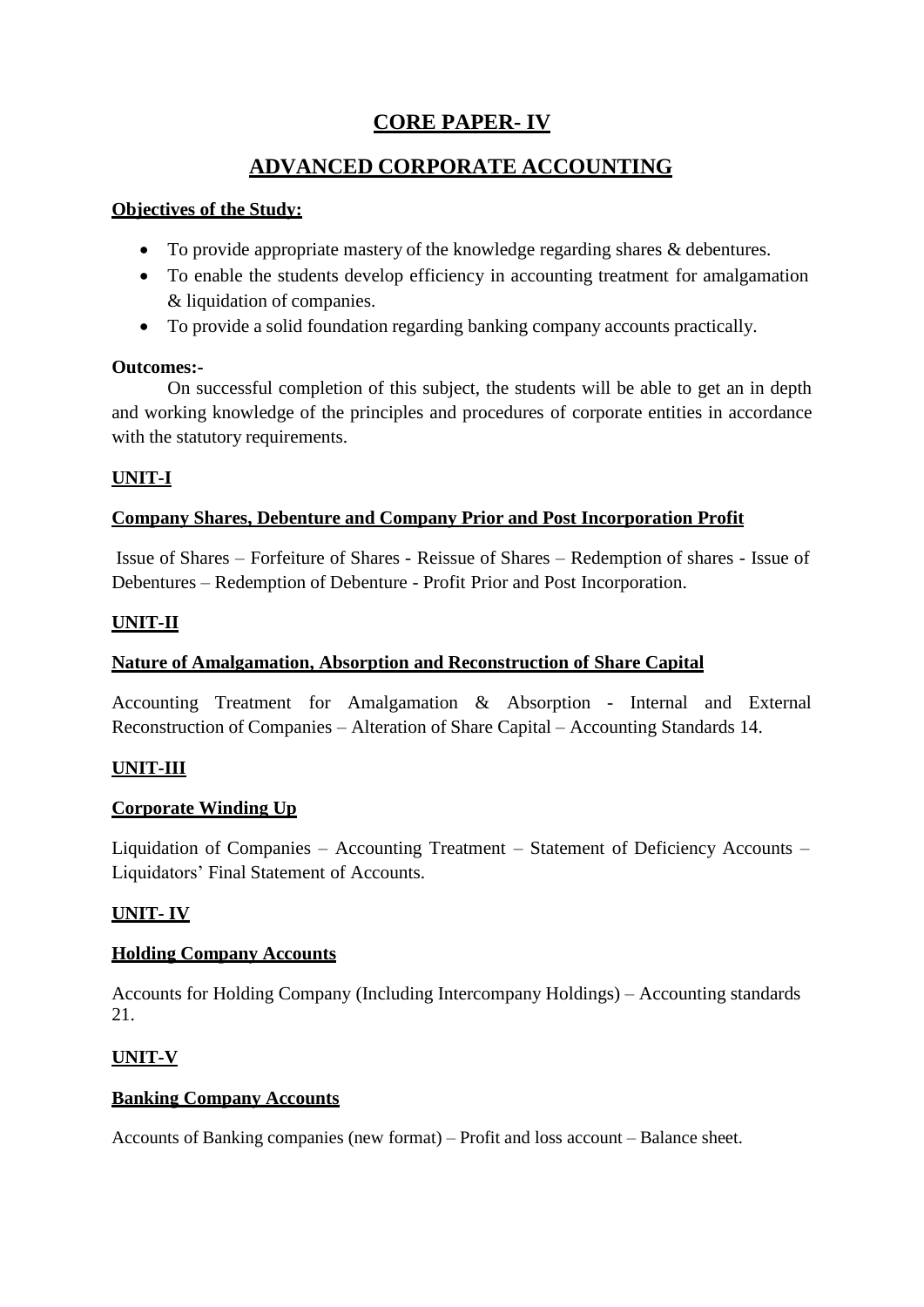## **Note: The Proportion between Problem Oriented and Theory Oriented Question in the University Examination Shall Be 80% and 20% Respectively.**

#### **BOOKS RECOMMENDED**

- 1. M.C.Shukla and T.S.Grewal –Advanced Accounts, S.Chand and Co.Ltd.
- 2. R.L.Gupta and Radhaswamy Corporate Accounting, S.Chand and Co.Ltd.
- 3. S.N.Maheswari Corporate Accounting, Sultan &Sons.
- 4. Jain S.P. and Narang K.L- Advanced Accountancy, Kalyani Publishers.
- 5. T.S.Reddy and A.Murthy Corporate Accounting.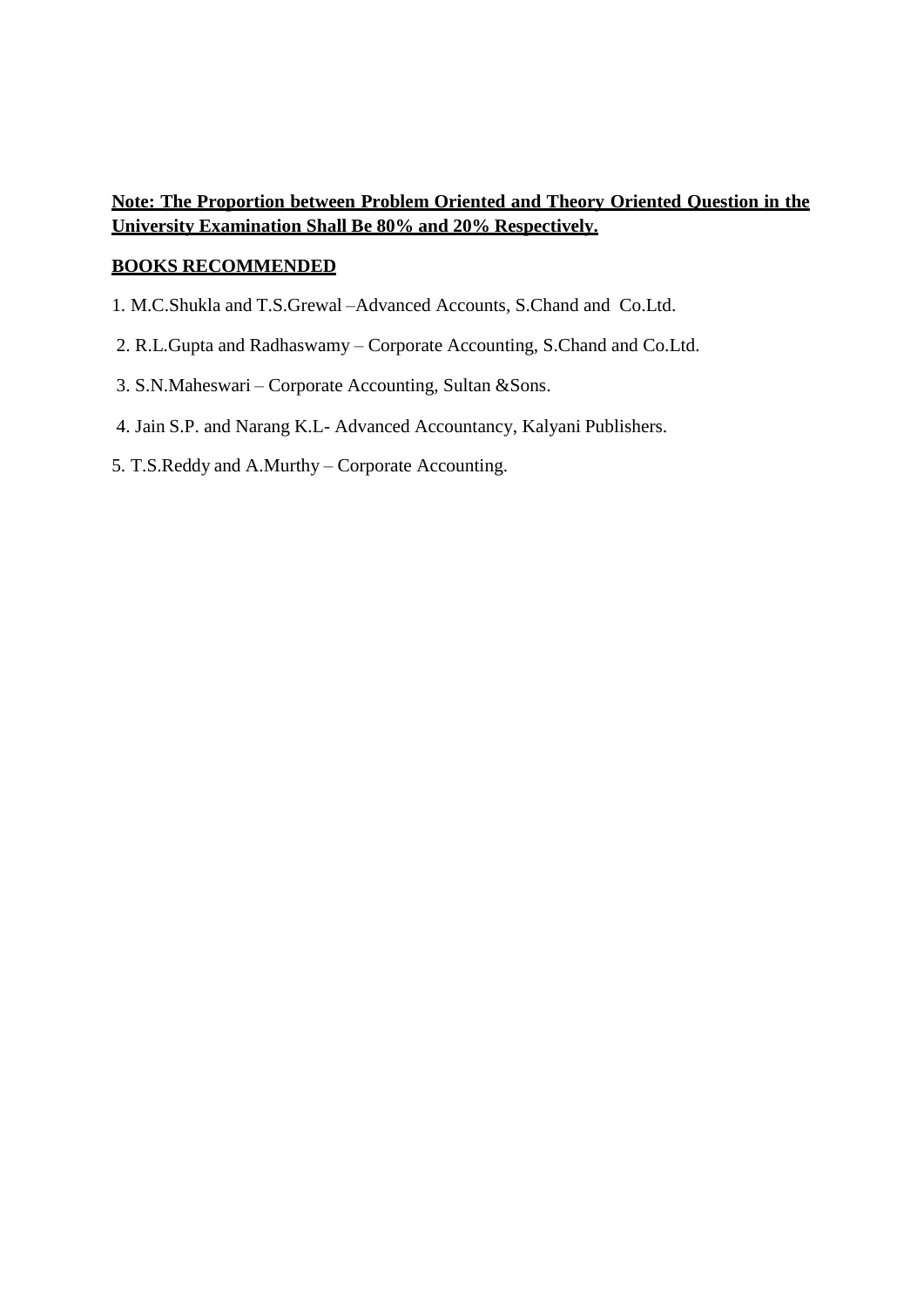# **ELECTIVE – I**

## **INTERNATIONAL TRADE**

## **Objectives of the Study:**

- To acquaint students on the international trading environment.
- To gain an understanding on the multinational enterprises.
- To learn the various aspects of international Trade management.
- To enable the students to gain an understanding on the recent developments in international trade.

#### **Outcomes:-**

On successful completion of this subject, the students will be able to get an awareness with the international trade concepts and procedures.

## **UNIT-I**

## **International Trade Documentation and Procedures**

Meaning of International Trade – Significance of International Trade - Categories of Foreign Trade- Differences Between Home Trade and Foreign Trade - Advantages and disadvantages of International Trade - Restrictions in International Trade - Reasons for Restrictions - Barriers - Ways of Encouraging International Trade - Documents in Foreign Trade - Agents - Terms of Sale in International Trade/Price Quotations in Foreign Trade.

## **UNIT-II**

## **Industrial Policy and Foreign Investment Capital**

Industrial Policy and Foreign investment – Kinds of Collaboration and Joint Ventures – Negotiating Foreign Collaboration / Joint Ventures – Drafting of Agreement – Restrictive Clauses in the Foreign Collaboration Joint Venture Agreements – Indian Joint Ventures Abroad.

## **UNIT-III**

## **Globalization of Business in Present Scenarios**

Globalization of Trade and Commerce – World Trade Organization – UNACTED Trade Block and Customs Union European Union – Intra – African trade – Preferential Trade Area (PTA) – European Free Trade Association (EFTA) – Central American Common Market (CACM) – South Asian Free Trade Association (SAFTA).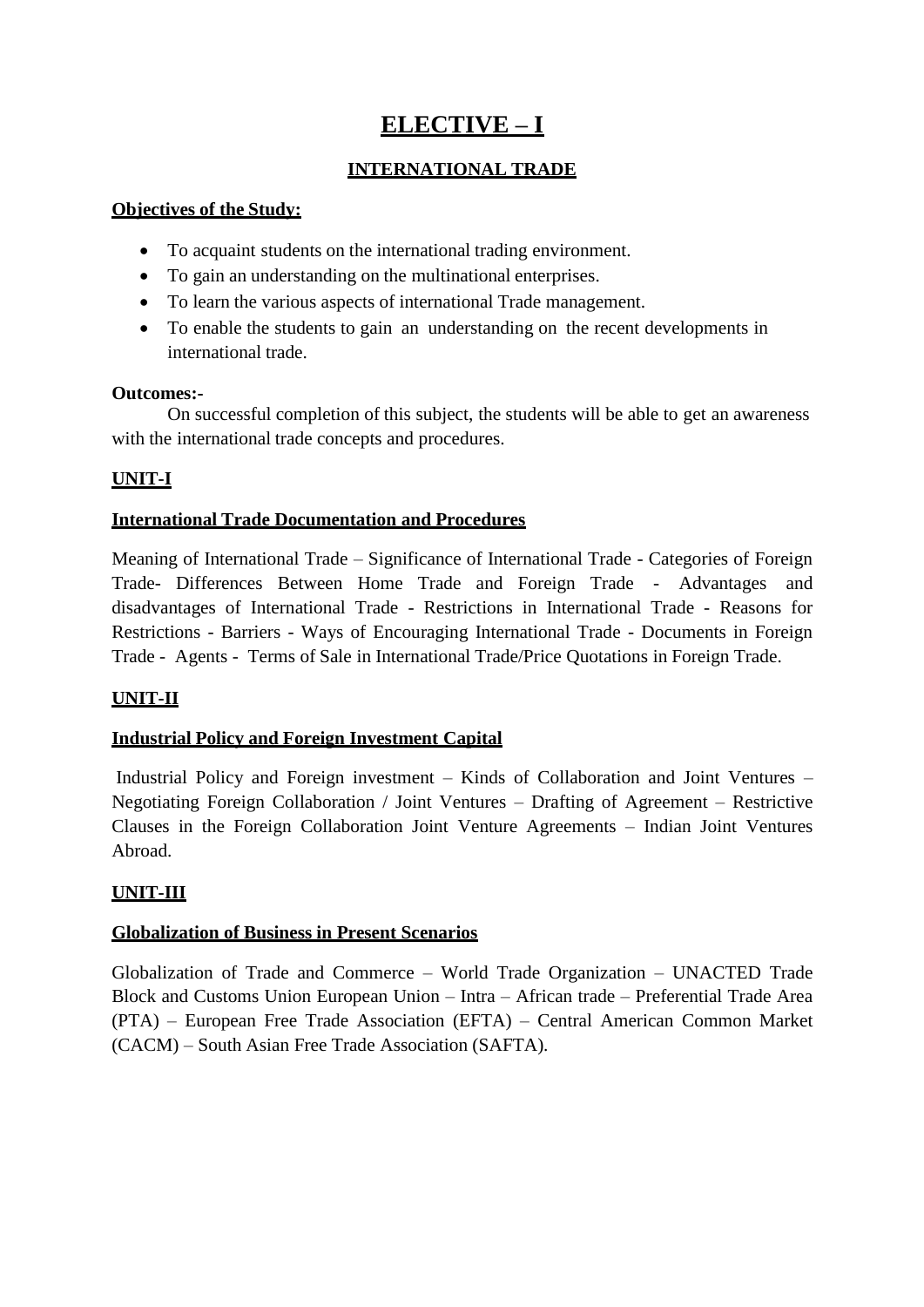## **UNIT-IV**

#### **Foreign Trade Management**

Indian Foreign Trade – Recent Trends in Indian Foreign Trade – Institutional infrastructure of Export Promotions in India – Export Assistance – Export Finance – Free Trade Zones – Export by Air, Post and Sea – Small Scale Industries and Export – Role of ECGC.

## **UNIT-V**

### **Export Management**

Export Regulation Procedure of Exports of Goods Quality Control and Pre-Shipment Inspection – Excise Clearance- Customs Clearance Procedure for Executing an Export Order Marine Insurance Export Payment and Letters of Credit- Agreement on Agriculture Textiles and Clothing Trade related to Investment Measures -Rules and Procedures Governing Settlement of Disputes. Impact of Pandemic on International Trade.

#### **BOOKS RECOMMENTED**

1. Dr. V. Balu – International Trade Venkateswara Publications, Chennai- 4.

2. M. L Verma – International Trade Vikas Publishing House (P) Ltd., New Delhi.

#### **REFERENCE BOOKS**

1. M.B. Rai & Manjula Guru- WTO and International Trade Vikas Publishing House (P) Ltd., New Delhi.

2. T. K. Velayudham- Foreign Trade – Theory and Practice A. H. Wheeler & Co. Ltd. New Delhi.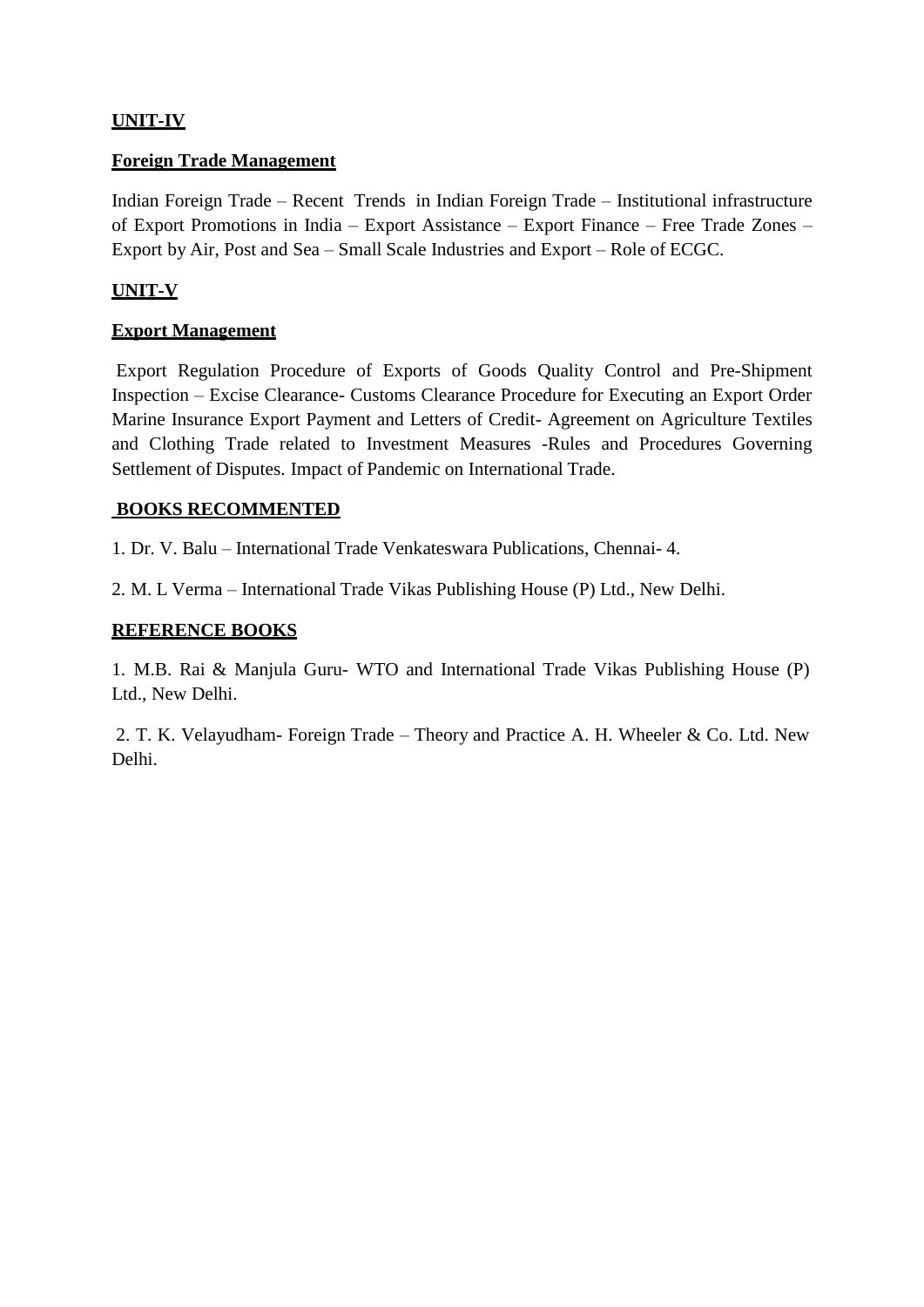# **SEMESTER- II**

# **CORE PAPER- V**

# **ADVANCED INCOME TAX**

## **Objectives of the Study:**

- To enable the students to know the provisions of the Income tax laws.
- To understand the concept of Income tax.
- To describe how to arrive taxable salary, House property, Capital Gain and Business/ProfessionThe primary purpose of taxation is to raise revenue to meet huge public expenditure.

#### **Outcomes:-**

On successful completion of this subject, the students will be able to understand the computation of income under various heads and filing procedures under Income Tax Act.

#### **UNIT- I**

#### **Overview of Income Tax and Basic Concepts**

#### **Income Tax Act, 1961**

Definition – Basic concept & Basis of Charge - Scope of Total income - Residential Status of an Assessee – Exempted income U/S 10 – Agricultural income.

## **UNIT- II**

#### **Income From Salary and House Property**

Computation of Income under Various Heads : Salaries – House Property.

#### **UNIT -III**

## **Income from Business, Profession, Capital Gain and Income from Other Sources**

Profits and Gain of Business or Profession – Capital Gains – Income From other Sources – Income of other Persons included in Assessee Total Income – Set off and Carry Forward of Loss -Aggregation of Total Income.

#### **UNIT- IV**

#### **Assessment of Individual and Companies**

Arrival of Total Income, Deduction under Chapter VI-A – Computation of Total Income: Assessment of Individuals and Companies.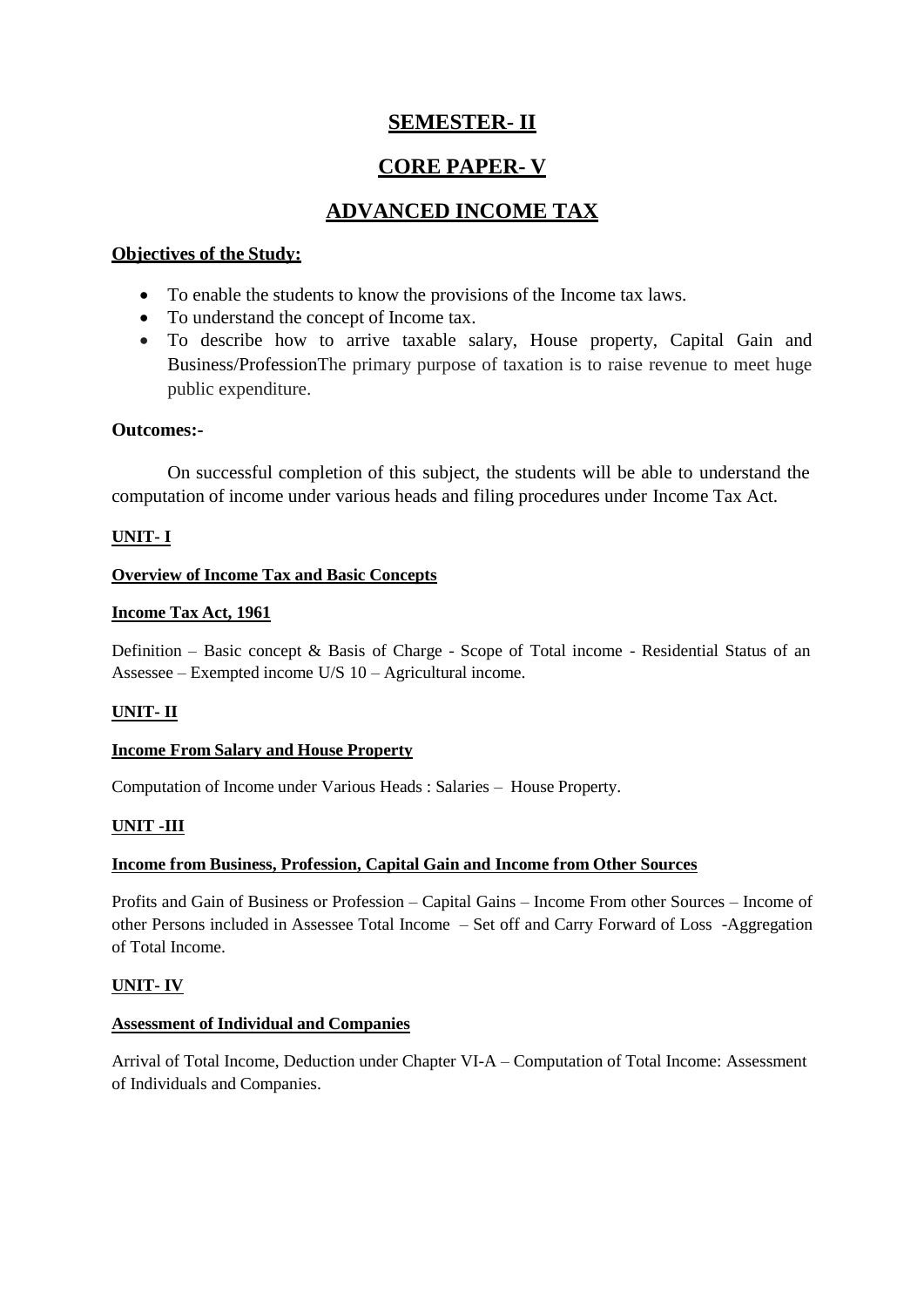#### **UNIT- V**

#### **Income Tax Authorities and Filing**

Appointments of Income Tax authorities – TDS – Advance payment of tax – Procedure for assessment – Filing of return.

## **Note: The Proportion between Problem Oriented and Theory Oriented Question in the University Examination Shall Be 80% and 20% Respectively.**

#### **BOOKS RECOMMENDED**

- 1. Vinod K.Singhania Students Guide to Income Tax, Taxman Publication.
- 2. Dinagar Pagare Income Tax Law and practice.
- 3. Bhagavathi Prasad Direct Tax Law and Practice, Wiley Eastern Publications.
- 4. ICSI Study Materials in Tax Law.
- 5. V.P.Gaur and D.B.Narang Income Tax Law and Practice.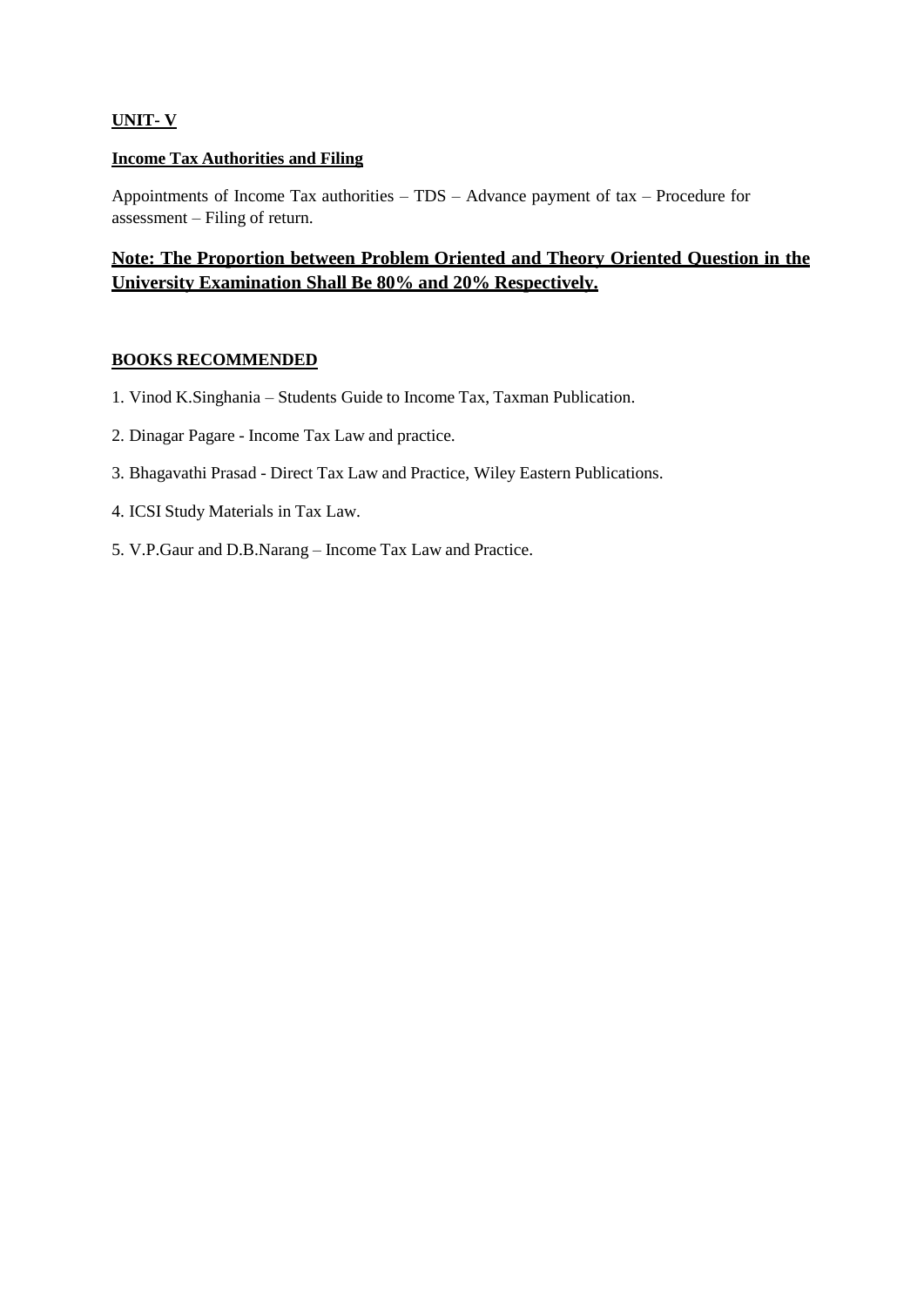# **CORE PAPER- VI**

## **COMPANY LAW AND SECRETARIAL PRACTICE – II**

#### **Objectives of the Study:**

- To provide an in-depth understanding of the procedures under the Companies Act, Rules and Regulations.
- To enlighten the students on the Provisions governing the Company Law and company secretaries act.
- To make the students aware of the recent amendments to Companies Act.
- To enhance knowledge about the company meetings.
- To know the procedures for winding up of company and duties of secretary in all the stages.

#### **Outcomes:-**

On successful completion of this subject, the students will be able to understand the procedure for incorporation of a company, analyse the sources of raising capital and gain knowledge relating to role and importance of company secretary as a key managerial personnel.

## **UNIT- I**

## **Company Management**

Definition – Types of Directors – Number of Directorships –DIN, Procedure for Applying and Deactivation of DIN Appointment and Reappointment of Directors – Qualification and Disqualification of a Director – Vacation of office, Removal and Resignation – Key Managerial Personnal (KMP) – Powers, Duties and Liabilities of Directors – Managing Director, Manager, whole Time Directors – Managerial Remuneration.

## **UNIT- II**

## **Company Meetings**

General Meeting of Shareholders – Secretarial Standards 2 – Annual General Meeting – Extra ordinary General Meeting and Class Meeting – Board Meeting – Secretarial standards 1 – E-Meeting - Requisites of a Valid Meeting – Notice – Agenda – Quorum – Chairman – Minutes - Proxies – Voting – Poll – Resolutions – Secretarial Duties Relating to Company Meetings.

## **UNIT- III**

## **Accounts and Audit**

Books of Accounts - Statutory Books -Financial Statements - Statutory Books and Registers Prescribed under various provisions of the Company Law– Maintenance, Annual Return – Nature and Significance- Contents- and Certification by Practising Company Secretary.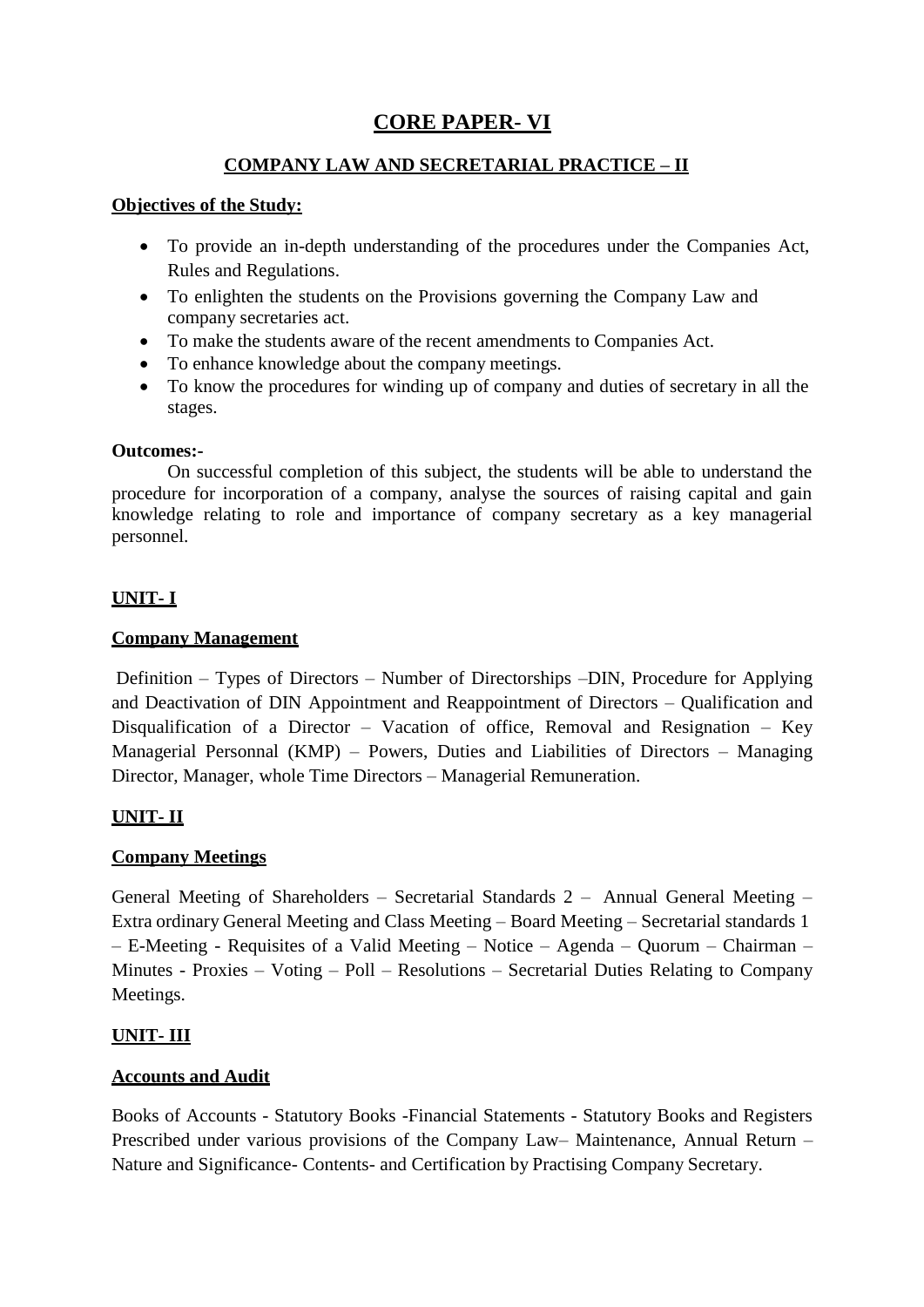## **Auditing**

Auditors – Appointment, Resignation and Removal- Qualification and Disqualification-Rights, Duties and Liabilities - Audit and Auditor's Report -Cost Audit and Special Audit.

## **UNIT -IV**

## **Majority Rule and Minority Rights**

Principles of Majority Rule – Rule in Foss Vs Hare Bottle case – Exceptions to the Rule – Prohibition of Minority Investors and Creditors.

#### **Prevention of Oppression and Mismanagement**

#### **Investigation**

Meaning – Investigation of the Company's Affairs and its ownership – Seizure of Books and Documents – Powers of Inspector – Inspector's Report.

Prevention of Oppressions and Mismanagement – Rule in Foss Vs Hare Bottle case – Court Relief – Powers of NCLT – Powers of Central Government.

## **UNIT -V**

## **Winding up**

Meaning – Modes of Winding up – Consequences of Winding up Order – Appointment of Liquidator -Powers of Liquidator – Statement of Affairs – Secretarial Duties Regarding Winding up.

#### **BOOKS RECOMMENDED**

- 1. Company Law Sangeet Kedia.
- 2. Companies Act 2013 Vinod Kothari.
- 3. Companies Act with Rules Taxman.

#### **REFERENCE BOOK**

- 1. Dr. V. Balachandran Company Law and Practice.
- 2. J. Shanthi Company Law and Secretarial Practice, (Amendment 2013).
- 3. Company Secretarial Practice Manual KR.Chanratre.
- 4. Company Law Avatar Sing.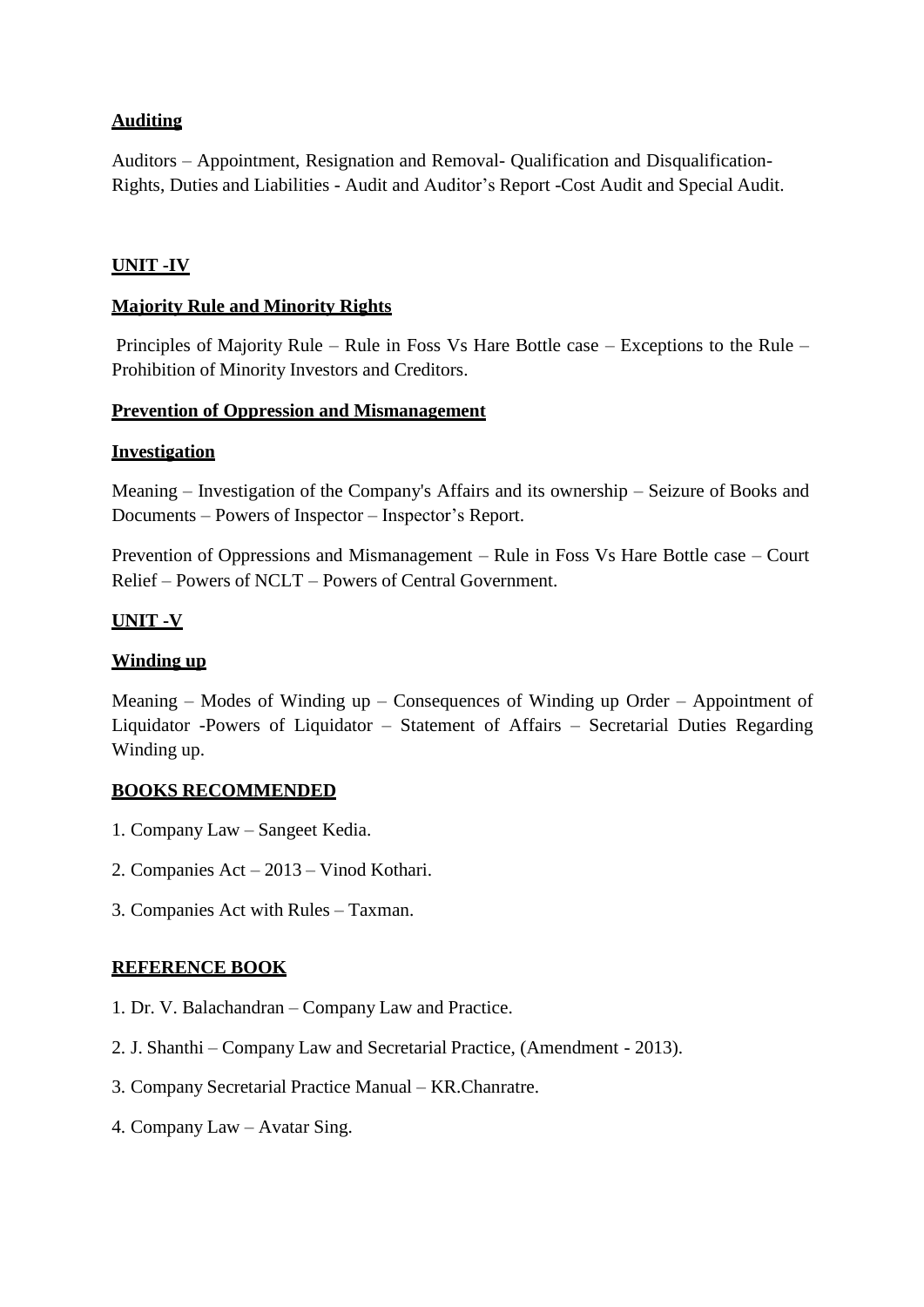# **CORE PAPER –VII**

## **APPLIED COSTING**

#### **Objectives of the Study:**

- To familiarize the students with the various cost concepts, and elements of cost.
- To enable the students to prepare cost sheets.
- To apply different methods and techniques of cost control.
- To gain knowledge of different methods of payment of wages and incentives.
- To acquaint the students with the application of Marginal costing for Business decision making.

#### **Outcomes:-**

On successful completion of this subject, the students will be able to demonstrate an in depth knowledge in cost ascertainment, methods of costing and cost control.

## **UNIT-I**

## **Overview of Cost accounting**

Introduction: Costing - Cost Accounting – Meaning and Definition – Financial Accounting Vs Cost accounting – Relationship of cost accounting with management accounting - Nature and significance of Cost Accounting – Implementation of costing system – Practical difficulties in implementation – Essentials of good costing system - Elements of cost – Cost concepts and preparation of cost sheet – Methods of Costing -job order Costing.

## **UNIT-II**

## **Labour Costing:**

Labour – types of labour cost – Methods of time keeping – Idle time - overtime – labour turnover - Preparation of Pay Roll – Wage payment and incentive system – Overhead – meaning and classification of overheads – Departmentalization of Overheads – Allocation - Apportionment – Re-apportionment- Absorption of Overhead cost – Difference between cost allocation and apportionment and Reapportionment – treatment of over and under absorbed overheads.

## **UNIT-III**

## **Process Costing:**

Process costing – Comparison between joint costing and process costing – costing procedure under process costing- Process Losses – Inter process profit – Equivalent production – methods of computing equivalent units- Evaluation of equivalent production– Joint product and by products costing – accounting for joint products  $\&$  byproducts.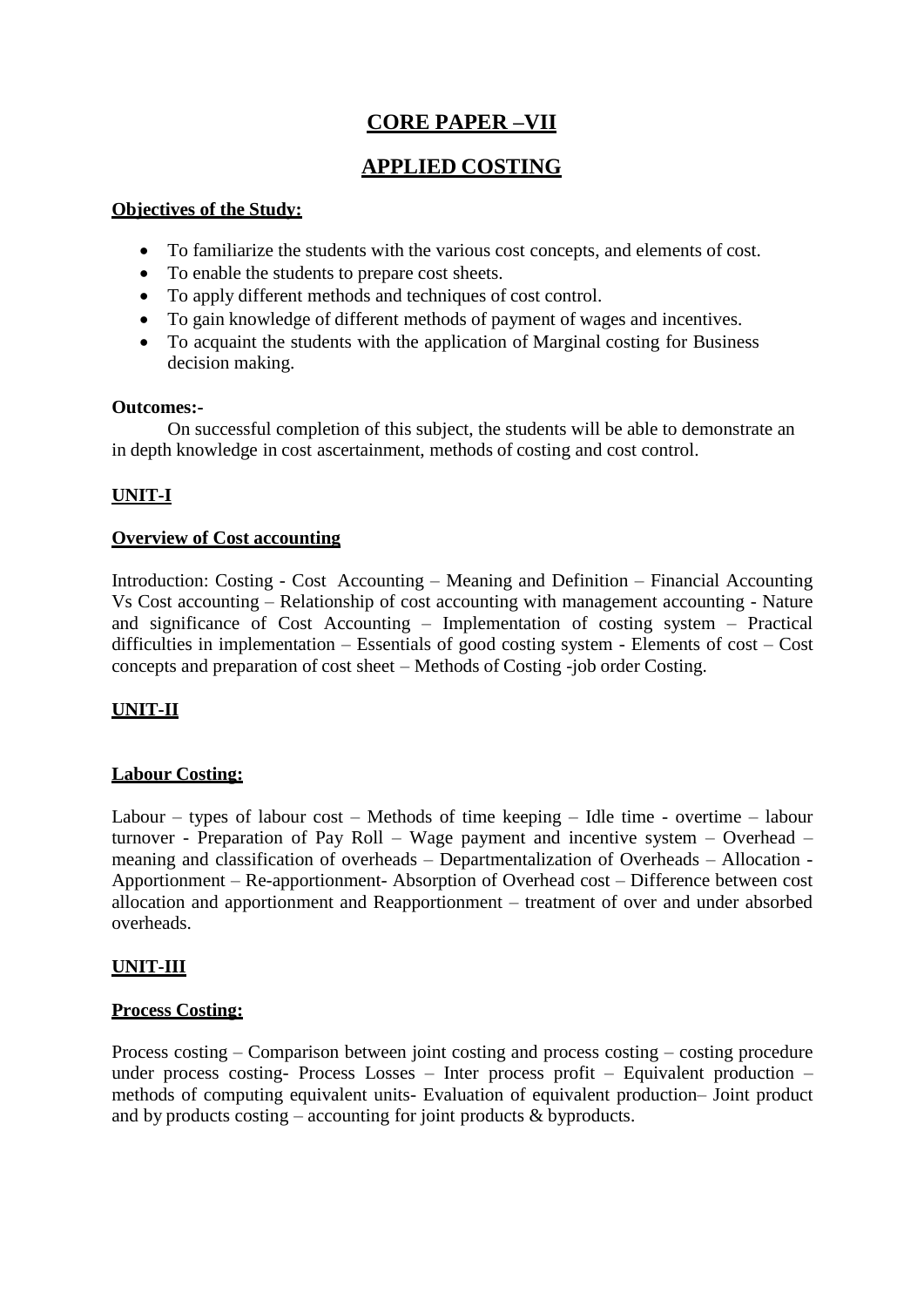### **UNIT-IV**

#### **Job, Batch and Contract costing:**

Job, Batch and Contract costing: features – objectives – job costing procedures – batch costing – determination of EBQ – contract costing – characteristics features of contract and contract costing – distinction between job and contract costing – system of contract costing – recording of cost of a contract.

#### **UNIT-V**

#### **Cost Management**

Cost Management: Cost management – cost reduction and cost control – Responsibility Accounting – Responsibility Centre – Accounting for Price level changes – Methods of Accounting for price level changes – Activity Based Costing – Target costing.

## **Note: The Proportion between Problem Oriented and Theory Oriented Question in the University Examination Shall Be 80% and 20% Respectively.**

#### **REFERENCE BOOK**

- 1. S.P.Iyenger Cost Accounting, Sulthan Chand & Sons.
- 2. S.N.Maheswari Principles of Cost Accounting, Sulthan Chand & Sons.
- 3. S.P.Jain & Narang K.L Cost Accounting, Kalyani Publishers.
- 4. N.K.Prasad Cost Accounting.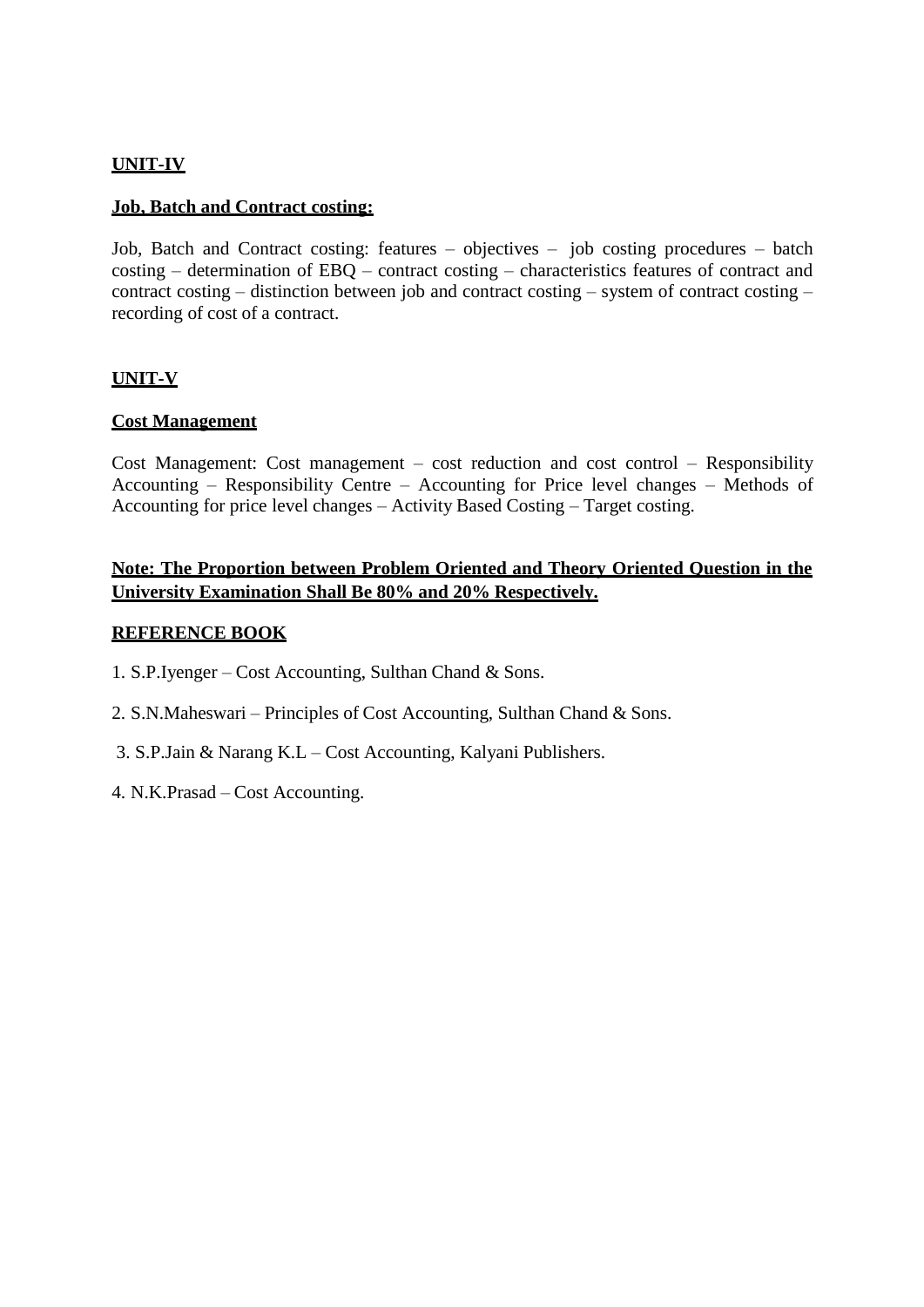# **CORE PAPER- VIII**

# **LABOUR AND INDUSTRIAL LAWS**

## **Objectives of the Study:**

- To enlighten the students on the Provisions governing Industrial Law.
- To make the students aware on the recent amendments to Industrial Law.
- To enhance knowledge about the Factories Act, Workmen compensation Act, and Industrial Dispute Act.
- To know the procedures for registration of a Trade Union and Payment of Wages under the Acts.

## **Outcomes:-**

On successful completion of this subject, the students will be able to know the judicial setup of labour laws and industrial relation framework.

## **UNIT- I**

## **Factories Act, 1948**

Objects – Definitions – occupational safety, Health & working conditions code 202, Welfare measures – Occupier – Certifying Surgeon Working Hours – Employment of Child, Young Person, and Women – Annual Leave with Wages.

## **UNIT- II**

## **Industrial Dispute Act, 1947**

Objects – Definitions – Procedure Industrial relation code 2020 – Settlement of Industrial Disputes – Voluntary Reference of Dispute to Arbitration – Award and Settlement- Strikes and Lockouts – Layoff and Retrenchment – Transfer and Closing Down of Undertakings – Unfair Labour Practice.

## **UNIT- III**

## **Employees State Insurance Act, 1948**

Objects – Definitions – ESI Corporation, Functions – Contribution and Recovery – Benefits Penalties for False Claims.

## **UNIT-IV**

## **Employees Provident Fund and Miscellaneous Provision Act, 1952**

Objects – Definitions – Provident Fund Schemes – Contribution and Recovery – Offences and Penalties.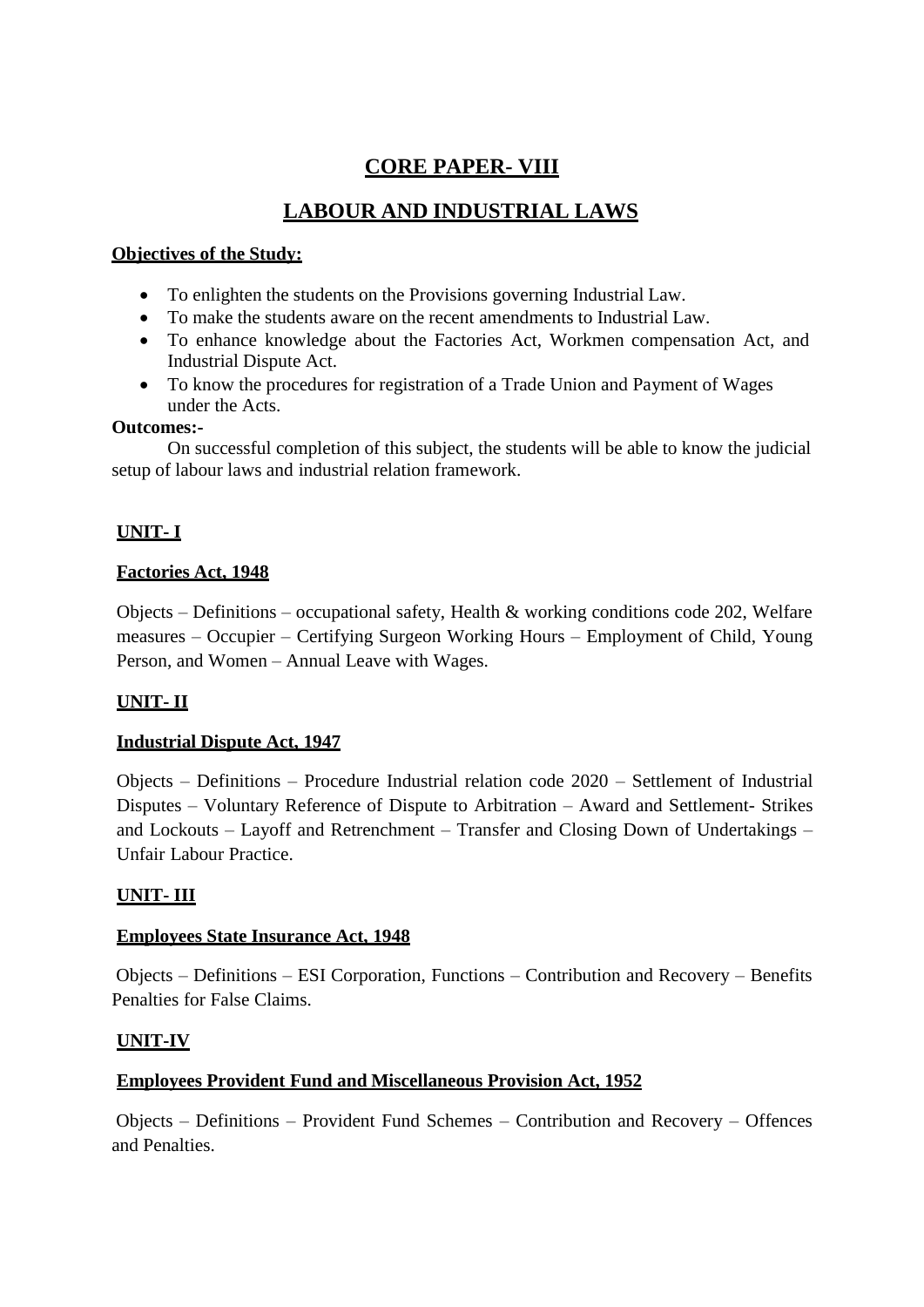## **Payment of Wages Act, 1936**

Objects – Definitions – Rules of Payment of Wages – Maintenance of Registers and Records.

#### **Payment of Bonus Act, 1965**

Important Definitions – Eligibility for Bonus and Payment of Bonus – Deductions from Bonus – Computation of Available Surplus –Set-on and Set-off – Allocable Surplus – Miscellaneous Provisions.

#### **UNIT-V**

#### **Trade Union Act, 1926**

Object – Definitions – Registration of Trade union – Rights and Privileges of a Registered Trade Union – Duties and Liabilities – Dissolution.

#### **Workmen's Compensation Act, 1923**

Definition – Rules Regarding Compensation – Distribution of Compensation – Notice and Claim.

#### **REFERENCE BOOK**

- 1. Kapoor N.D. Hand Book on Industrial Law, Sulthan Chand & Sons
- 2. Shukla M.C. Mercantile Law, S.Chand & Co.Ltd.
- 3.P.L .Malik Labour and Industrial Law.
- 4. S.N.Mishra Labour and Industrial Law.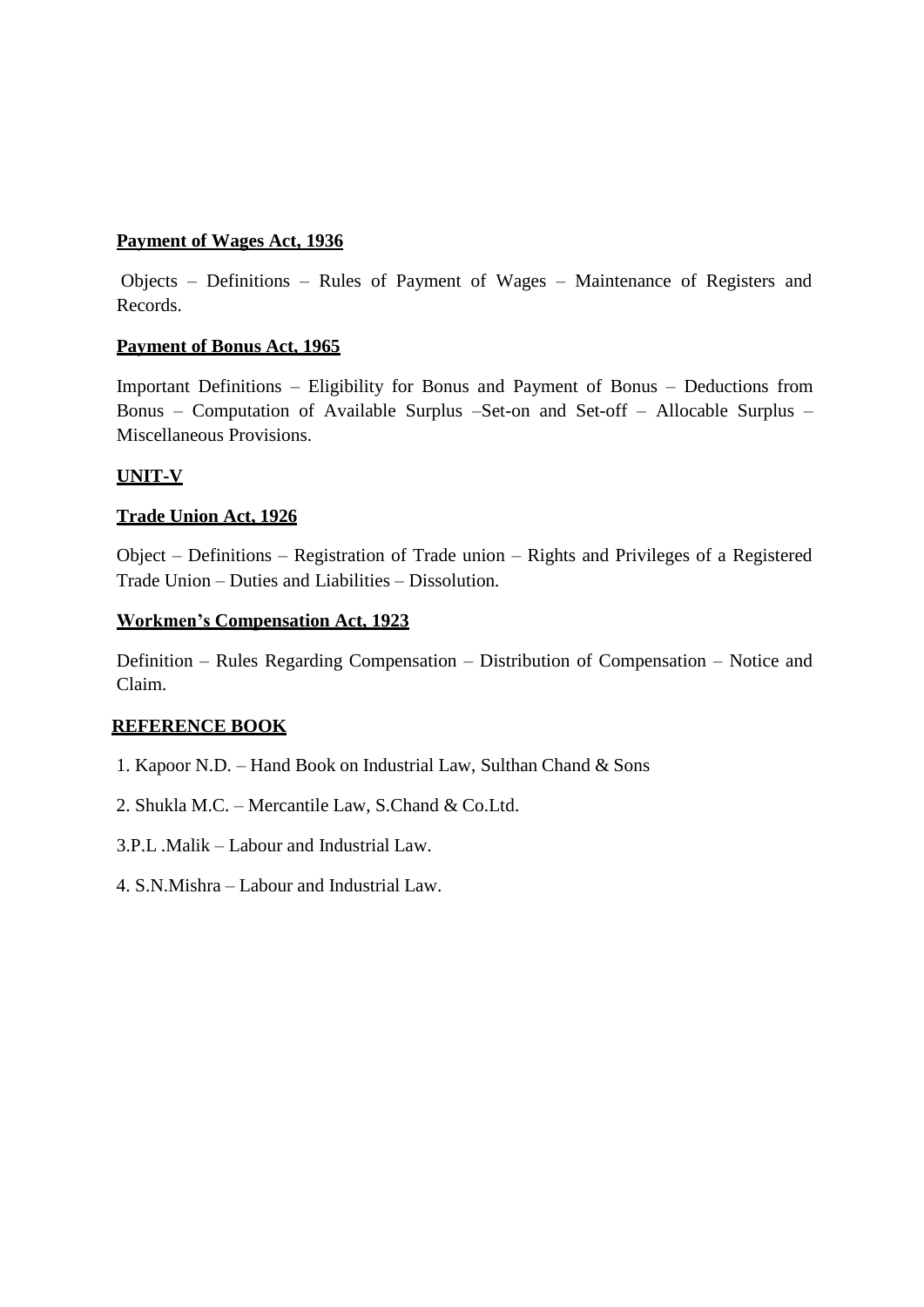# **ELECTIVE-II**

# **CORPORATE SOCIAL RESPONSIBILITY AND GOVERNANCE**

## **Objectives of the Study:**

- To provide insights into CSR from the perspective of business, government and civil society.
- To enable the students to identify the drivers of Corporate Governance.
- To enable the students imbibe ethical issues in Corporate Governance & to adhere to the ethical codes.

## **Outcomes:-**

On successful completion of this subject, the students will be able to practice appropriate business responses and management approaches for dealing with social, political environmental, technological and global issues.

## **UNIT – I**

**Corporate Social Responsibility –** Introduction meaning and definitions – Importance – Essentials – Principles – Barriers to Social Responsibility – Constitutions of CSR committee – applicability and contents of CSR policy –Board's responsibility – Global Recognition for CSR – ISO 14000 – SA8000 – AA1000 – Codes formulated by Global Compact – UNDP – Global Reporting Initiative.

## **UNIT – II**

**CSR Reporting** : Trend in Developing Countries – Timing and Mode of Release of CSR Reports – CSR Policy of Multi-Product, Multi-Location and Indian MNC's – Constitutions of Corporate Social Responsibility – Dimensions of CSR – Benefits of CSR to the Company-Auditing

## **UNIT – III**

**Corporate Governance** – concept – objectives – features – principles – code of governancetheories- reasons for increasing interest in governance – Corporate Governance in India – Governance Forums – Institute of Company Secretaries of India (ICSI) –National Foundation for Corporate Governance (NFCG) –Organisation for Economic Co-operation and Development (OECD)- Corporate Secretaries International Association (CSIA)

## **UNIT – IV**

**Various Committees** – Role of shareholders and Institutional Investors in corporate governance Board of directors- composition – independent and women director –obligations of directors and senior management Audit committee – Nomination and remuneration committee – Stakeholder relationship committee – Risk management committee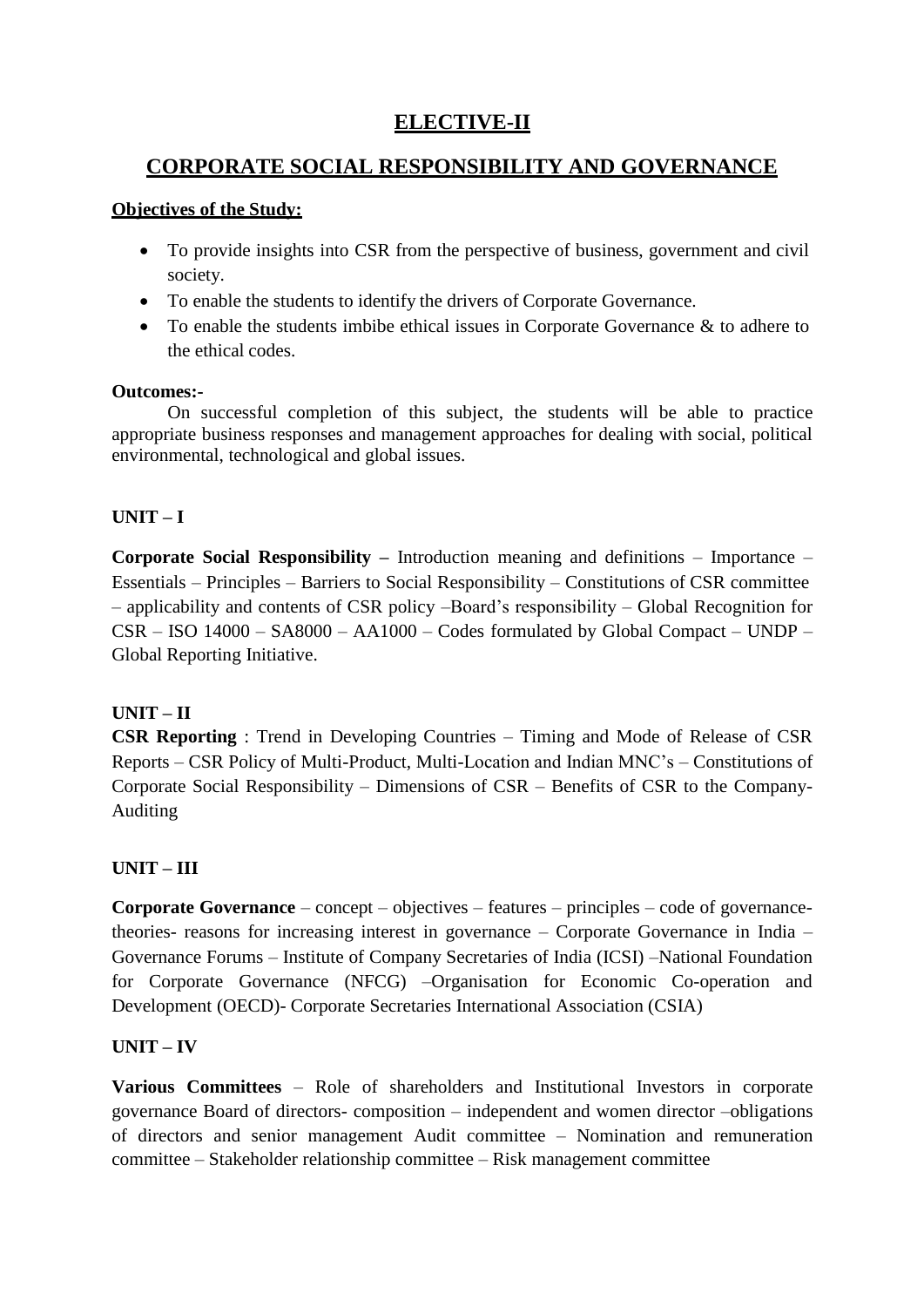## **UNIT – V**

**Annual reports** – contents – related party disclosure- management discussion and analysis – disclosure of accounting treatment – corporate governance report – minimum information placed before board of directors – Compliance Officer and his Obligations –compliance certificate by chief executive officer and chief financial officer- grievance redressal mechanism.

#### **BOOKS RECOMMENDED**

| 1. Dr.M.Devarajan      |            | - Corporate Governance - Narain Publications, Chennai |
|------------------------|------------|-------------------------------------------------------|
| 2. Bhuwneshwarmishra   | $\sim 100$ | New listing obligations & Disclosure Requirements     |
| Taxmann's              |            |                                                       |
| 3. ICSI Study Material |            | - Corporate Governance.                               |

#### **REFERENCE BOOK**

1. Corporate Social Responsibility in India – Sanjay K.Agarwal ,Sage Publication Ltd – UK 2008.

2. William B.Werther and David Chandler, Strategic Corporate Social Responsibility, Sage Publication in 2001.

3. Blow field, Michal and Alan Murray, Corporate Responsibility, Oxford University Press, New Delhi.

4. Mallin Christine .A, Corporate Governance (Indian Edition) Oxford University Press, New Delhi.

5. Tandon .Vb, Vashishi .Ak,Kesho Prasad, Arya .PP, Corporate Governance ,Deep and Deep Publication , New Delhi. 1<sup>st</sup> Edition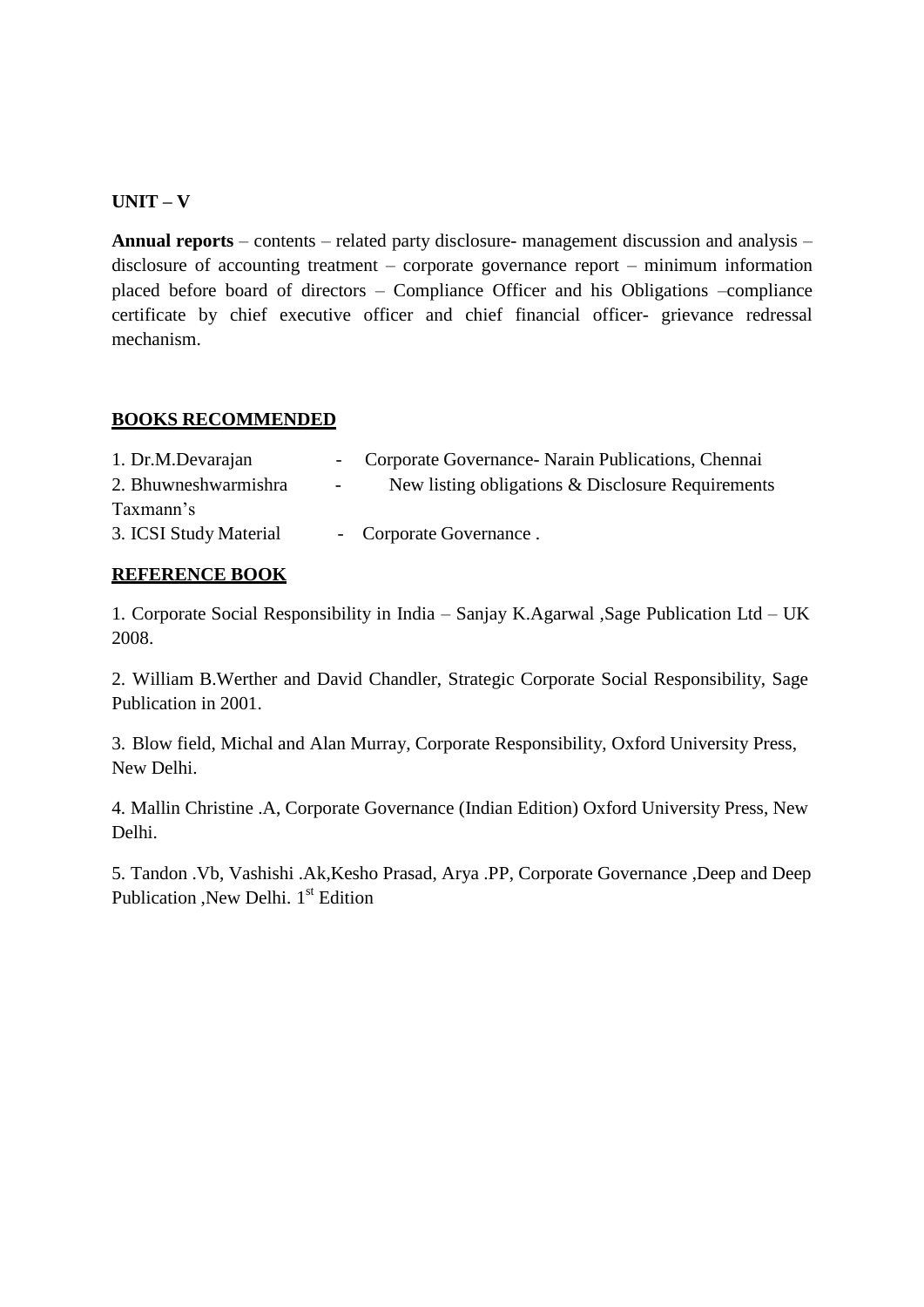# **Add on Course**

# **INTERNSHIP TRAINING**

- The students are expected to have a practical training in any business unit or undertaking to enable them to acquaint himself / herself with the procedure, practice and working of companies.
- Each student should undergo industrial training for a minimum period of two weeks during the first semester vacation.
- He / She shall undergo the above training in the institutions like banks, insurance companies, mutual funds, private and public limited companies, industries and financial institutions covering the aspects of Secretarial Practices, Company Law and Practices, Auditing, Income tax filing and Accounting procedures.
- Students may make their own arrangements in fixing the companies for candidates should submit a report in not less than 25 type written pages.
- Candidates should submit the attendance certificate from the institution for having attended the training for 2 weeks.
- The training report shall be prepared by the students under the supervision of the faculty of the department.
- The industrial training report must contain the following:
	- Cover page.
	- Copy of training certificate.
	- Profile of the business unit.
	- Report about the work undertaken by them during the training period.
	- Findings and Conclusions.
- Practical Viva Voce examination will be conducted with internal & external examiners at the end of the second semester and the credits will be awarded.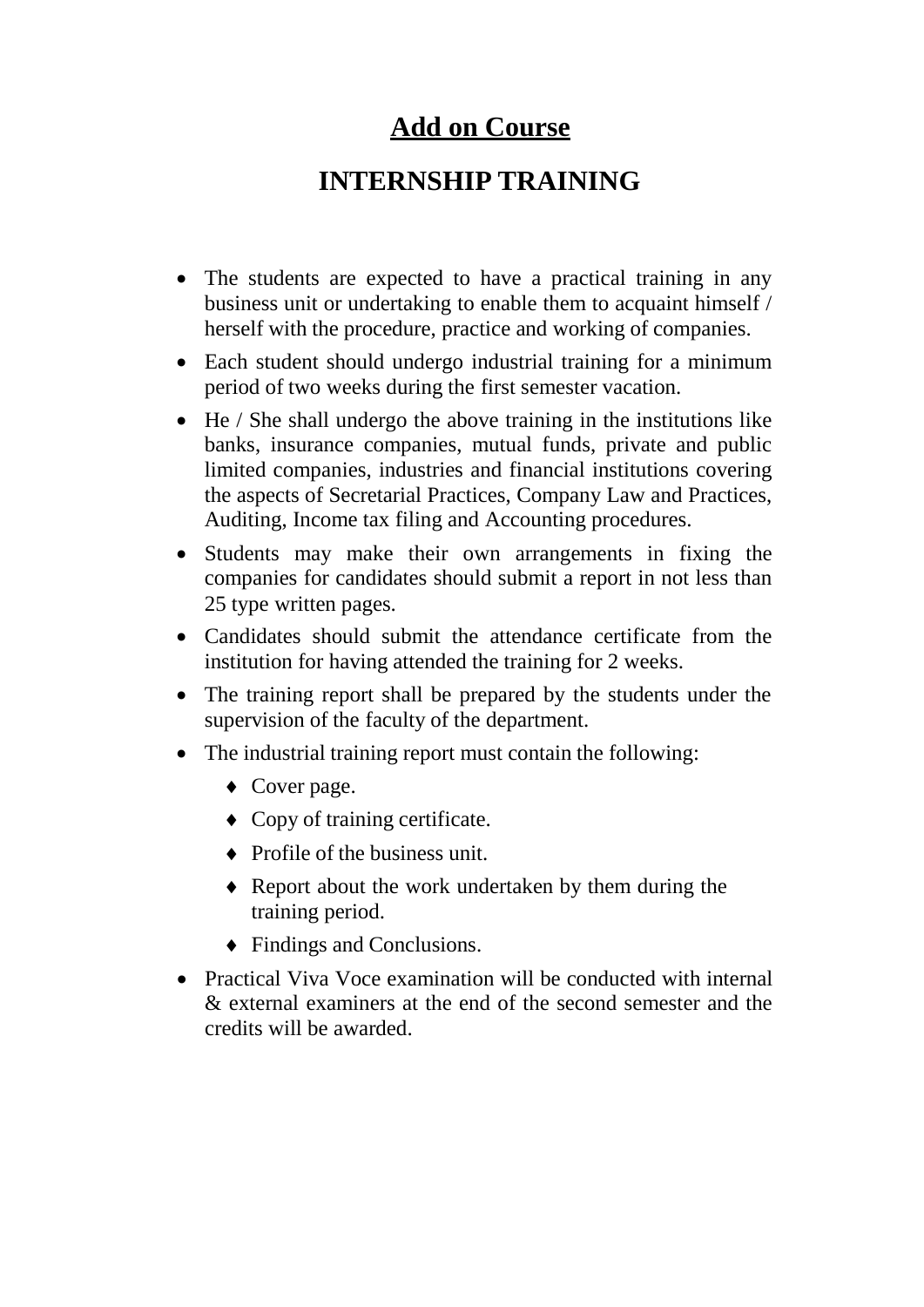# **Offered by M.COM (CS) To OTHER P.G CANDIDATES**

# **Extra Disciplinary Course Paper I**

# **ENTREPRENEURSHIP DEVELOPMENT**

## **Objectives of the Study:**

- To enable the students to understand the concept of Entrepreneurship and to learn the professional behavior of Entrepreneurship.
- To identify significant changes and trends which create new business opportunities.
- To analyse the environment for potential business opportunities.
- To provide conceptual exposure on converting ideas in to an entrepreneurial firm.

## **Outcomes:-**

On successful completion of this subject, the students will be able to understand the nature & functions of entrepreneur, the successful application of innovations, business ideas and their financial assistance that enable best use of entrepreneurial opportunities.

## **UNIT- I**

## **Entrepreneurial Management**

Concept of Entrepreneur and Entrepreneurship – Major Entrepreneurial Competencies – Qualities of Successful Entrepreneur – Types of Entrepreneur – Knowledge and Skills Required for an Entrepreneur.

## **UNIT- II**

## **Entrepreneurial Environment**

Entrepreneurial Environment – Economic and Non-Economic Factors – Entrepreneurial Motivation – Need for EDP.

## **UNIT- III**

## **Preparation of Project Report**

Sources of Business / Product ideas – Market Research – Pre-feasibility study - Criteria for Selection of a project – Project Report Preparation and Evaluation Criteria.

## **UNIT- IV**

## **Arrangement of Institutional Finance**

Institutional Finance – Term Lending Institutions – Commercial Banks – State Finance Corporations – Small Industries Development Bank of India (SIDBI) – Small Industries Service Institute (SISI) – District Industries Centre (DIC) – SIDCO – SIPCOT and ITCOT – Microfinance and Self Help Groups.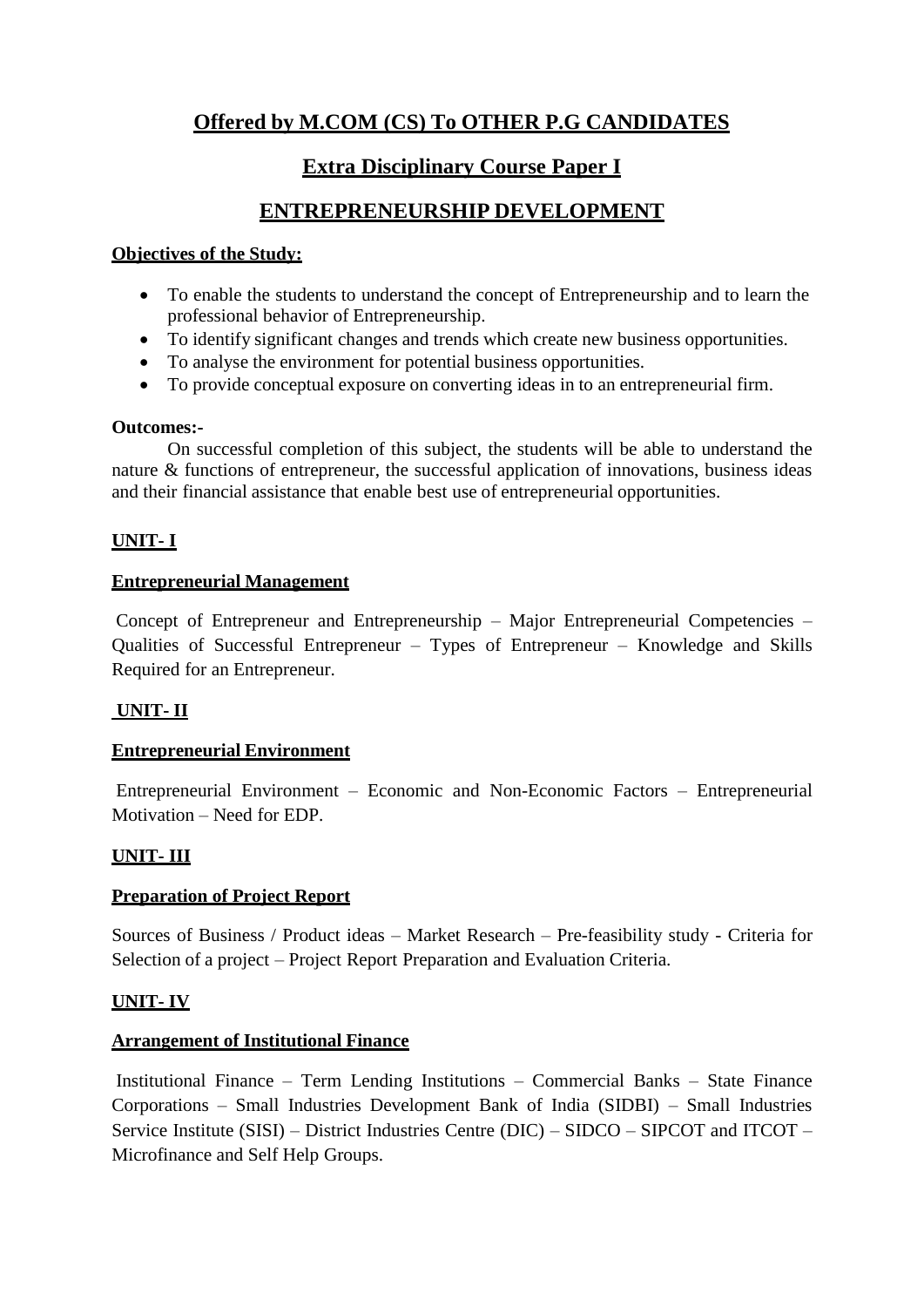## **UNIT- V**

## **Small Scale Industries and Industrial Sickness**

Launching and Development of Small Business – Institutional Support to Small Business – Growth Strategies – Product Launching – Monitoring and Evaluation of Small Business – Business Start-ups in India - Industrial Sickness – Causes and Consequences – Preventing Sickness – Support for young entrepreneur.

#### **REFERENCE BOOK**

1. Entrepreneurial Development - S.S.Khanka, S.Chand and Company.

2. Projects, Planning, Analysis, Selection Implication & Review – Prasanna Chandra,Tata McGraw Publications.

3. Hand Book for Entrepreneur – P.C.Jai, Oxford University Press.

4. Entrepreneurship – Hirsch, Tata McGraw Hill.

5. Entrepreneurship Development – Gupta and Srinivasan.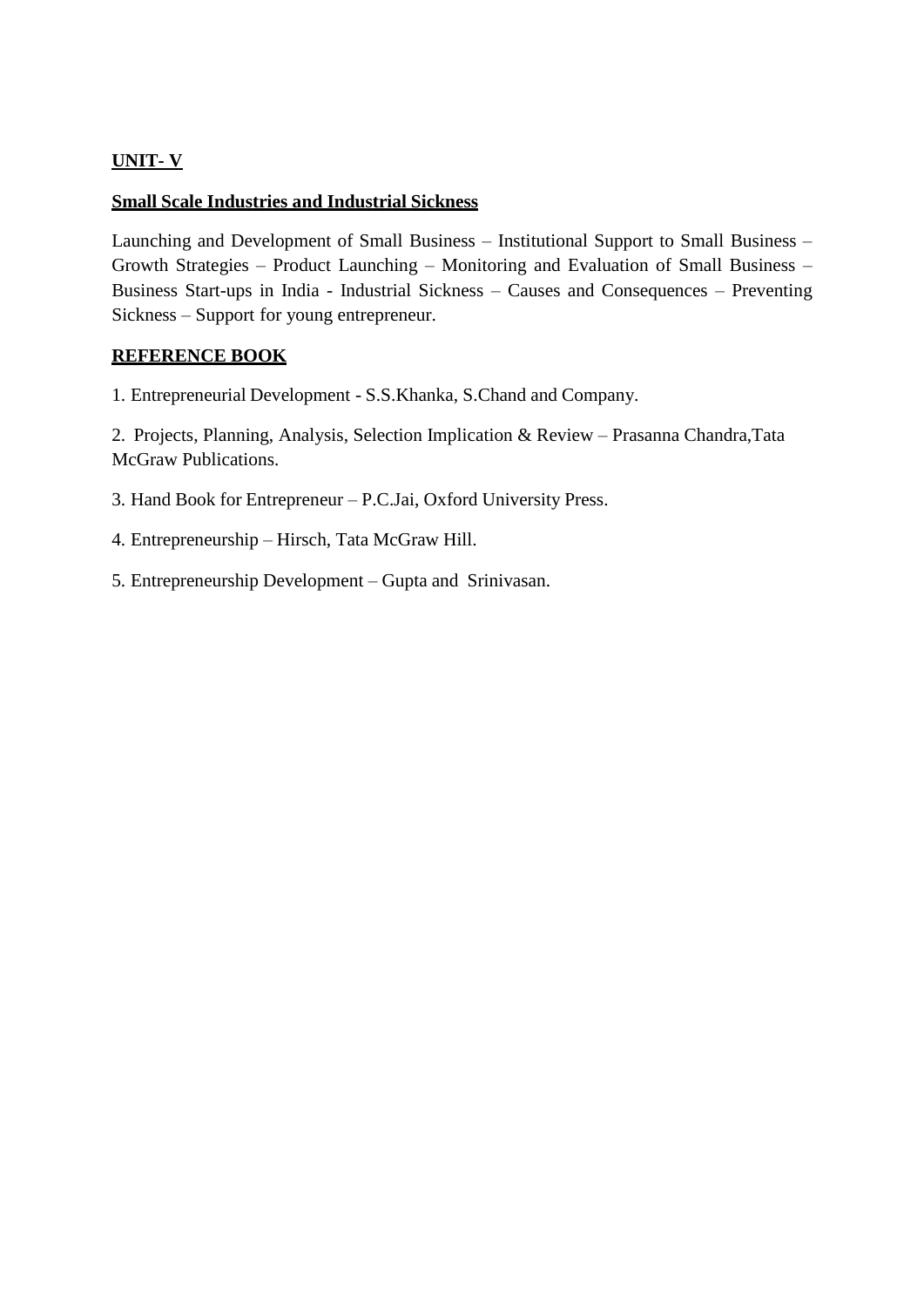# **E.D.C PAPER -II**

# **MARKETING**

## **Objectives of the Study:**

- To highlight the various marketing functions and to impart necessary skills which help the students to choose a career in the field of marketing.
- To get awareness about the online marketing strategies, types of pricing and promotion strategies.
- To make the students to gain knowledge about channels of distributions and marketing research.

## **Outcomes:-**

On successful completion of this subject, the students will be able to identify and priorities appropriate marketing strategies.

## **UNIT- I**

## **Concept of Marketing**

Meaning – Types of Market – Role of Marketing Manager – functions of marketing.

## **UNIT- II**

## **Functions of Marketing**

Marketing Mix – New product Development – online marketing – strategies, types, advantages – role of social media in marketing.

## **UNIT- III**

## **Pricing Strategies**

Types of Pricing – Promotion – Advertising – Personal selling.

## **UNIT -IV**

## **Channels of Distribution**

Definitions, types, functions, merits and demerits.

## **UNIT -V**

## **Marketing Information and Marketing Research**

Marketing Information system and Research – Methods of Data Collection. **BOOKS RECOMMENDED**

- 1. R.S.N Pillai & Bhagavathi Marketing
- **2.** Rajan Nair –Marketing**.**

## **BOOKS FOR REFERENCE**

- 1. Philip Kotler Planning and Analysis of Marketing Manager.
- 2. William. J. Stantan Marketing Management.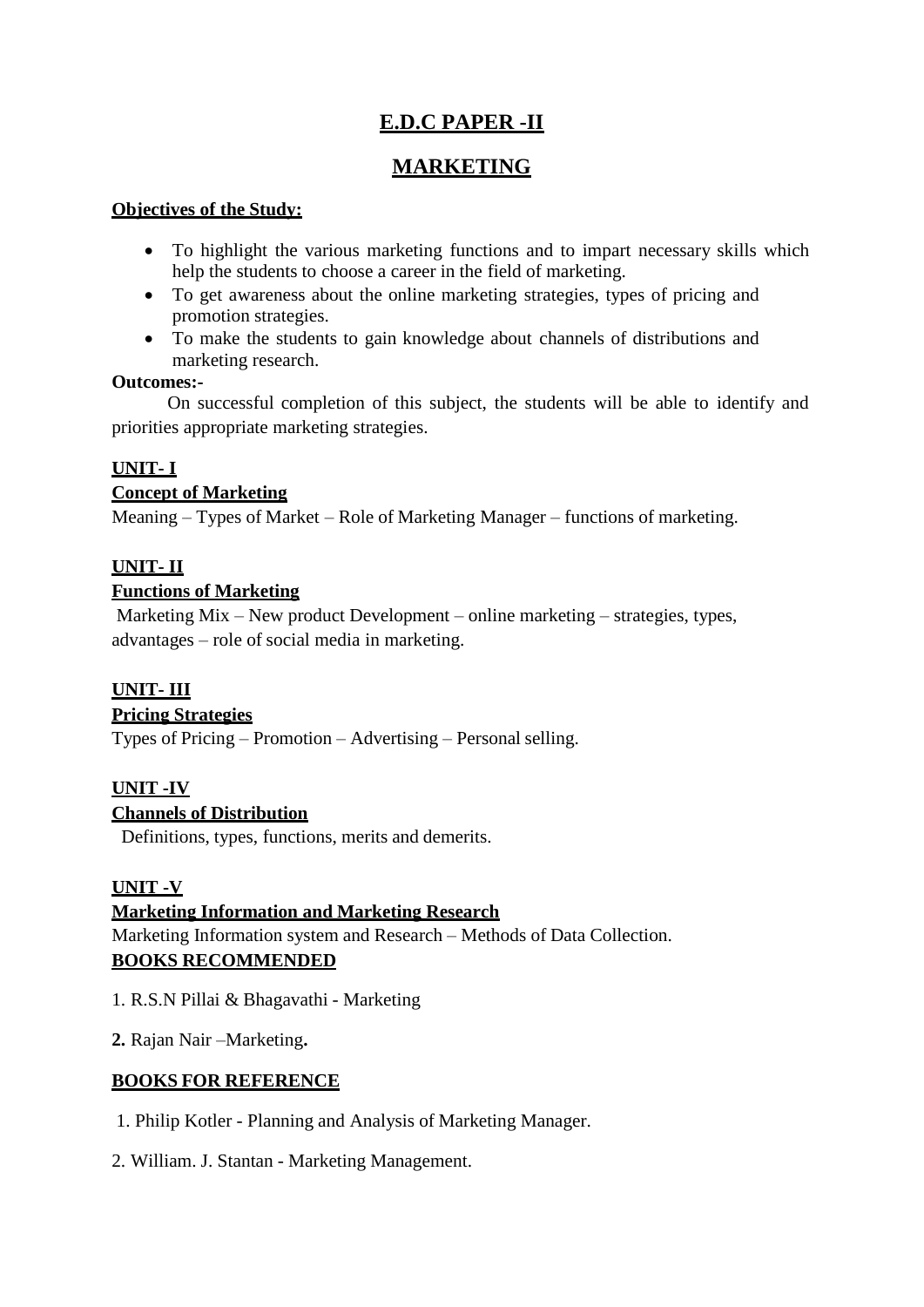# **SEMESTER – III**

# **CORE PAPER – IX**

# **GOODS AND SERVICE TAXES**

## **Objectives of the Study:**

- To make the students understand the basic concepts involved in GST.
- To enable the students understand the procedure for payment and refund of GST.
- To create employability among students by understanding the overall concepts of GST.
- To create awareness about the various customs laws.
- To know the procedures involved in levy and collection of GST.

## **Outcomes:-**

On successful completion of this subject, the students will be able to exibit professional competence in the practical compliance of GST.

## **UNIT- I**

## **Levy and Collection of GST**

Meaning and Benefits of GST- Salient Features of Dual GST- Taxes Subsumed under CGST Act 2017- GST Council Administration- Proper Officers- Supply of Goods or Services or Both under CGST/SGST.

## **UNIT- II**

## **Levy and Collection of CGST/SGST**

Levy and Collection of CGST/SGST- Composition Scheme – Exemptions- Time and Valuation of Taxable Supply- Input Tax- Input Service Distributor- Registration under GST Migration - Tax Invoice, Credit and Debit Notes- Accounts and Record Keeping.

## **UNIT-III**

## **Inward and Outward Supplies under CGST**

Inward and Outward supplies under CGST- Filing of Returns- Payment Processes- Refund Assessment Procedures-Audit of Tax Payers- Inspection, Search and Seizure- Demand and Recovery Liability to Pay Tax- Advance Ruling- Offences, Penalties, Appeal and Revision-Anti- Profiteering –Transitional provisions- Treatment of Unavailed CENVAT.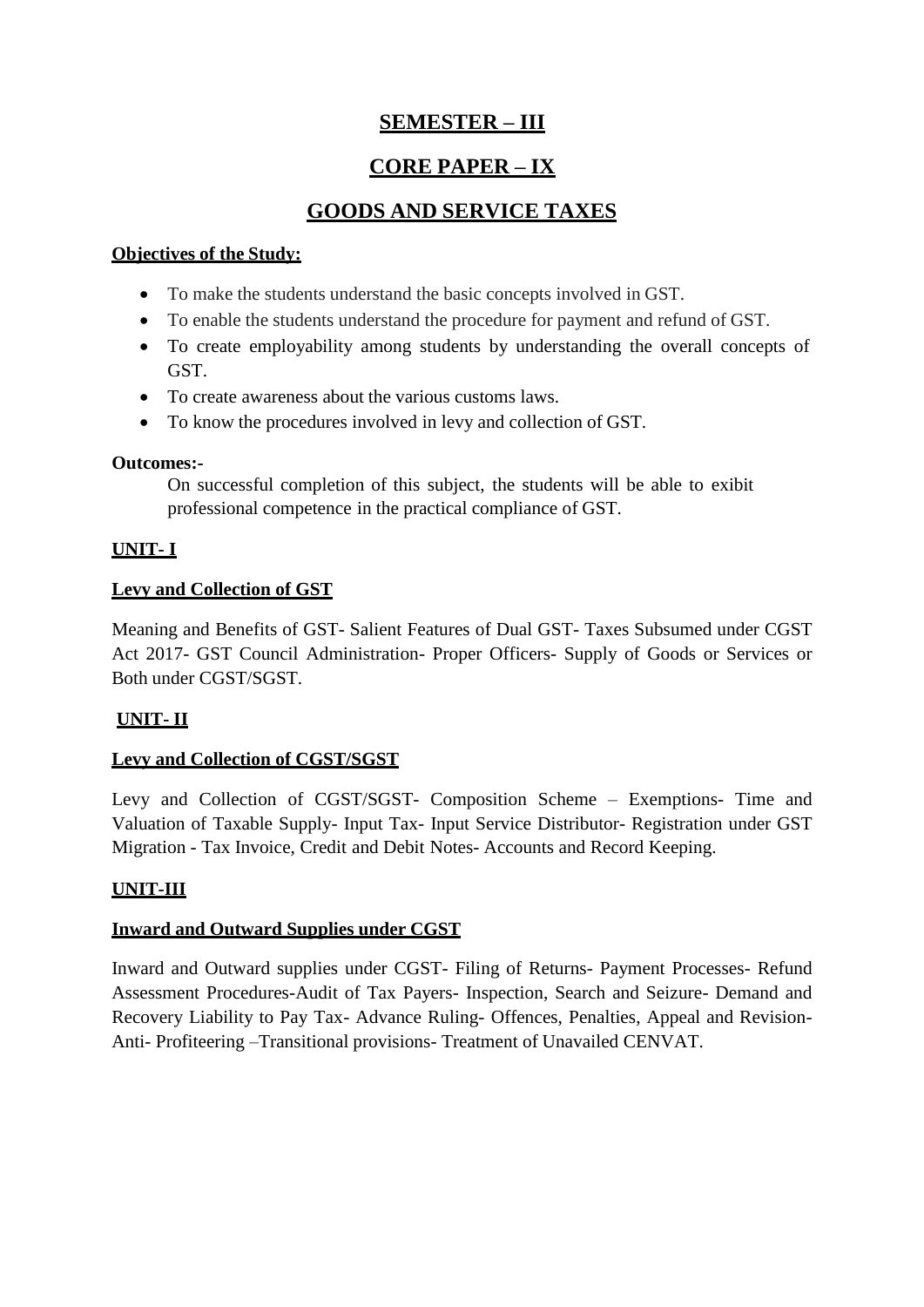## **UNIT-IV**

## **Integrated GST Act 2017**

Special Features- Administration - Levy and Collection of IGST-Supply of Goods under Interstate Trade or Commerce – Exemptions- Apportionment of Tax-Application - Provisions of CGST-Union Territory GST Act 2017- Salient Features- Levy and Collection of UTGST-Exemptions - Advance Ruling- Application of Provisions of CGST- GST (Compensation to States) Act 2017-Salient Features- Levy and Collection of Cess Compensation.

#### **UNIT-V**

#### **Customs Law, 1962**

Meaning - Objectives-Scope- Types of Customs Duty-Levy and Collection of Customs Duty –Valuation of Goods under the Customs Act- Duty Draw Back- Warehousing - Confiscation of Goods-Imposition of Penalties- Search, Seizure and Arrest- Offences and Prosecution - Provisions - Adjudication- Appeal and Revision- Principles and Applicability with Reference to Indirect Taxes.

## **REFERENCES**

1. GST Self Learning, G Sekar, B Saravana Prasath, M Saravana Prabhu, TR Srinivasan & R S Balaji.

2. T.S.Reddy & Y,Hariprasad Reddy, Business Taxation(Indirect Taxes), Margam Publications

3. GST-A practical approach by Vashishtha Chaudhary, Ashu Dalmia, Girdharwal July 2017, Taxmann.

4. GST Law &Practice by Dr.V.Balachandran & Sultan Chand & Sons, New Delhi July 2017.

#### **Notes: The Papers Consists of Theory only.**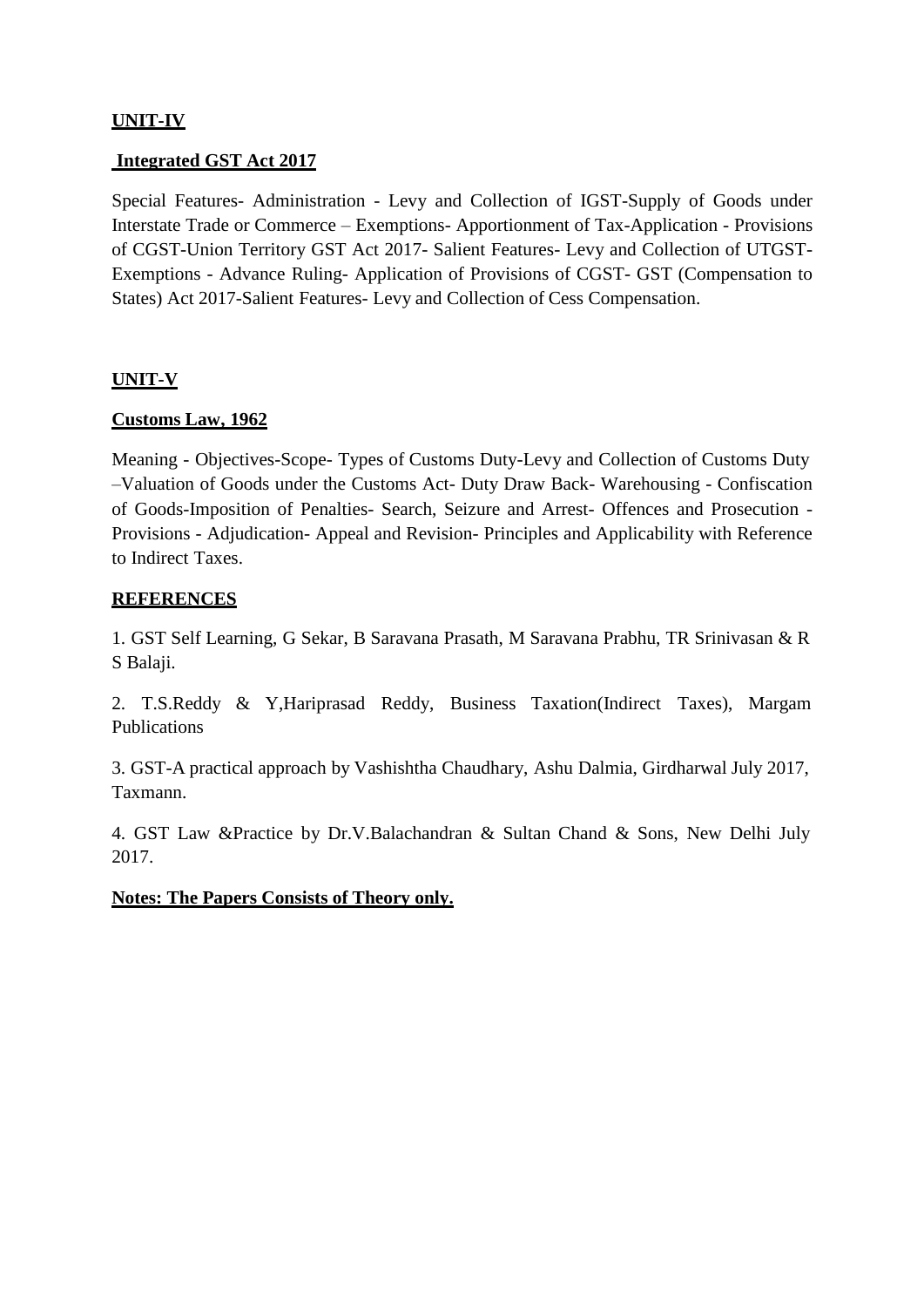## **CORE PAPER- X**

## **CORPORATE AND ECONOMIC LEGISLATIONS**

## **ObjectiveS of the study:**

- To enable students to gain practical knowledge in the registration and licensing of industrial undertakings and MSME's.
- To make the students understand the salient features and their abatement principles of industrial pollutions.
- To disseminate knowledge on the current trends in patents, copy rights and trade marks.

#### **Outcomes:-**

On successful completion of this subject, the students will be able to have legal awareness of different legislations relating to industries, MSME's, Pollution and Intellectual Property rights.

## **UNIT-I**

## **Industries (Development and Regulation) Act, 1951**

Objects and Definition - Central Advisory Council and Development Council - Regulation of Scheduled Industries - Registration and Licensing of Industrial Undertaking, Investigation and Takeover of Management of Industrial Undertaking by Central Government - Effect of Central Government's order - Management/Control of Undertaking owned by Companies - Liquidation Power to Provide Relief Measures Power to Exempt in Special Cases.

## **UNIT-II**

## **Micro, Small and Medium scale Enterprises Act, 2006**

Definitions- Establishment of Board- Removal of Member from Board- Functions of Board-Powers and functions of Member-Secretary of Board- Classification Of Enterprises - Measures for Promotion and Development-Credit Facilities-Procurement Preference Policy-Funds- Grants by Central Government- Administration and Utilisation of Fund -Appointment of Officers and other Employees- Penalty for Contravention -Jurisdiction of courts- Power to Make Rules by State Government- Power to Remove Difficulties.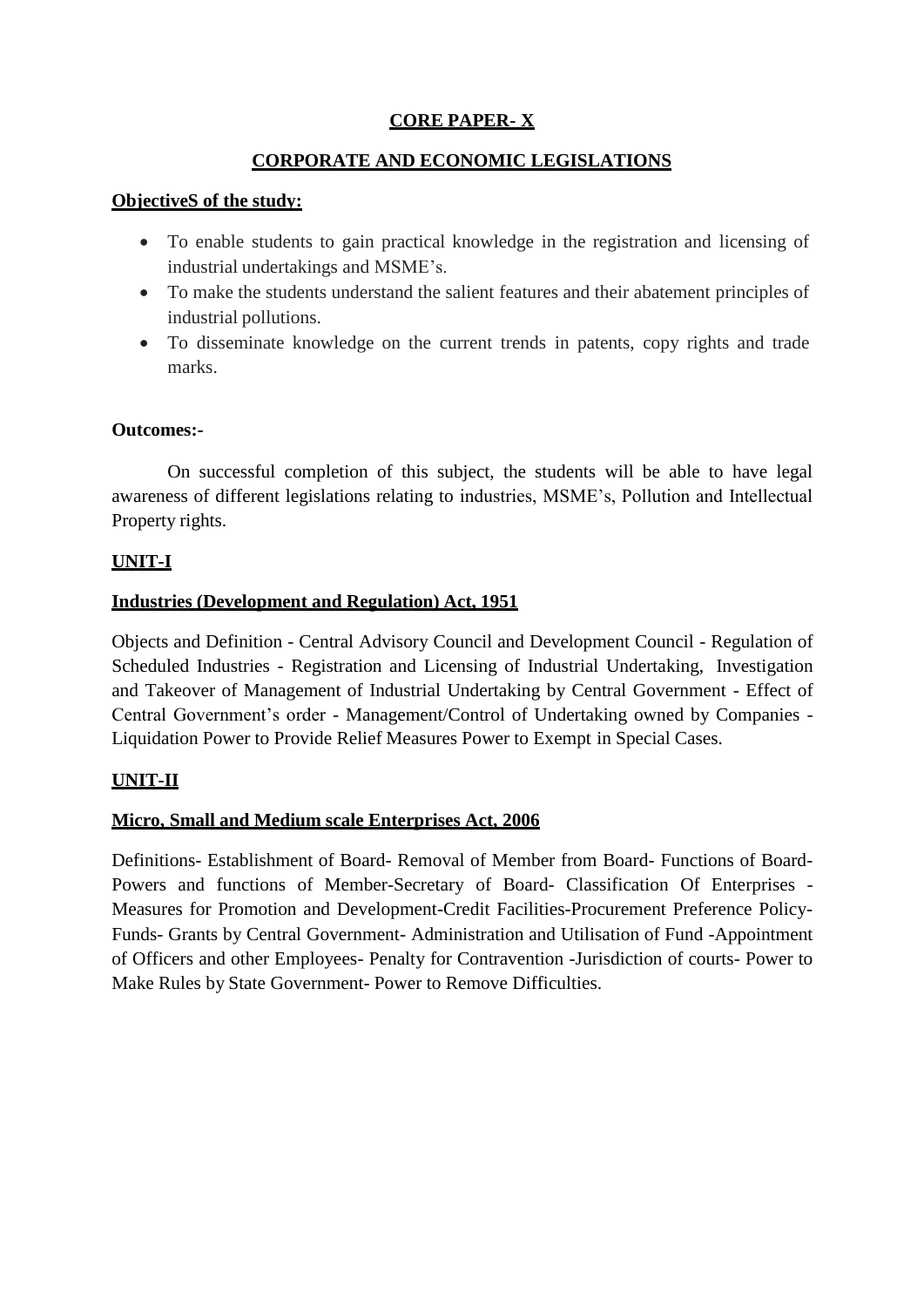## **UNIT-III**

#### **Industrial Pollution Acts:**

## **Water Pollution Act, 1974**

Objectives and Definition - Salient Features of the water (Prevention and Control) Act -

Functions, Powers of Central and State Board – prevention and Control of Water Pollution.

## **Air Pollution Act, 1981**

Objectives and Definition - Salient Features of the Air (Prevention and Control of Pollution) Law-

Functions, Powers of Central and State Board – Prevention and Control of Air Pollution – Fund, Accounts and Audit.

## **Environmental Protection Act, 1986**

Objectives of the Act – Powers of the Central Government – Prevention and Control of Abatement of Environmental Pollution.

## **UNIT-IV**

## **The Competition Law and Intellectual Property Rights**

Definition- Anti -Competitive Agreements- Prohibition of Abuse of Competitive Position-Combinations - Competition Commission of India - Benches of the Commission - Procedure for Inquiry on Complaints- Investigation of Combination- Power to Grant Interim Relief-Compensation.

#### **Patents Act, 1970**

Objects of Patents - Registration of Patents - Secrecy Directions - Powers of Controller of Patents - Surrender and Revocation of Patent - Infringement of Patents and Remedies – Patent Agents, International Arrangements.

#### **Copy Right Act, 1957**

Objects of the Act - Important Definitions - Copy Right office and Copyright Board - Works where Copyright Subsists - Ownership of Copyright and Rights of the owner - Licensing and Registration of Copyrights - International Copyrights - Infringement of Copyright - Civil Remedies.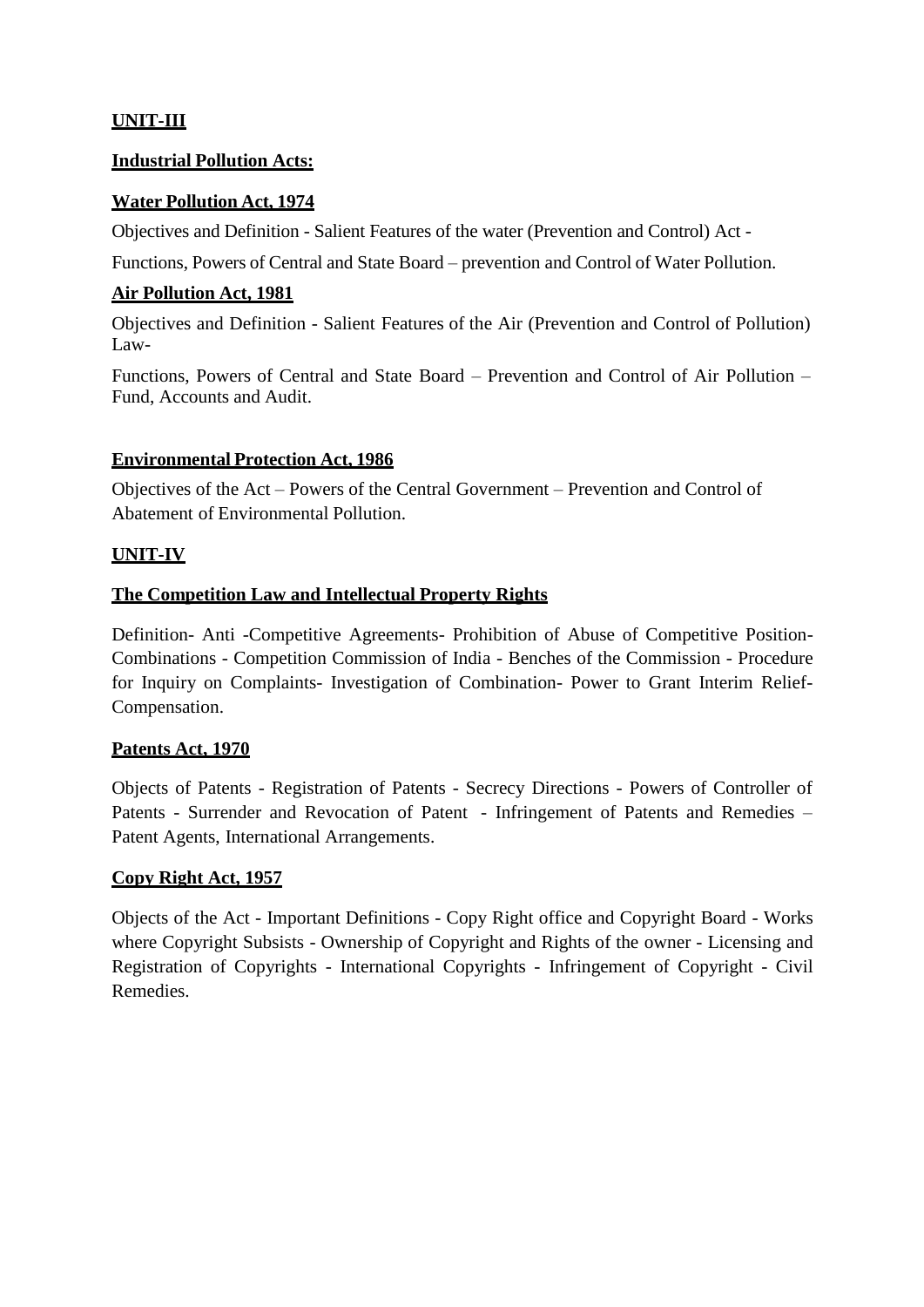## **UNIT-V**

### **Trade Mark Act, 1999**

Objects of Trade Mark law - Registration of Trademarks - Licensing and Assignment of Trade Mark - Rectification and Removal of Marks from the Register - Passing off and Infringement of Mark - Certification of Trade Marks. Other forms of IP: design-geographical indication (GI)-layout design protection.

## **Current Contour**

India's New National IP policy, 2016 – Steps taken by Govt. of India to promote IPR – Govt. Schemes in IPR – Career Opportunities in IP.

#### **BOOKS RECOMMENDED**

- 1. Gulshan S.S and Kapoor G.K Economic and other Legislation, Sulthan Chand and Sons.
- 2. Taxman Publication Corporate Laws.
- 3. ICSI Study Material on Economic Laws.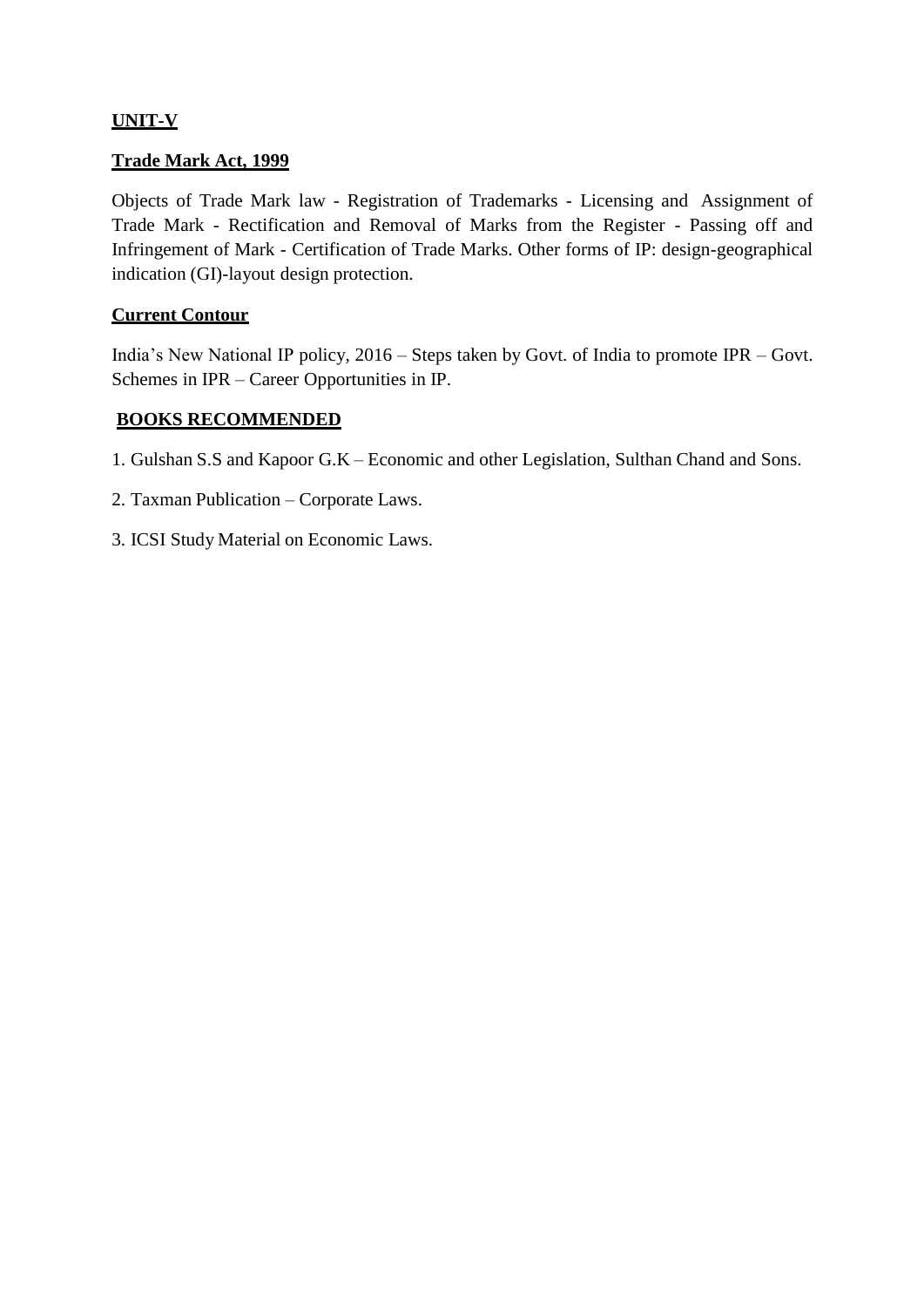# **CORE PAPER- XI**

## **RESEARCH METHODOLOGY**

## **Objectives of the Study:**

1. To provide basic knowledge about the concept, tools and techniques of business research.

2. To help develop the skills of students to be able to apply research techniques for business decision making.

3. To teach the preparation of questionnaire and Interview Schedule and formulate & Test the Hypothesis.

4. To help adopt appropriate statistical tools for drawing Inference.

5. To teach students to write a Research Report.

#### **Outcomes:-**

On successful completion of this subject, the students will be able to understand different aspects of pursuing research effectively by facing the challenges in solving research problems.

## **UNIT- I**

#### **Introduction to Research**

Meaning and Definition of Social Research – Objectives of Research –Types of Research - Research process – Criteria of Good Research – Maintaining Objectivity in Research – Problems Encountered by Researchers - Research Ethics.

## **UNIT- II**

## **Problem Formulation**

Problem Formulation – Identifying Research Problem – Sources of Research Problem – Techniques Involved in Defining a Research Problem – Research Design: Meaning and Importance; Types of Research Designs – Exploratory – Descriptive – Case Study Design.

## **UNIT- III**

## **Data Collection Methods**

Collection of Data - Primary and Secondary Data – Tools For Data Collection– Questionnaire – Personal Interview – Interview Schedule – Observation, Pilot Study and Pre-Testing.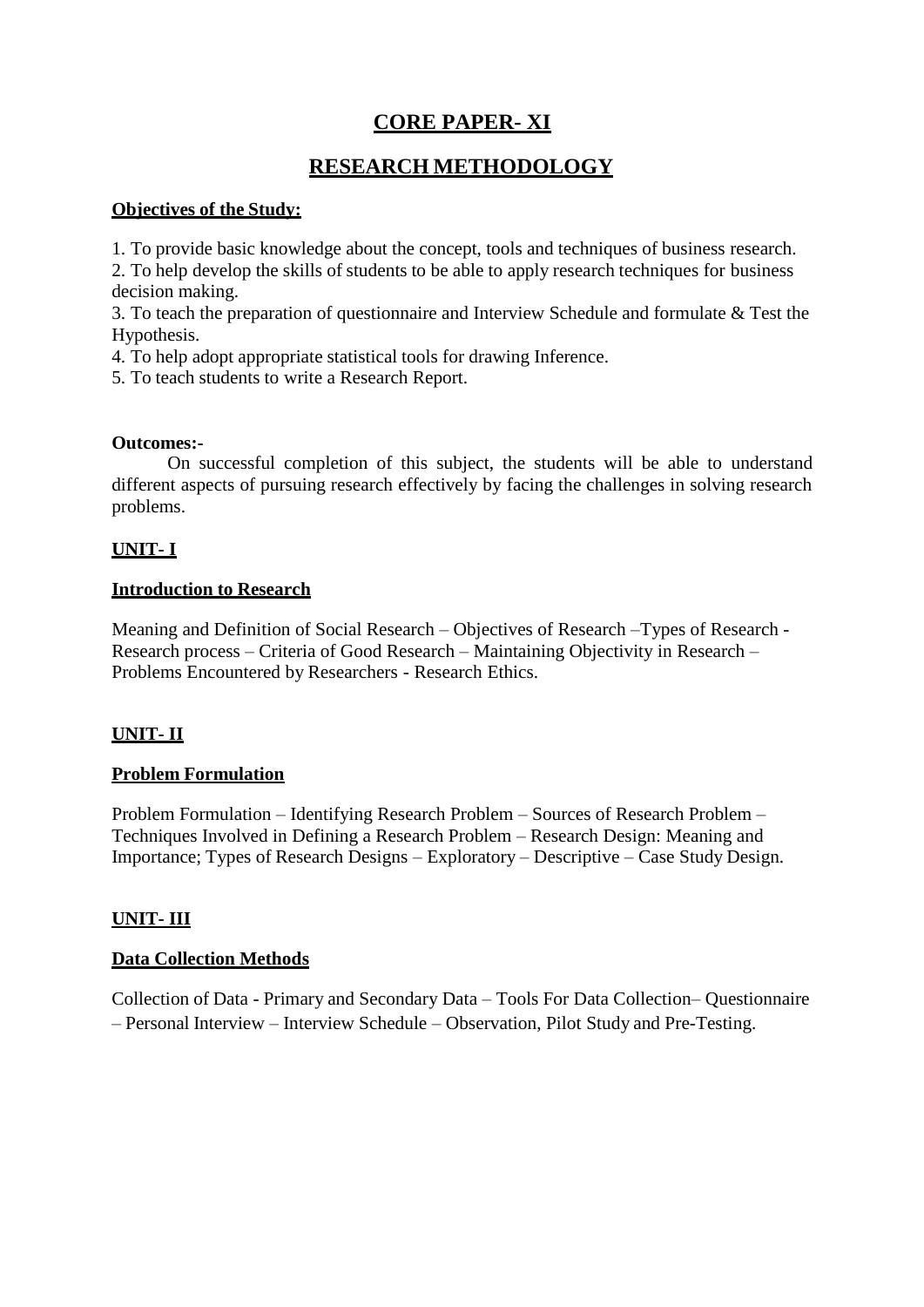## **UNIT- IV**

#### **Analysis and Interpretation of Data**

Analysis and Interpretation of Data – Hypothesis – Characteristics of A Good Hypothesis – Formulation and Testing Of Hypothesis – Methods of Testing Hypothesis – T -Test – F- Test, Chi Square Test - ANOVA - Corrolation - Regression - Analysis of data using SPSS.

## **UNIT-V**

## **Report Writing Techniques**

Research Report – Types of Reports - Steps in Drafting a Research Report – Oral Presentation - Content of Research Report.

## **This paper Consists of 100% Theory only.**

#### **BOOKS RECOMMENDED**

- 1. Kothari .C. R. and Gaurav Garc Research Methodology Wiley Eastern Ltd. New, Delhi.
- 2. AmarChand .D Research Methods in Commerce Emerald Publishers, Chennai.
- 3. Thanulingum. N –Research Methodology- Himalaya Publishing House Pvt Ltd.
- 4. Krishnaswamy and Obul Reddy Research Methodology and Statistics.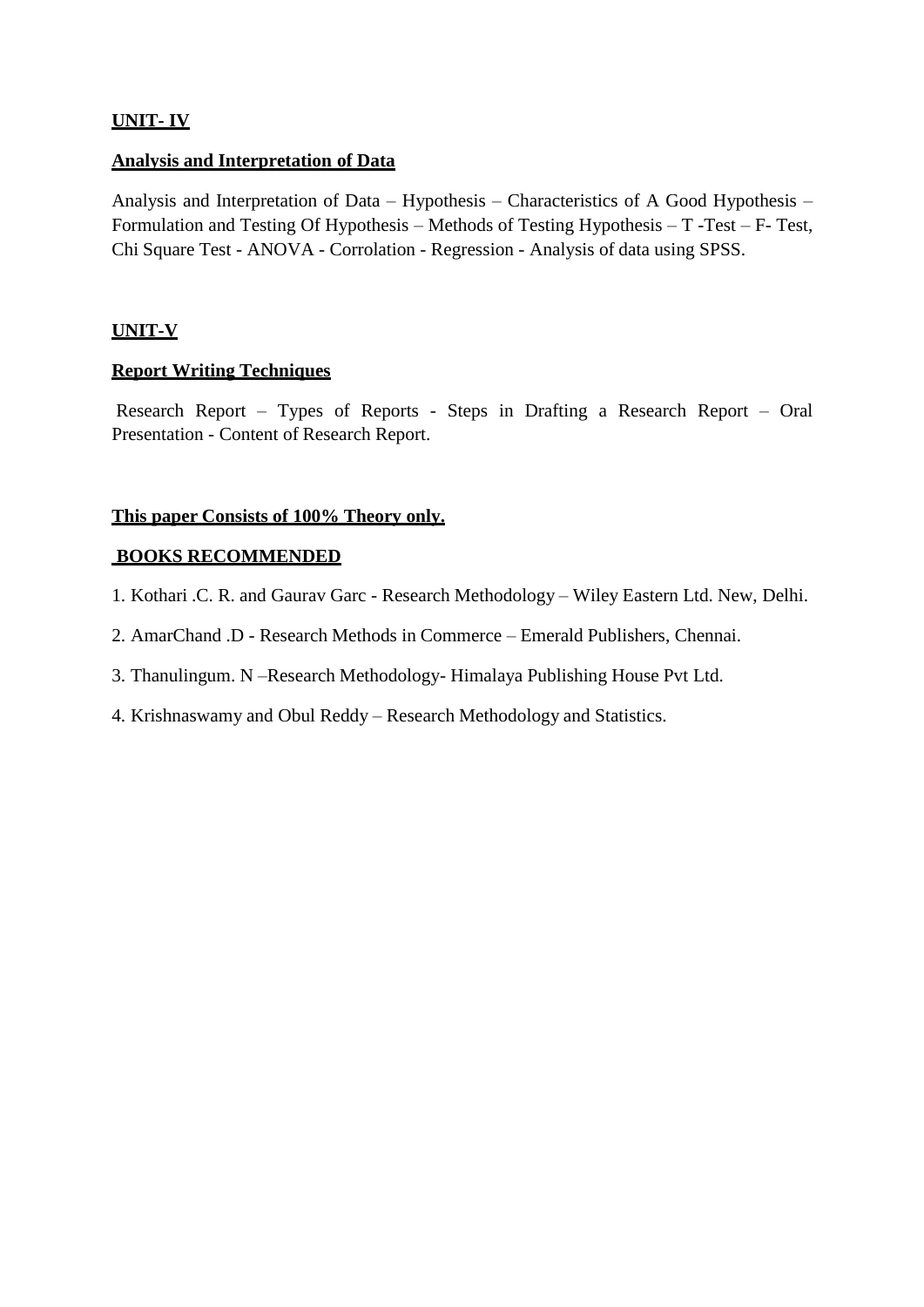# **CORE -XII**

# **MANAGEMENT ACCOUNTING**

## **Objectives of the Study:**

- To enable the students to know the importance of management accounting and its implication in business.
- To develop the skills for preparation, analysis and interpretation of financial statements.
- To teach the mechanics of preparation of cash flow and funds flow statements.
- To enable the students to take decisions using management accounting tools.
- To understand capital budgeting methods.

## **Outcomes:-**

On successful completion of this subject, the students will be able to apply management accounting techniques and tools in facilitating business decision making.

## **UNIT- I**

## **Management Accounting an - overview**

Management Accounting – Definition – Scope - Objectives – Advantages and Disadvantages of Management accounting - Distinction between Financial and Management Accounting.

## **UNIT -II**

## **Analysis of Financial Statements**

Comparative Statements – Common Size Statements – Trend Analysis and Ratio Analysis.

## **UNIT- III**

## **Fund Flow and Cash Flow Staments**

Statements of changes showing Financial position – I (Fund Flow Statement) – Statement of changes showing in Financial position – II (Cash Flow Statements).

## **UNIT -IV**

## **Marginal Cost Statements**

Marginal costing – Cost Volume Profit Analysis – Break Even Analysis – Limitations – Decision Making and its analysis.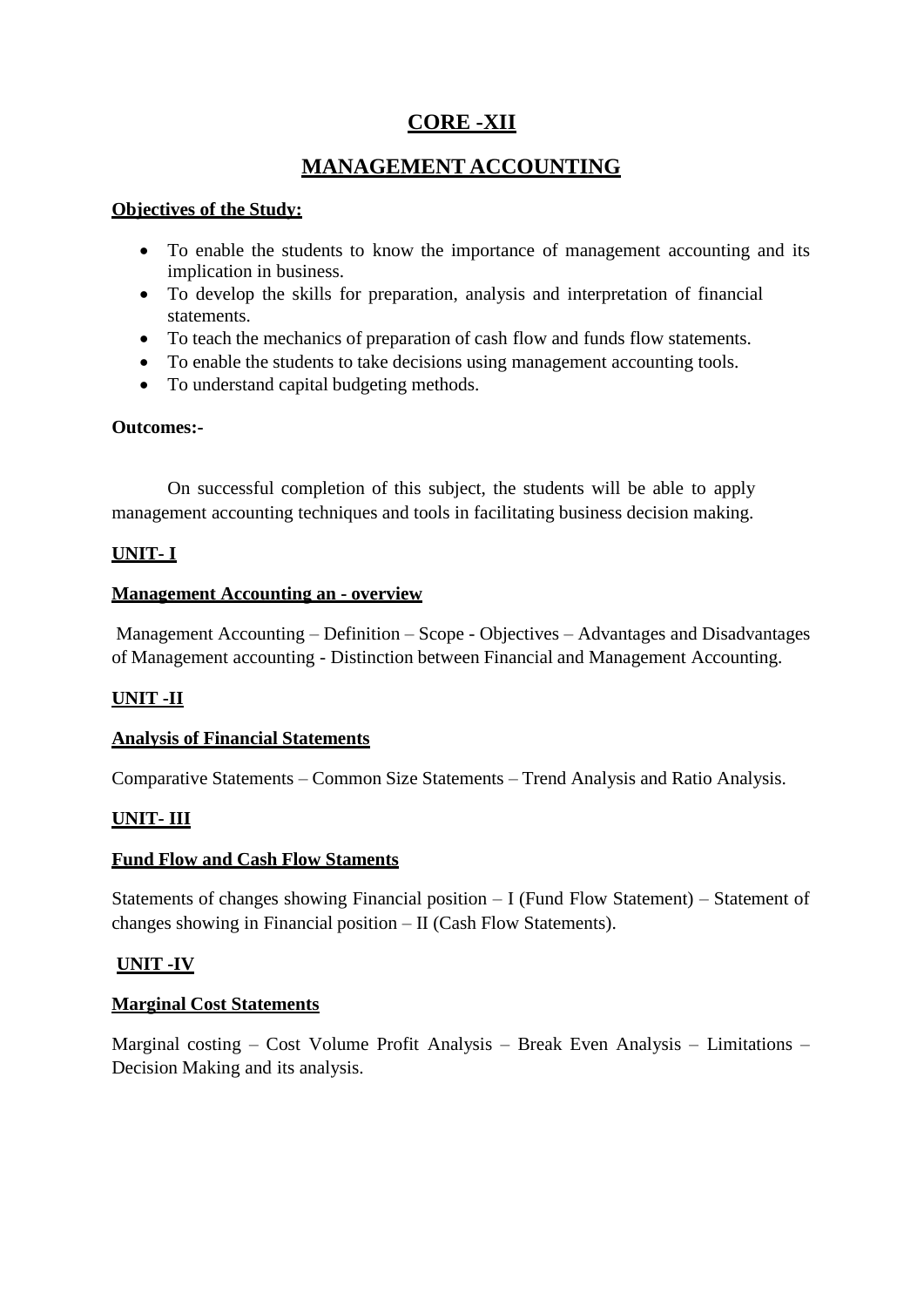## **UNIT- V**

## **Preparation of Budgets**

Budgets and Budgetary Control – Objectives – Advantages – Limitations – Different Types of Budgets-Flexible Budget.

#### **Standard costing and Variance Analysis**

Standard costing and Variance Analysis – Meaning – advantages and disadvantages – material variance – labour variance – sales variance.

## **Note: The Proportion between Problem Oriented and Theory Oriented Question in the University Examination Shall Be 80% and 20% Respectively.**

#### **BOOKS RECOMMENDED**

- 1. Maheswari S.N Management Accounting Sulthan Chand and Sons.
- 2. Man Mohan and Goyal Management Accounting.
- 3. RSN. Pillai and Bhavathi. V Management Accounting.

#### **REFERENCE BOOKS**

I.M.Pandey – Management Accounting, Vikas Publication.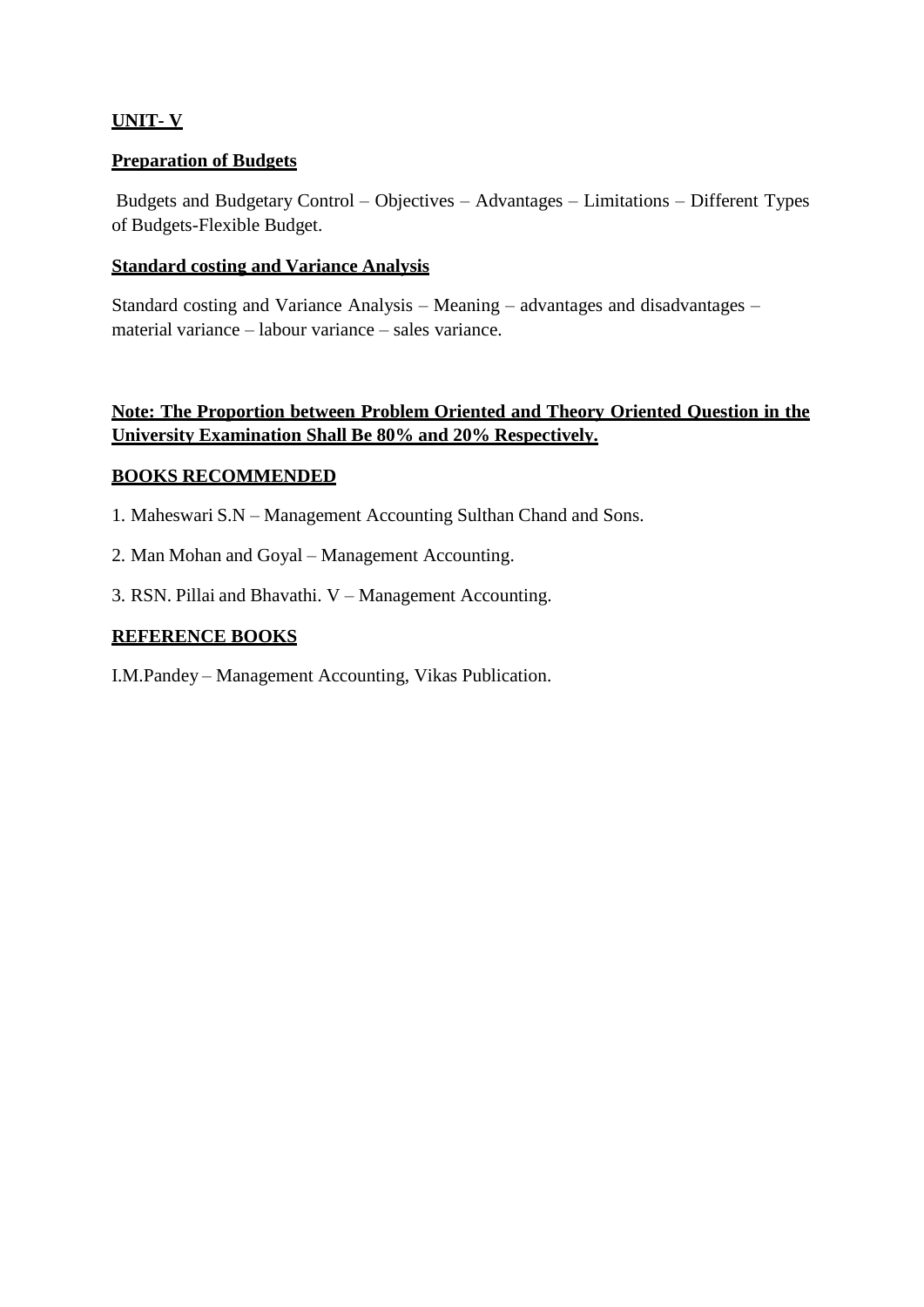## **ELECTIVE- III**

## **TALLY WITH GOODSAND SERVICE TAX**

## **(PRACTICAL ONLY)**

## **Objectives of Tally With GST**

- To enable the students to know the Tally with GST
- To familiarise the Structure of GST.
- To familiarise the students with the background and the terminologies of GST in India.

## **Outcomes:-**

On successful completion of this subject, the students will be able to exibit professional competence in the practical compliance of GST.

## **LAB PRACTICAL**

1. Calculation of GST (IGST, CGST & SGST).

2- Table of GST Adjustment with Journal Voucher Entries.

- 3- How to Activate GST for your Company in Tally.ERP9.
- 4- To map your UoM to UQC in the stock item.
- 5- Creating a Sales Ledger: GST-Sales.
- 6- Creating a Purchase Ledger: GST-Purchase @ 18% in Tally.ERP9.
- 7- Creating a Inter-State Purchase Ledger: Inter-State Purchase @ 18% in Tally.ERP9.

8- Creating a Inter-State Sales Ledger: GST-Inter-State Sales (Outside State Sale) in Tally.ERP9.

9- How to Restarting Voucher Numbering for GST Transactions in TallyERP9.

10- How to Creating GST Ledgers - CGST-SGST-IGST in Tally.ERP9.

11- Creating Party Ledgers such as Suppliers, Customers and so on for GST in Tally.ERP9.

12- Recording Local Purchase under GST in Tally.ERP9.

13- Recording Inter-State Purchase (Outside State) under GST in Tally.ERP9.

- 14- Recording Local GST Sales (within State) in Tally.ERP9.
- 15- Recording IGST-Inter-State Sales (Outside Sale) in Tally.ERP9.

16- Ledgers for any Indirect Expenses like… Discount on Sale, Packing Charges etc. can be created and to be included in GST Sale Invoice under Tally.ERP9.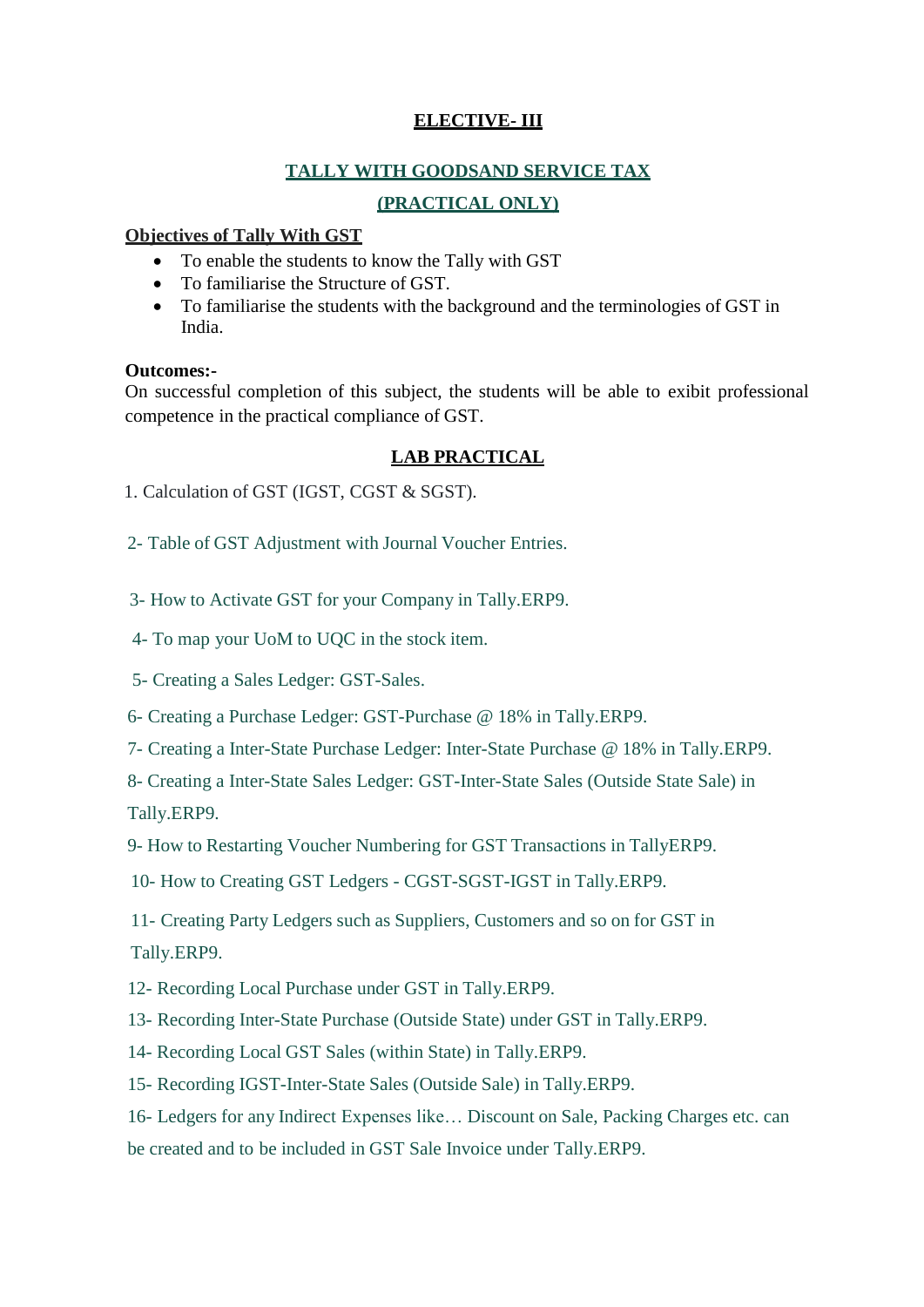## **SEMESTER- IV**

# **CORE PAPER- XIII**

# **SECRETARIAL AND MANAGEMENT AUDIT**

## **Objectives of the Study:**

- To enable the students to acquire thorough understanding of secretarial audit and corporate compliance management.
- To provide better understanding of the search/status reports and due diligence of various business transactions.
- To provide technical knowledge relating to issue of securities.

## **Outcomes:-**

On successful completion of this subject, the students will be able to acquire thorough knowledge of secretarial audit procedures and corporate compliance management.

## **UNIT- I**

## **Secretarial Audit and Standards**

Concept- Scope and Advantages – Secretarial Standards Issued by ICSI - Compliances of Secretarial Standards for Good Governance Secretarial Audit – Need, Objectives and Scope – Periodicity and Format of Secretarial Audit Report – Benefits of Secretarial Audit – Professional Responsibilities and Penalties – Check list for Secretarial Audit.

## **UNIT- II**

## **Compliance Management**

Compliance Management - Concept and Significance – Establishment of Compliance Management System – Absolute, Apparent and Adequate Compliance.

## **Compliance Certificate**

Concept and need- appraisals of secretarial compliances- specimen of compliance certificate.

## **UNIT- III**

## **Search/Status Reports**

Preparation of Search and Status Reports Relating to Registrar of Companies, and Records relating to Banks and Financial Institutions (lenders) – Scope and Importance – Verification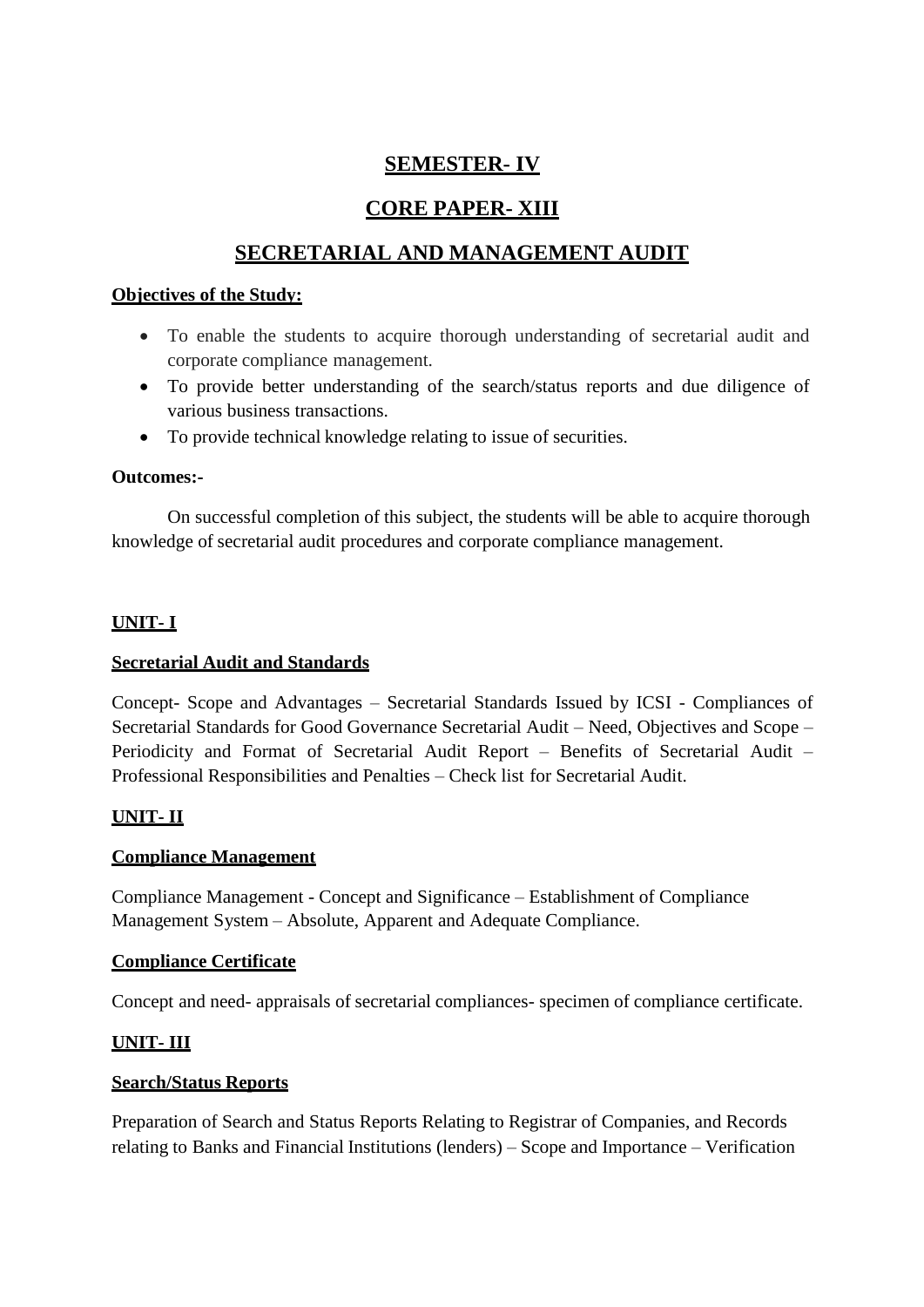of Documents Relating to Charge – Requirements of Various Financial Institutions and other Corporate Lenders.

## **UNIT- IV**

## **Due Diligence Report**

Due Diligence - Introduction, Nature, Need and its Significance – Objectives, Scope and Types of Due Diligence – Process of Due Diligence – Concept of Data Room in Due Diligence – Due Diligence Vs Audit.

## **Depository Receipts Due Diligence**

Introduction- Broad Regulatory Framework- Parties, Approvals, -Documentation and Process -Issue of ADRs, GDRs, IDRs and FCCBs.

## **UNIT-V**

## **Issue of Securities**

Introduction and Regulatory Framework -Pre and Post Issue Due Diligence - IPO/FPO -Due Diligence - Preferential Issues of Listed and Unlisted Companies -Employee Stock Option, Bonus Issue, Rights Issue, Debt Issues - Issue of Securities by SMEs - Role of Company Secretary in Issue of Securities.

## **BOOKS RECOMMENDED**

1. Taxman- SEBI Manual.

2. Mamta Bhargava -Compliances and Procedures under SEBI Law, Shreeji Publishers, 8/294, Sunder Vihar, New Delhi – 110087.

3. ICSI-Handbook on Mergers Amalgamations and takeovers.

4. Bare Acts.

5. SEBI (Listing obligations and Disclosure Requirements) Regulations, 2015.

6. Reference on Secretarial Audit (ICSI Publication).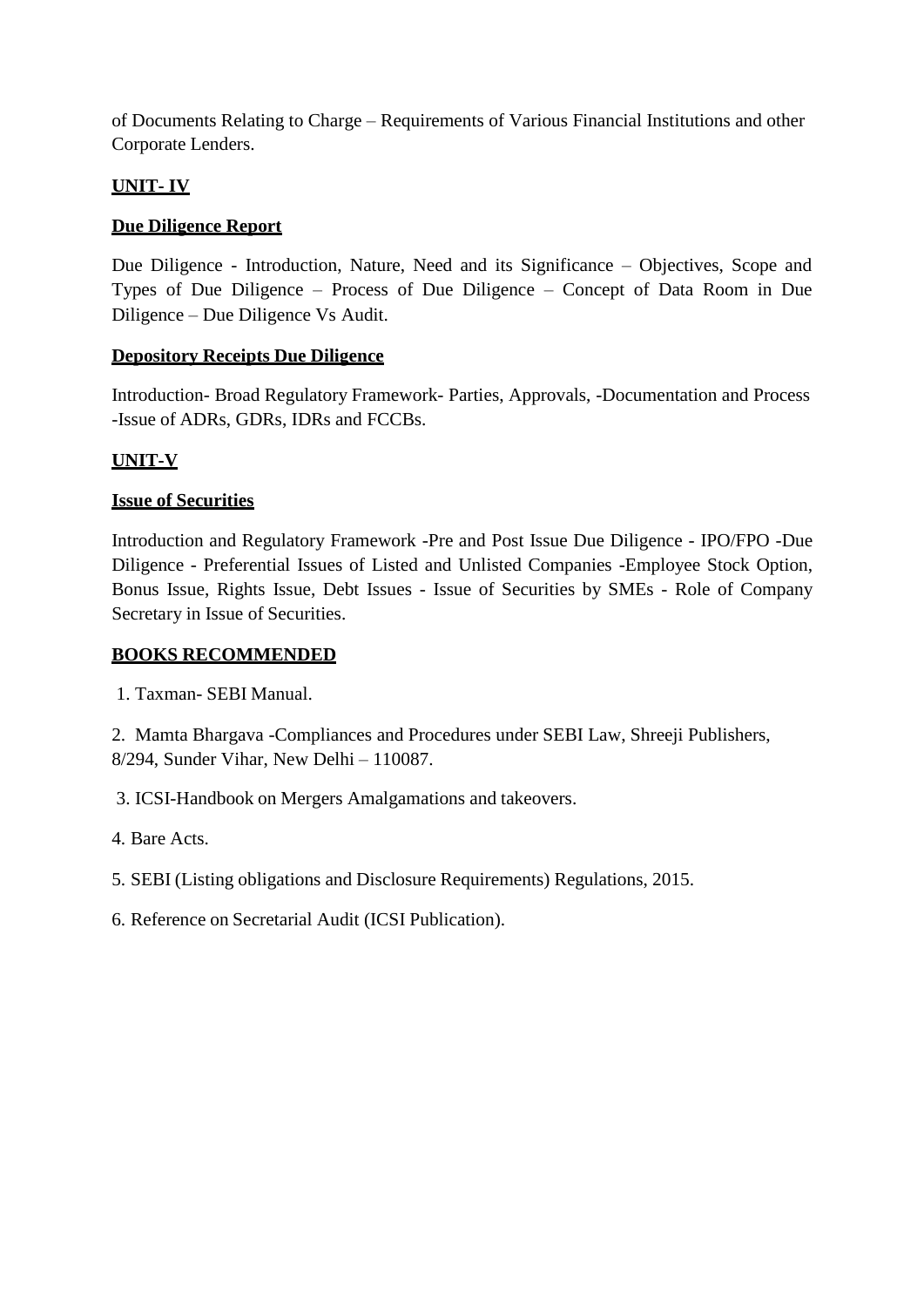# **CORE PAPER -XIV**

# **FINANCIAL MANAGEMENT**

## **Objectives of the Study:**

- To understand the theoretical framework of financial management in business corporations.
- To make an in depth analysis of various sources of finance.
- To impart knowledge of managing assets of the company.
- To acquaint the students with cost of capital.
- To enable the students to understand the capital structure and dividend theories.

#### **Outcomes:-**

On successful completion of this subject, the students will be able to understand the finance functions and provide guidance in the management of finance in organizations.

## **UNIT- I**

## **Management of Corporate Finance**

Scope of Financial Management – Nature, Significance and Objectives of Financial Management – Risk, Return and Value of the Firm – Functions of Financial Executive in an Organization – Financial Management, its Recent Developments.

## **UNIT- II**

## **Capital budgeting:**

Capital budgeting : definitions- importance – methods - Payback period – Accounting Rate of Return – Net Present Value – Internal Rate of Return – Profitability Index.

## **UNIT- III**

## **Working Capital Management and Control**

Working Capital – Meaning – Types – Determinants – Assessment of Working Capital Requirements – Operating Cycle Concept and Application of Quantitative of Working Capital – Inventory and Financing of Working Capital.

## **UNIT- IV**

## **Cost of Capital**

Meaning – Importance- Computation of Specific Costs – Cost of Various Sources of Capital – Cost of Equity – Cost of Retained Earning – Cost of Debentures – Cost of Preference Shares – Computation of Weighted Average Cost of Capital – Significance of Cost Capital in Business Decision Making-Leverages.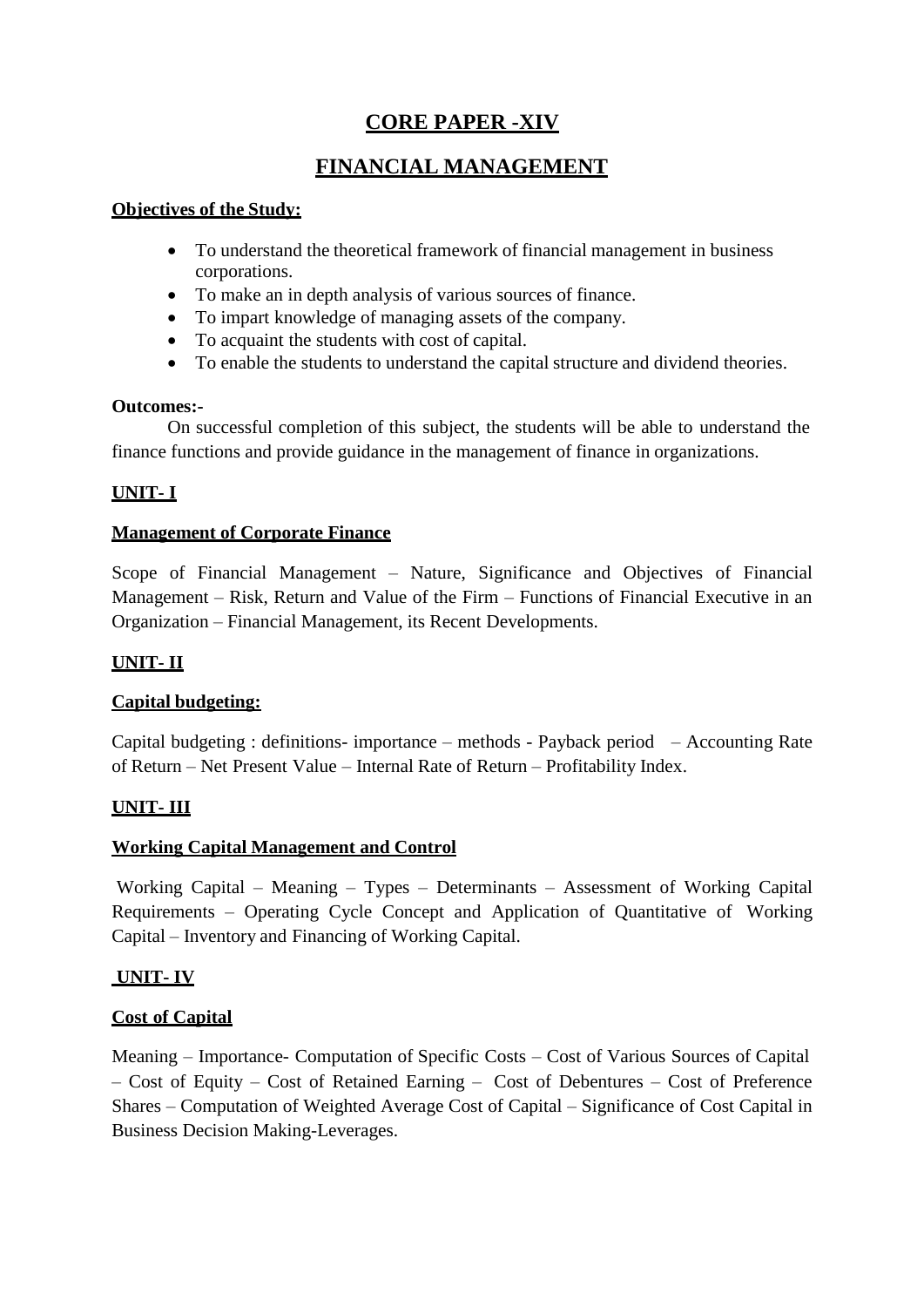## **UNIT- V**

### **Capital Structure and Corporate Dividend Policy**

Meaning and Significance of Capital Structure – Capital Structure vis-a-vis Financial Structure – Capital Structure Planning and Designing Optimal Capital Structure – Determinations of Capital Structure and Dividend Policy – Corporate Dividend Practice in India.

### **Note: The papers consist of 70% Theory & 30% Problem.**

#### **BOOKS RECOMMENDED**

- 1. Maheswari S.N. Financial Management.
- 2. Pandey I.M. Financial Management.
- 3. Kuchhal Financial Management.

#### **REFERENCE BOOKS**

- 1. James C Van Hore Financial Management & Policy.
- 2. Khan and Jain Financial Management.
- 3. Srivastava J.C Financial Management & Policy.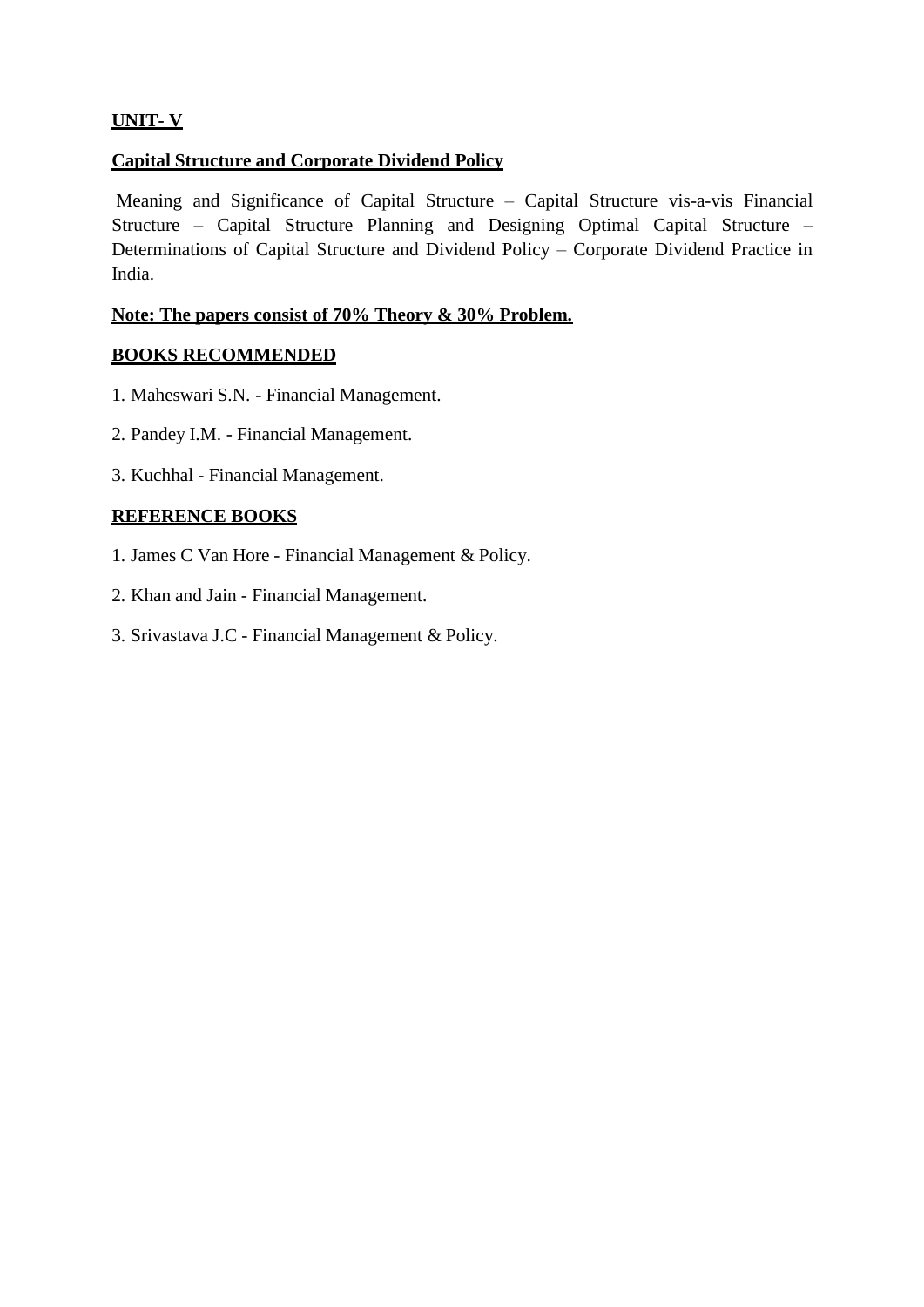# **ELECTIVE PAPER - IV**

# **CORPORATE RESTRUCTURING**

## **Objectives of the Study:**

- To provide an insight regarding the corporate restructuring.
- To acquire inherent knowledge regarding the legal, procedural and practical aspects of valuation and insolvency.
- To deepen the knowledge of students regarding corporate takeover and mergers.

## **Outcomes:-**

On successful completion of this subject, the students will be able to gain knowledge relating to various restructuring procedures at national and international level.

## **UNIT- I**

## **Introduction**

Meaning of Corporate Restructuring - Need, Scope and Modes of Restructuring - Mergers, Acquisitions, Takeovers, Disinvestments and Strategic Alliances, Demerger.

## **Mergers and Amalgamation**

Introduction - Legal, Procedural, Economic, Accounting, Taxation and Financial Aspects of Mergers and Amalgamations including Stamp Duty and Allied Matters – Amalgamation of Banking Companies and Government Companies.

## **UNIT-II**

## **Take over**

Meaning and Concept -Types of Takeovers- Legal Aspects – SEBI Takeover Regulations - Disclosure and Open Offer Requirements - Bail Out Takeovers and Takeover of Sick Units.

## **Corporate Demerger and Reverse Merger**

Concept of Demerger- Modes of Demerger - Demerger and Voluntary Winding Up - Legal and Procedural Aspects- Tax Aspects and Reliefs - Reverse Mergers.

## **UNIT-III**

## **Financial Restructuring**

Reduction of Capital - Reorganization of Share Capital - Buy-Back of Shares – Concept and Necessity -Procedure for Buy-Back of Shares by Listed and Unlisted Companies.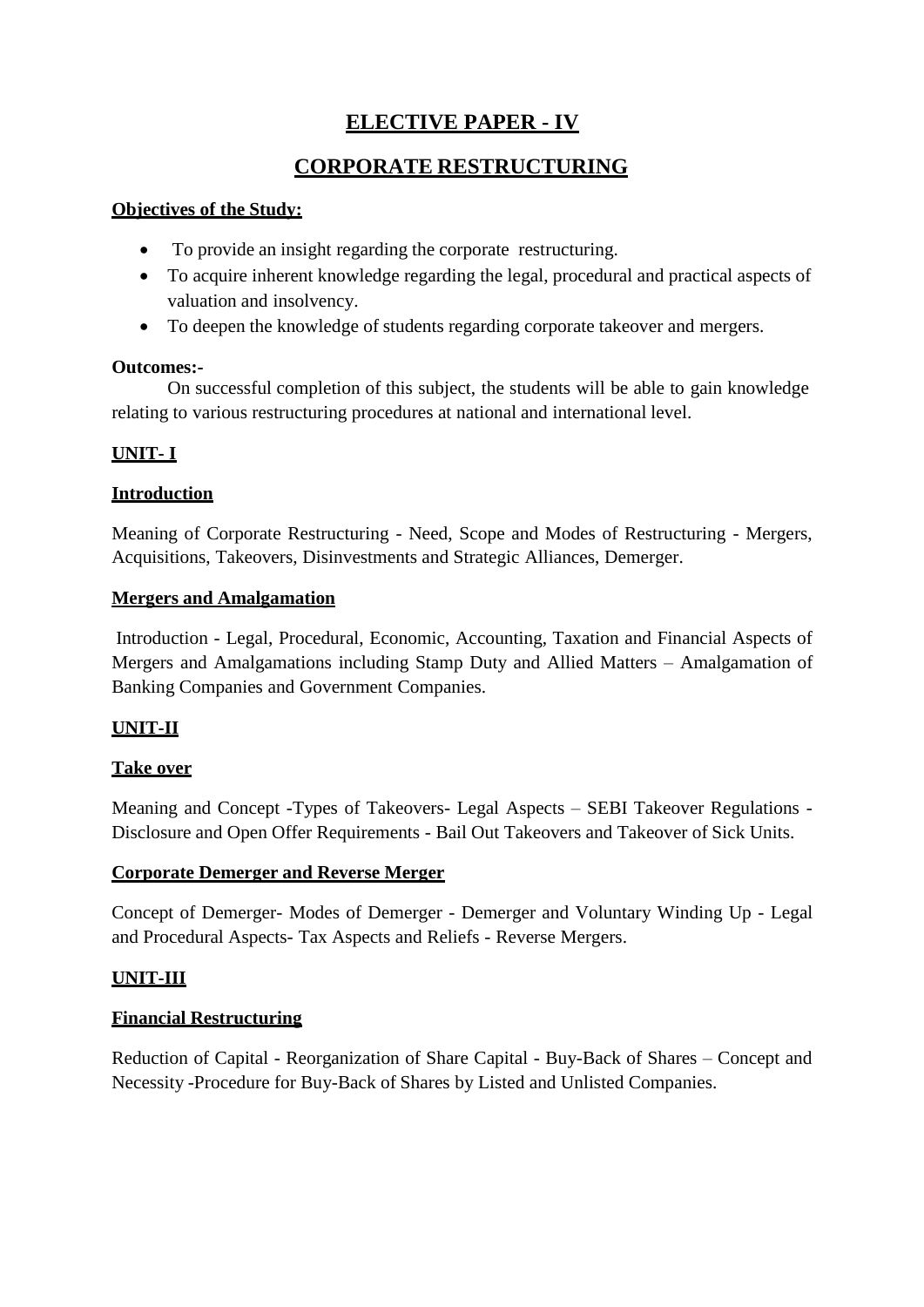## **UNIT-IV**

## **Valuation**

Meaning- Objectives & Scope of Valuation - Principles of Valuation - Preliminary Work relating to Valuation - Valuation Standards and Valuation Analysis.

Merger – Acquisition and Demerger- Slump Sale - Liquidation and Corporate Insolvency - Internal and External Restructuring - Valuation of Intangibles - Valuation of Securities.

## **UNIT-V**

#### **Insolvency**

Concept of Insolvency- Historical Developments - History of Bankruptcy Laws in USA, UK and India - Sick Companies and their Revival with Special Reference to the Law and Procedure relating to Sick Companies.

#### **BOOKS RECOMMENDED**

1. Dr. K R Chandratre - Corporate Restructuring.

2. S Ramanujam - Merger (Ta McGraw Hill publication).

3. Dr. J C Verma - Corporate Merger and Takeovers (Bharath Publishing).

4. L M Sharma - Amalgamations, Mergers, Takeovers, Acquisition (Company Law Journal) Nerma JC, Corporate Mergers, Amalgamations and Takeovers.

5. ICSI Publication - Hand Book on Merger and Amalgamations.

6. ICSI Study Material - Corporate Restructuring Law and Practice.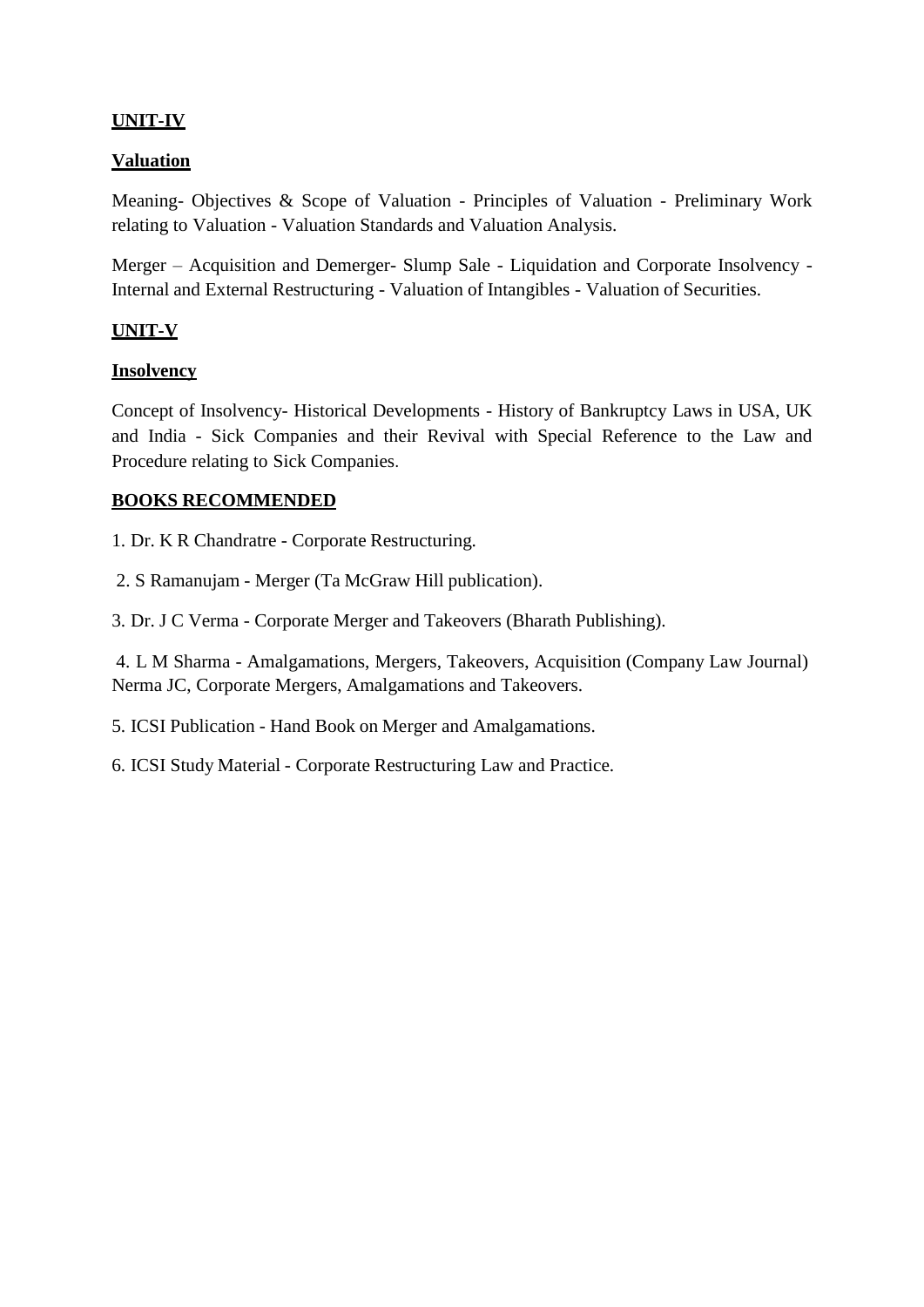#### **M.Com (CORPORATE SECRETARYSHIP)**

#### **SEMESTER- IV**

#### **PROJECT REPORT AND VIVA VOCE**

Each student shall be required to undergo an institutional training and prepare a project report in a business or Industrial Organization and suggest possible solution for the problems of current interest in the area of corporate management. The report should demonstrate the capability of the student for some creative potential and original approach to solve the practical problems in today's business or industry. The report should include field studies, surveys, interpretation, planning and design of an improved and integrated management system, presented in a comprehensive manner with recommendations for solutions based on scientifically worked out data. The training report shall contain not less than 90 Pages.

#### **The Duration of the Training shall be a Minimum of 45 Days in the IV Semester.**

Project Report: 150 Marks Viva voce: 50 Marks Total: 200 Marks